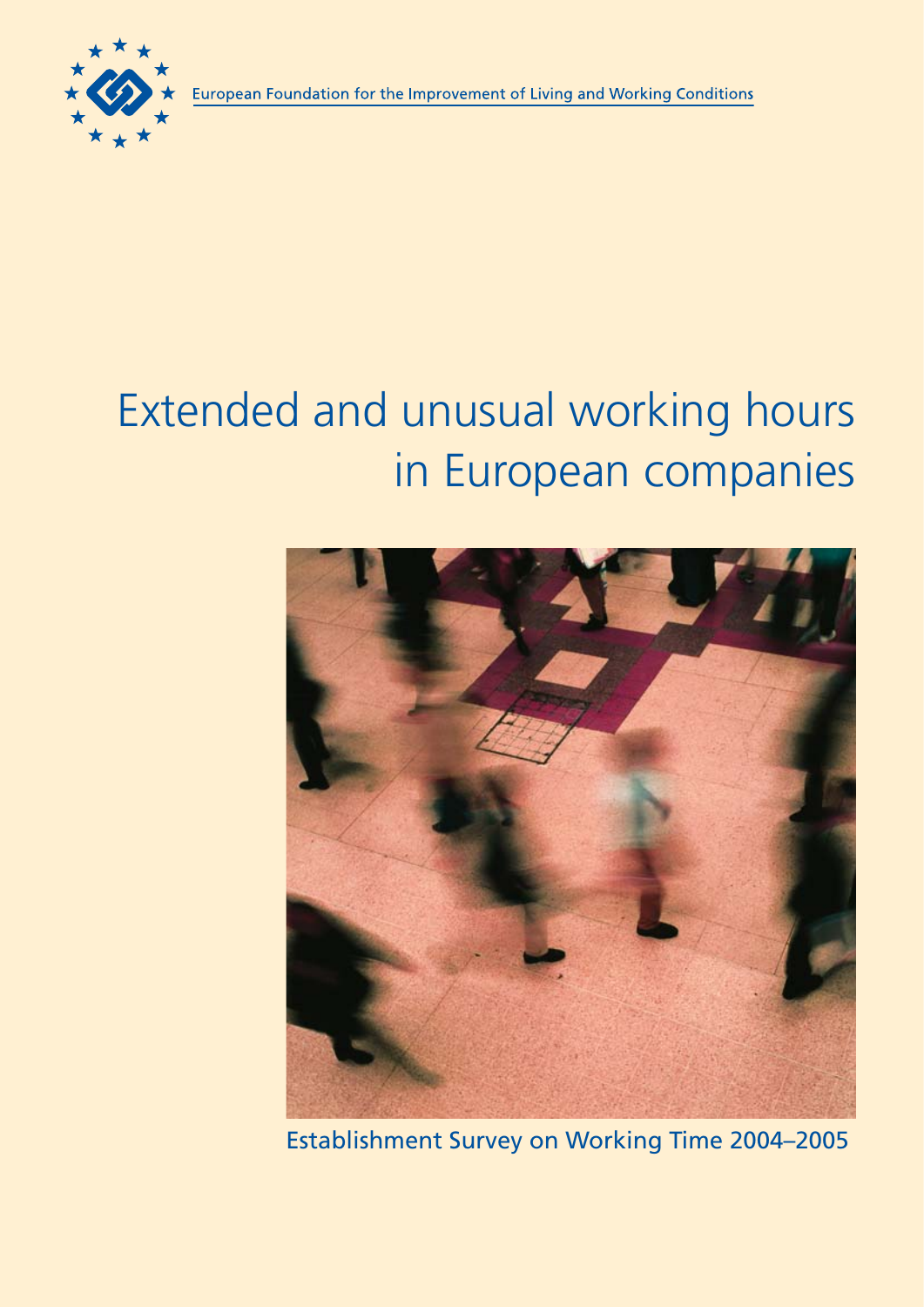Extended and unusual working hours in European companies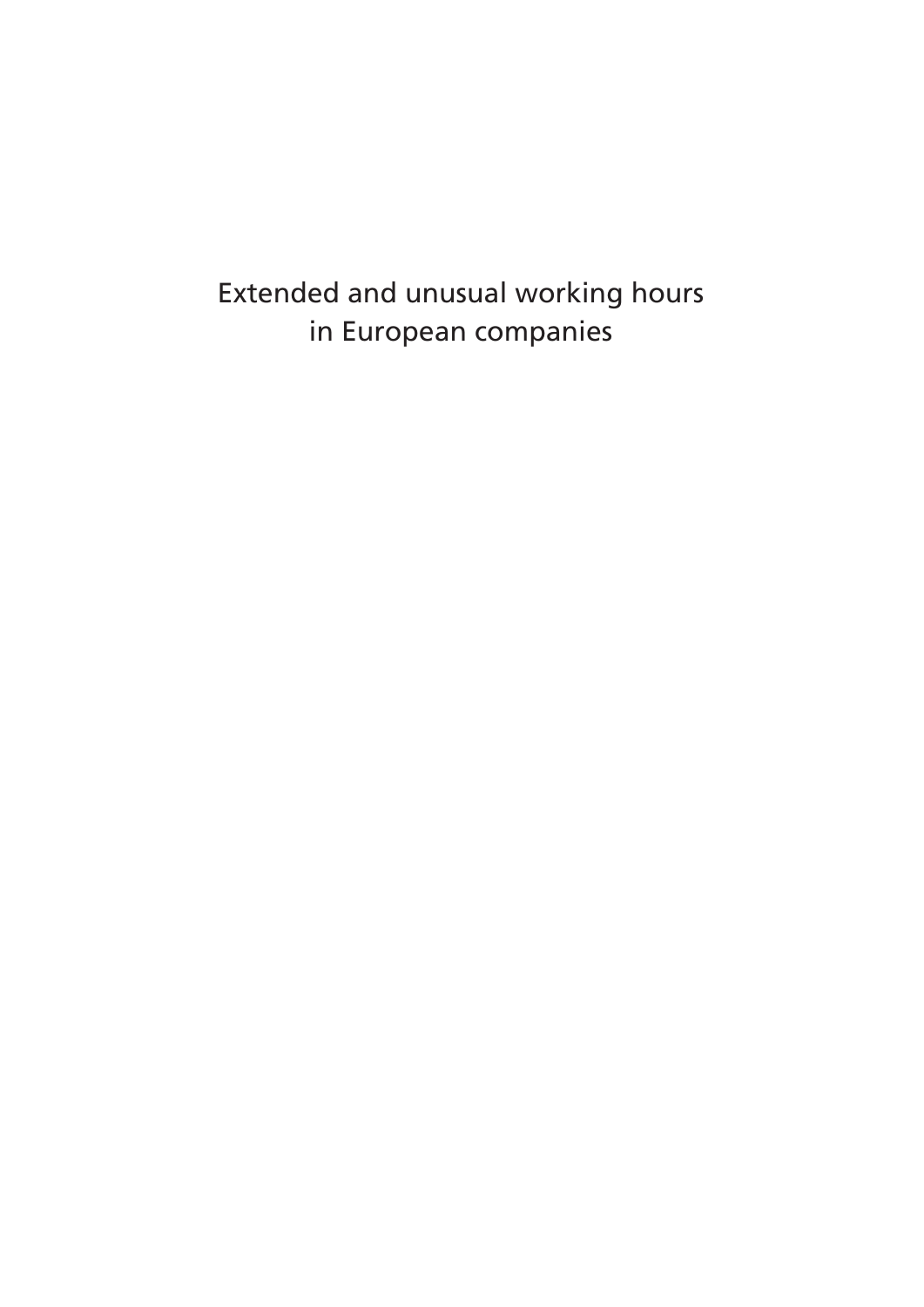**Authors:** Angelika Kümmerling and Steffen Lehndorff, Institut Arbeit und Technik, Gelsenkirchen, Germany **Research managers:** David Foden, Enrique Fernández, Branislav Mikulic, Donald Storrie

**Research project:** Company survey on time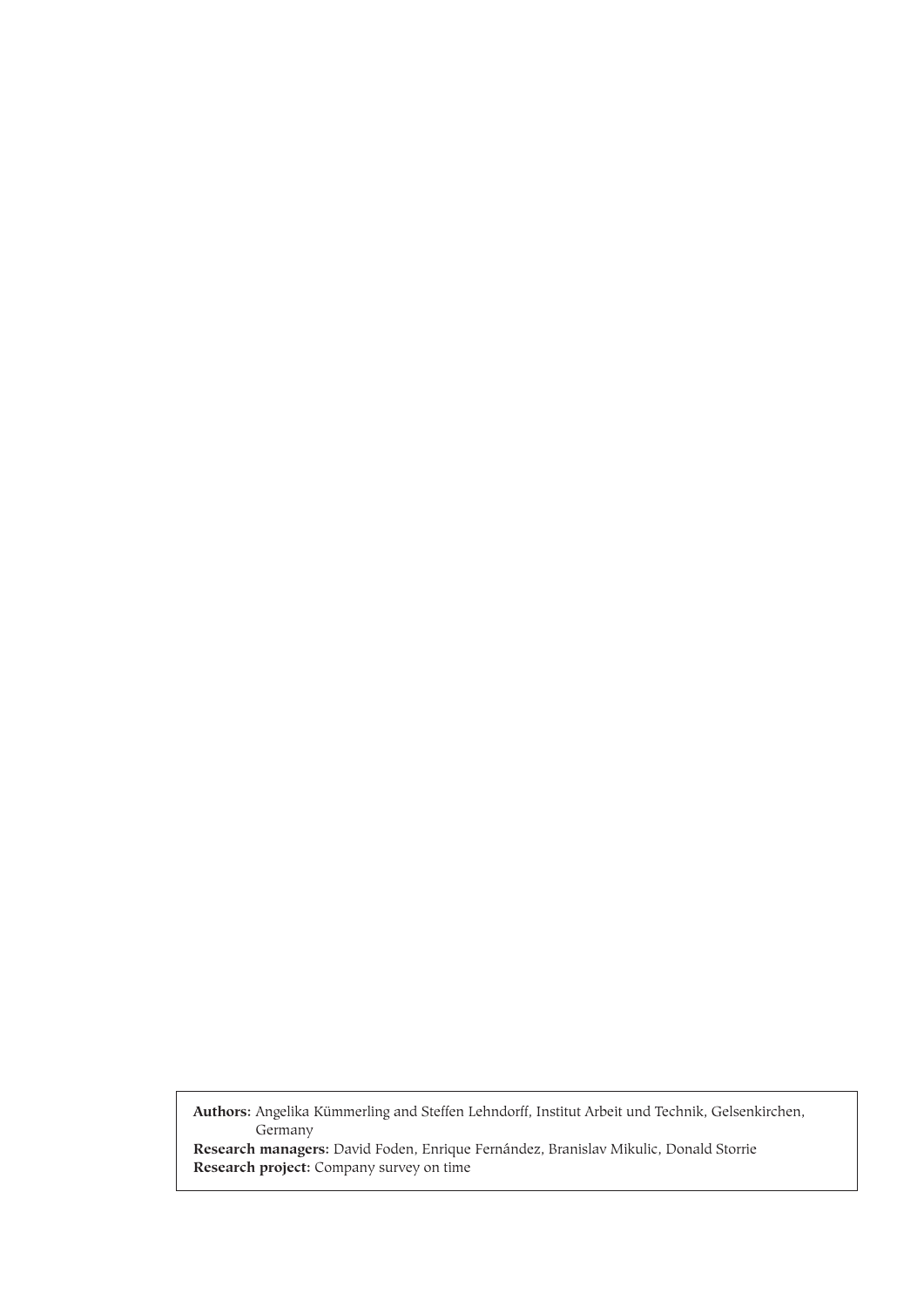

# Extended and unusual working hours in European companies

Establishment Survey on Working Time 2004–2005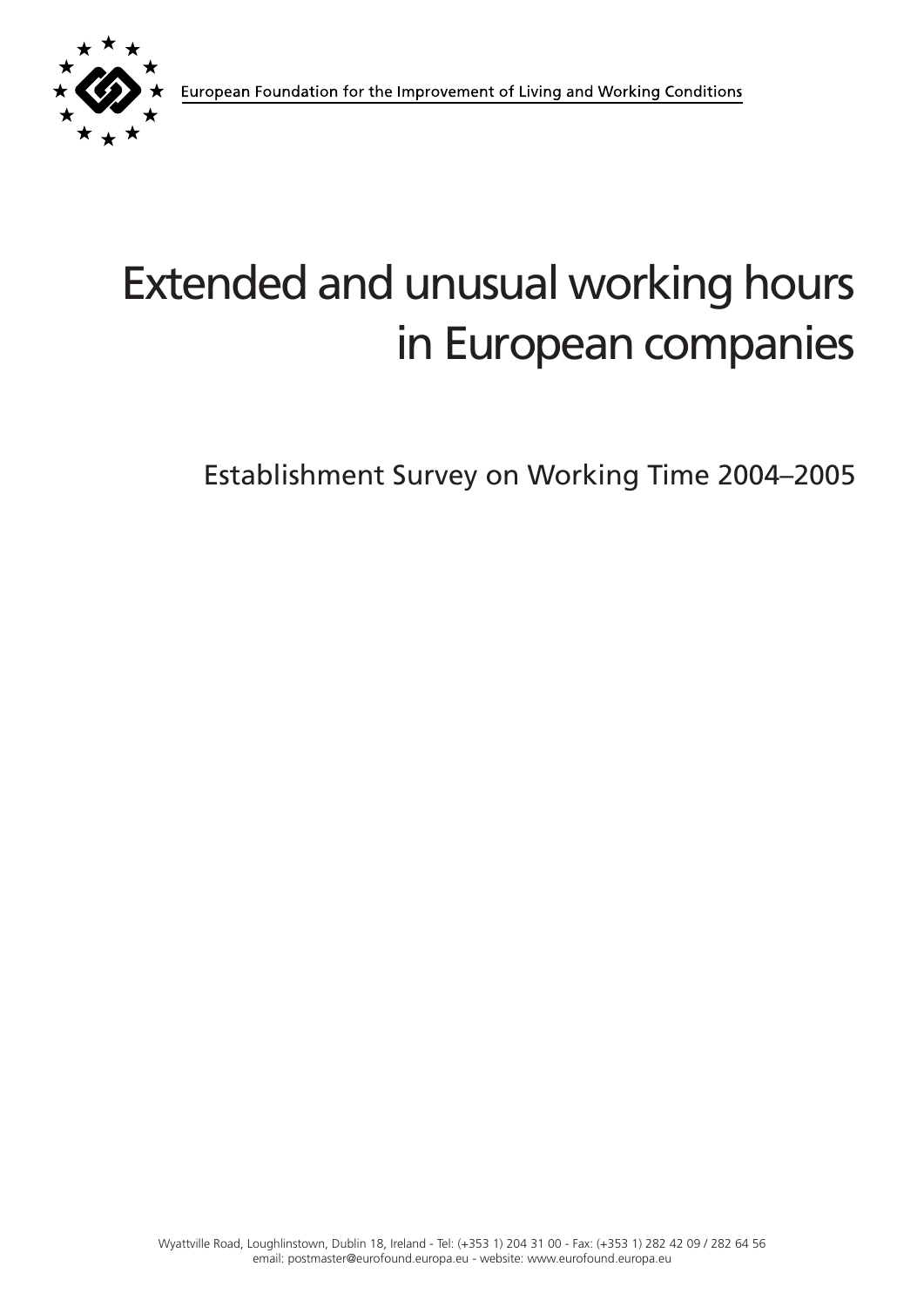Cataloguing data can be found at the end of this publication

Luxembourg: Office for Official Publications of the European Communities, 2007

ISBN 92-897-0978-2

© European Foundation for the Improvement of Living and Working Conditions, 2007

For rights of translation or reproduction, applications should be made to the Director, European Foundation for the Improvement of Living and Working Conditions, Wyattville Road, Loughlinstown, Dublin 18, Ireland.

The European Foundation for the Improvement of Living and Working Conditions is an autonomous body of the European Union, created to assist in the formulation of future policy on social and work-related matters. Further information can be found on the Foundation website at www.eurofound.europa.eu

European Foundation for the Improvement of Living and Working Conditions Wyattville Road Loughlinstown Dublin 18 Ireland Telephone: (+353 1) 204 31 00 Fax: (+353 1) 282 42 09 / 282 64 56 Email: postmaster@eurofound.europa.eu **www.eurofound.europa.eu**

Printed in Denmark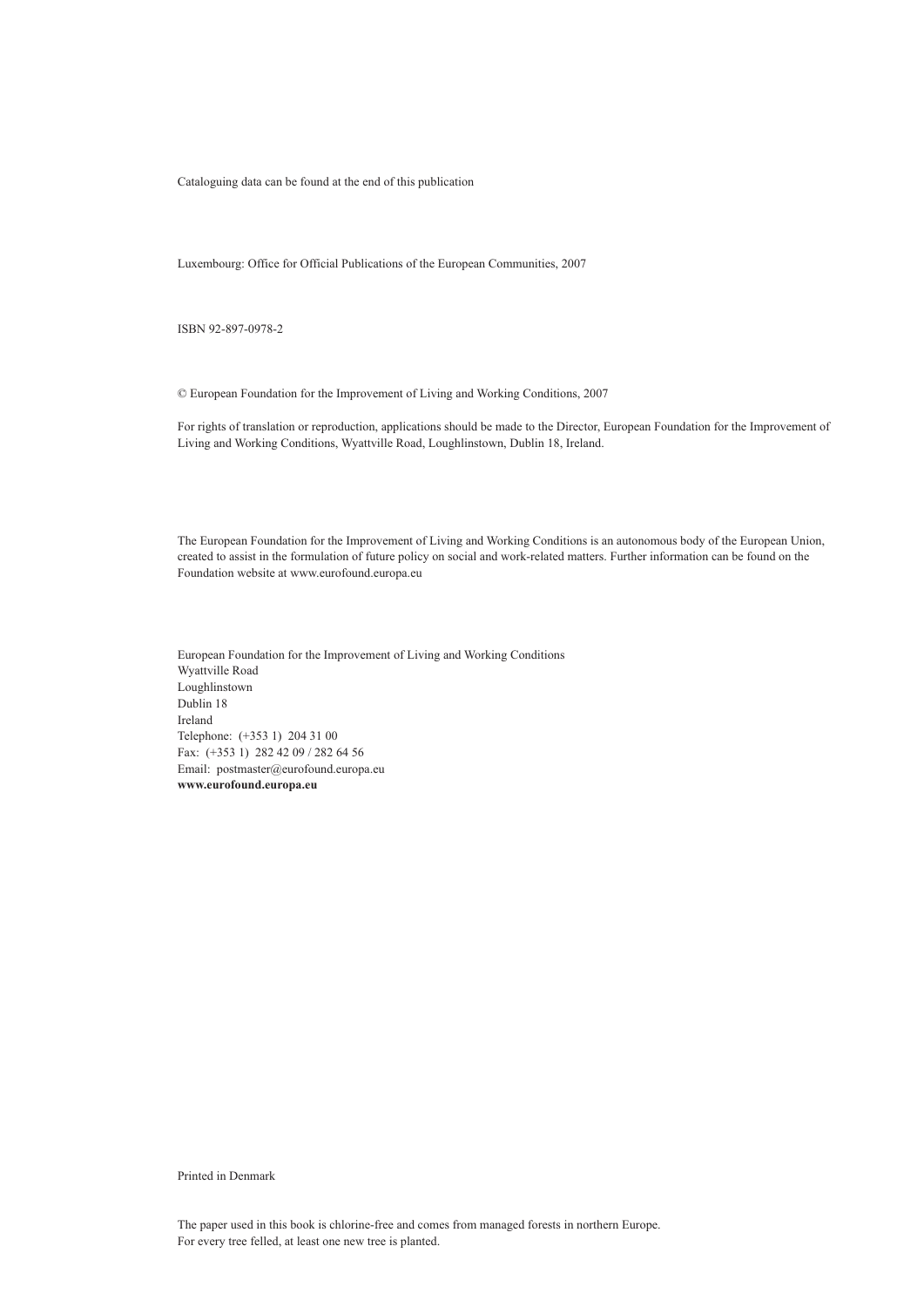# Foreword

Working time arrangements and work–life balance are important issues on the EU political agenda. In a diverse and fast-changing economic climate, both companies and workers need flexibility. Working time arrangements can have a significant bearing on the efficiency, productivity and competitiveness of companies, not to mention the health, well-being and motivation of their employees. In order to reach the Lisbon employment objectives of more and better jobs for everyone, governments are being encouraged to implement policies aimed at achieving more harmony between work and family life. In general, it is intended that employment rates for women and older workers should increase, and policy debate has focused on the steps needed in order for this to happen.

Against this background, the European Foundation for the Improvement of Living and Working Conditions has been committed to obtaining more in-depth information on the use of working time arrangements in European companies, the reasons for using such arrangements and the outcomes for both companies and workers. In 2004, the Foundation launched its first Establishment Survey on Working Time (ESWT) in 21 European countries: the 15 'old' Member States of the European Union and six of the New Member States – the Czech Republic, Cyprus, Hungary, Latvia, Poland and Slovenia. The survey was a questionnaire-based, representative sample survey in more than 21,000 establishments, which aimed to analyse working time arrangements and work–life balance issues at the workplace by interviewing personnel managers and, where available, formal employee representatives.

This report analyses the data from the survey to address the issue of extended and unusual working hours, by exploring all aspects of what may be called 'non-standard working hours': the extension of working hours through overtime, working at 'unusual' times beyond traditional societal standards (such as the '9 to 5' norm), and varying time schedules over the week, month or year involving 'changing' working hours. It examines in greater detail the incidence of such working hours across countries, sectors and companies. Moreover, the analysis provides information on the factors determining the need for deploying workers at unusual hours and highlights how management perceives the various effects of these working time patterns. It also focuses on various personnel problems faced by management in establishments with unusual working hours.

This report provides an insight into the extent to which unusual and changing working hours are used in European companies. We trust it will be a useful contribution towards shaping the policies which seek new approaches to working time benefits for unusual working hours, while supporting work–life balance.

Jorma Karppinen Willy Buschak Director Director Deputy Director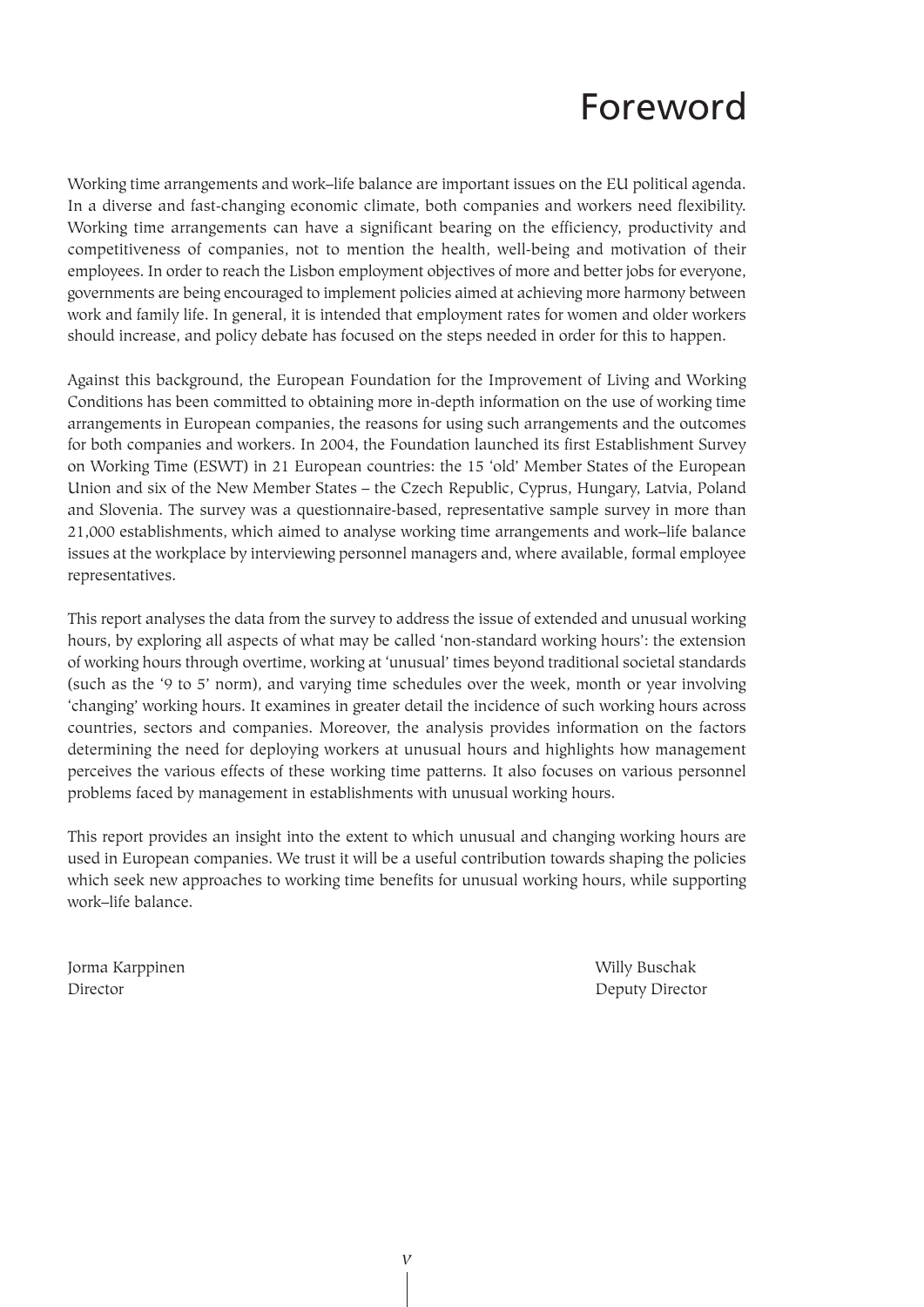# **Country codes used in the report**

| EU <sub>21</sub> | $EUI5 + NMS6$                                            |
|------------------|----------------------------------------------------------|
| EUI5             | former 'old' Member States pre-enlargement 2004          |
| AT               | Austria                                                  |
| BE               | Belgium                                                  |
| DK               | Denmark                                                  |
| FI               | Finland                                                  |
| FR               | France                                                   |
| DE               | Germany                                                  |
| EL               | Greece                                                   |
| IE               | Ireland                                                  |
| IT               | Italy                                                    |
| LU               | Luxembourg                                               |
| NL               | Netherlands                                              |
| PT               | Portugal                                                 |
| ES               | Spain                                                    |
| SE               | Sweden                                                   |
| UK               | United Kingdom                                           |
| NMS <sub>6</sub> | 6 of the 10 New Member States that joined the EU in 2004 |
| CZ               | Czech Republic                                           |
| CY               | Cyprus                                                   |
| HU               | Hungary                                                  |
| LV               | Latvia                                                   |
| PL               | Poland                                                   |
| SI               | Slovenia                                                 |

# **Acronyms used in the report**

| European Labour Force Survey                                        |
|---------------------------------------------------------------------|
| European Establishment Survey on Working Time and Work-Life Balance |
| European Union Company Survey of Operating hours, Working times and |
| Employment                                                          |
| large-scale enterprise                                              |
| small and medium-sized enterprise                                   |
|                                                                     |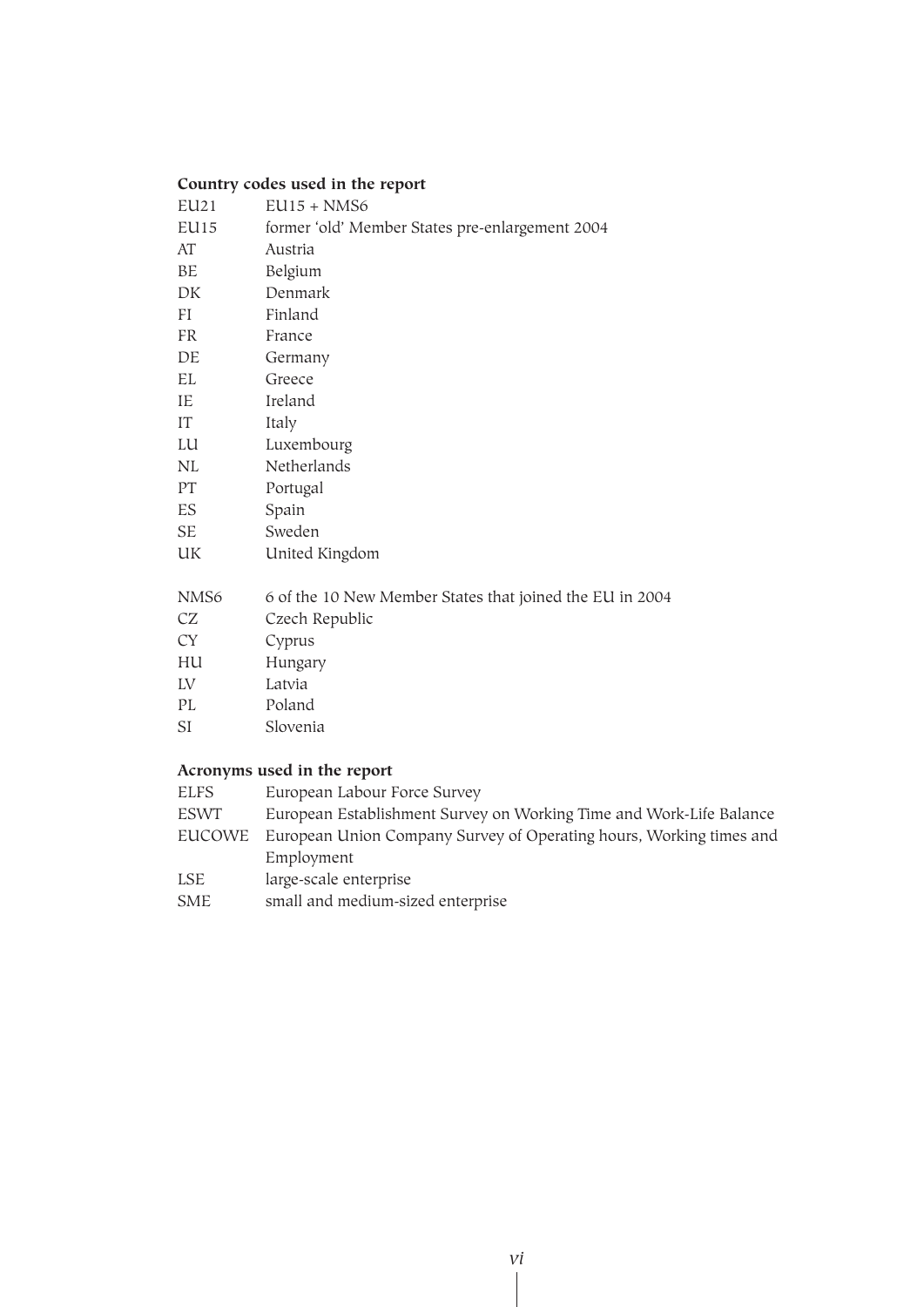# **Contents**

| <b>Foreword</b>                                                      | $\mathbf v$ |
|----------------------------------------------------------------------|-------------|
| <b>Introduction</b>                                                  | $\mathbf 1$ |
| 1 - Mapping the incidence of non-standard working hours in companies | 5           |
| Saturday work                                                        | 5           |
| Sunday work                                                          | 8           |
| Night work                                                           | 11          |
| Changing working hours                                               | 13          |
| Links between forms of unusual working hours                         | 16          |
| Research perspectives                                                | 23          |
| 2 - Country or sector: What determines unusual working hours?        | 25          |
| Determining country and sector characteristics                       | 25          |
| Analysing country and sector influence                               | 26          |
| 3 - Difficulties encountered by companies with unusual working hours | 29          |
| Sickness and absenteeism                                             | 30          |
| Staff motivation                                                     | 30          |
| Retaining staff                                                      | 30          |
| 4 - Compensation for unusual working hours                           | 33          |
| Notification period for changing working hours                       | 34          |
| Early retirement                                                     | 34          |
| Contractual working time                                             | 35          |
| 5 - Conclusions                                                      | 39          |
| <b>Bibliography</b>                                                  | 43          |
| Data related to Chapters 1 to 4<br>Annex                             | 45          |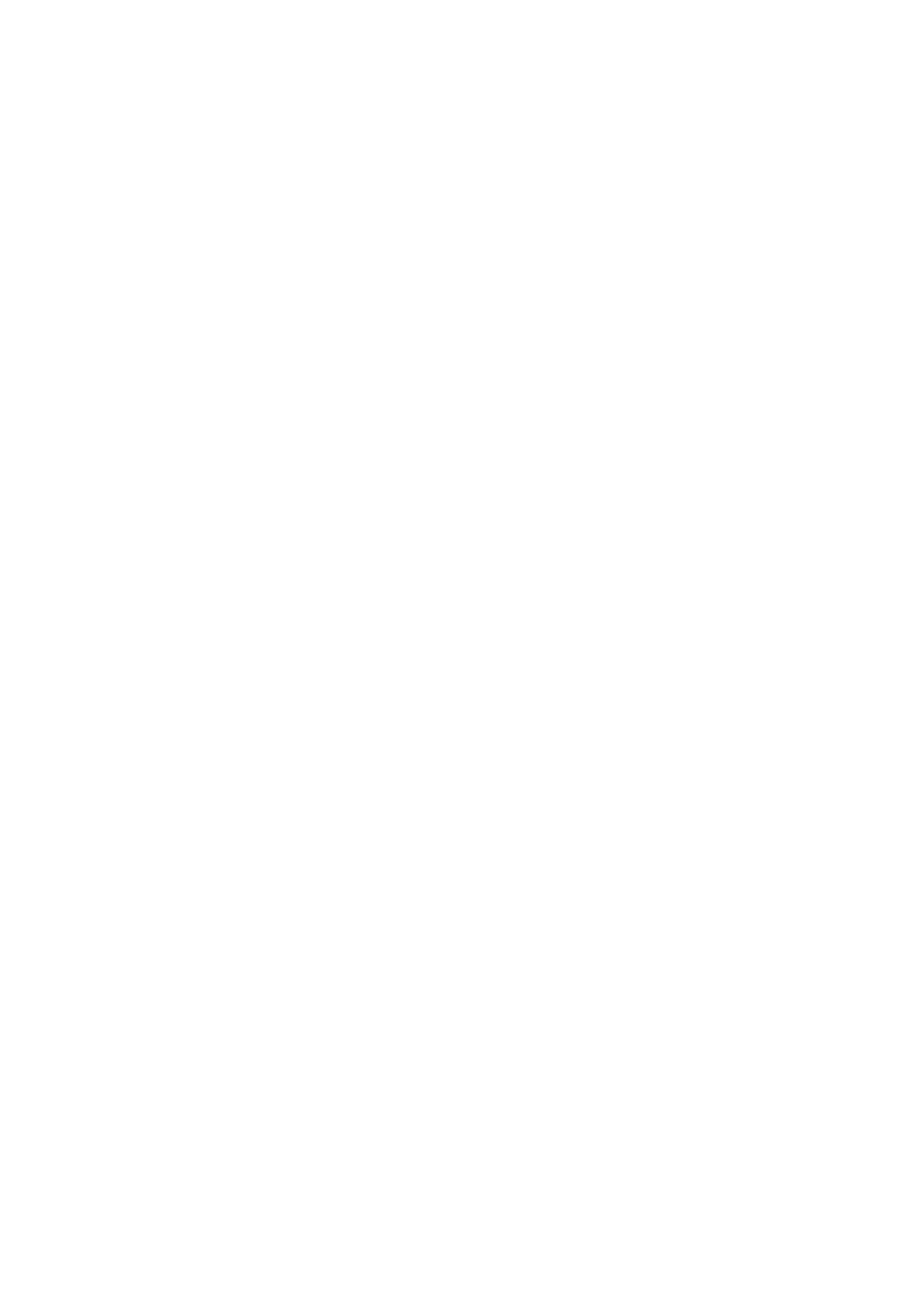# Introduction

During the 20th century, extended and unusual or atypical working hours became more and more confined to particular categories of workers in most European countries. This applied, in one way or the other, to all aspects of what may be called 'non-standard hours': the extension of work hours through overtime, working at 'unusual' times beyond traditional societal standards such as the '9 to 5' norm, and varying time schedules over the week, the month or the year, that means 'changing' working hours. For example, night and shift work has become, if for different reasons, the 'natural' way of organising working times for nurses or steelworkers. Over recent years, however, the distinction between those workers exposed to non-standard hours and those who are not appears to have become blurred.

This is true, although in different ways, for all three types of working hours that are regarded as 'unusual' – work on Saturdays or Sundays, and work at night from 22.00 to 06.00, and as well to the partly related phenomenon of changing work hours such as shift work (see Bosch and Lehndorff, 2001). The increased importance of service work relative to manufacturing results in the need for more people to work during other people's leisure time, especially when it comes to personal services. Moreover, the competitive market environment of many services and manufacturing activities triggers a constant search by organisations for both greater temporal flexibility and reductions of personnel costs. Consequently, the need for organisational flexibility may require, to a greater or lesser extent, individual flexibility of the workforce, which in turn will be reflected in working time arrangements. Last, but not least, the same environment drives many organisations, particularly those manufacturing companies confronting international competition, to economise on capital costs by extending their capital operating hours (Anxo et al, 1995). As Groß et al (2004) found in the recent EUCOWE<sup>1</sup> survey on operating hours, working time and employment in six EU countries, there is an ongoing trend of increasing capital operating hours in both manufacturing and service industries, entailing a great deal of work both at unusual and at changing hours. Thus, while the increase in work occurring at unusual and changing times may not be dramatic in some European countries over recent years, it affects to a greater or lesser degree roughly one out of four employees in the EU15 countries (Van Bastelaer and Vaguer, 2004).

Health issues are particularly pertinent to various forms of night and shift working, as has been well established in the literature (Baillod et al, 1993; Colquhoun et al, 1996; Hornberger et al, 2000; Wedderburn, 2000). It has to be emphasised that shift work is to a large extent connected to night work. Drawing on the Third European Working Conditions Survey (EWCS), Muñoz de Bustillo and Fernández (2007) found that, for the six EU countries involved in the EUCOWE survey, working hours of roughly 45% of all shift workers include work at night.<sup>2</sup>

While health-related problems arising from night and shift work continue to be reflected in employee surveys, they do not necessarily imply low levels of satisfaction of workers with their working conditions, given the extra pay traditionally (if not always) provided as a compensation for unusual working hours (Muñoz de Bustillo and Fernández, 2007). Nevertheless, in addition to the individuals' current perception of potential negative outcomes of their working hours, both long-

*1*

<sup>&</sup>lt;sup>1</sup> European Union Company Survey of Operating hours, Working times and Employment (EUCOWE). The EUCOWE project collected and analysed comparative and representative data on the relationship between operating hours and working time management, and their consequences for employment in six EU countries: France, Germany, the Netherlands, Portugal, Spain and the United Kingdom.

<sup>&</sup>lt;sup>2</sup> Note that 'changing work hours' in the context of the present ESWT survey includes, next to shift work, staggered working hours which do not necessarily serve in all cases as a tool of extension of opening or operating hours, as they may also provide for a variation in manning levels over the day or week (see for the retail trade Baret et al, 2000).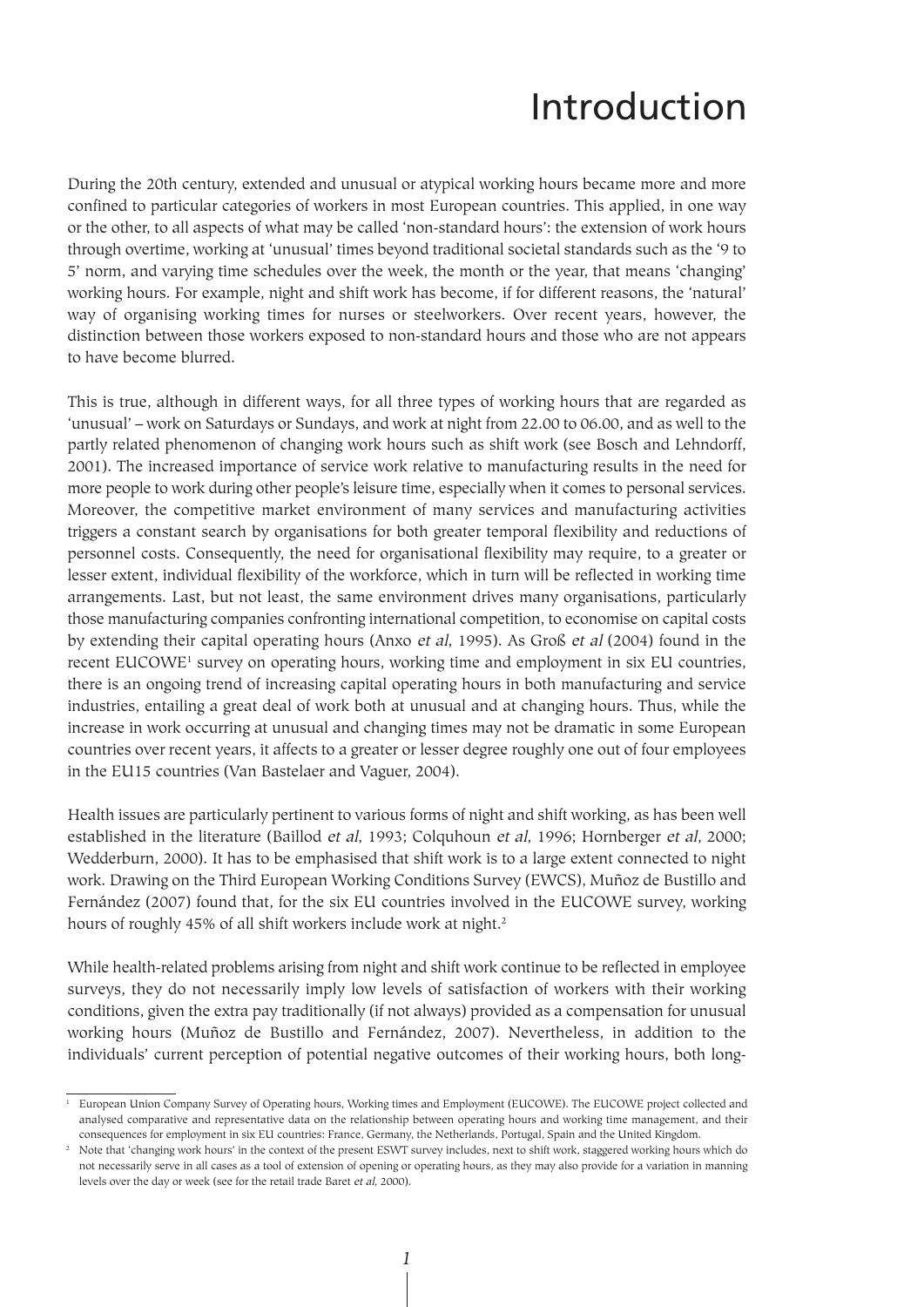term and societal aspects have to be taken into account. In particular, and most importantly given the demographic changes in EU societies, the negative impact on workers' health of night and shift work cannot be outweighed, in the long run, by extra pay for the individuals affected. 'Sustainability' of work organisation and working times arguably ranks high on the list when it comes to coping with the challenges of an ageing workforce and health-related issues at the workplace (Lehndorff, 2006).

Next to the problem of health issues involved with night and shift work, deviations from the standard working day may put pressure on many individuals' social life, including family, friends, but also household duties. Obviously, this also applies to night and shift work, thus arguably exerting a dual strain on many of these workers. With regard to family and other social life-related constraints, particular attention has to be paid to weekend work as health issues are not equally important here according to the findings of various employee surveys (Bielenski et al, 2002a; Martin and Le Bihan, 2004; see also, with reference to Germany, Klenner and Pfahl, 2005). It has to be kept in mind that 'unsociable working hours' used to be a minor issue as long as the traditional male single-earner model was predominant in Europe. In the course of the continuous rise in female labour market participation, however, the issue of 'unsociable hours', particularly work on Saturday and Sunday, has become more prominent in public debates. In fact, the term 'work–life balance' is often primarily connected to the issue of working – particularly, if not solely, of women – at times of the day or the week that interfere with family obligations. The pertinence of these concerns has recently been highlighted by a study published by the European Foundation for the Improvement of Living and Working Conditions (hereafter called the Foundation), which is based on data of the EWCS and national employee surveys (see Figure 1).



**Figure 1 Poor work–life-balance, by female full-time employees (%)**

Note: Mothers compared with all women

Source: European Working Conditions Survey (EWCS), 2000, cited in Pärnänen et al, 2005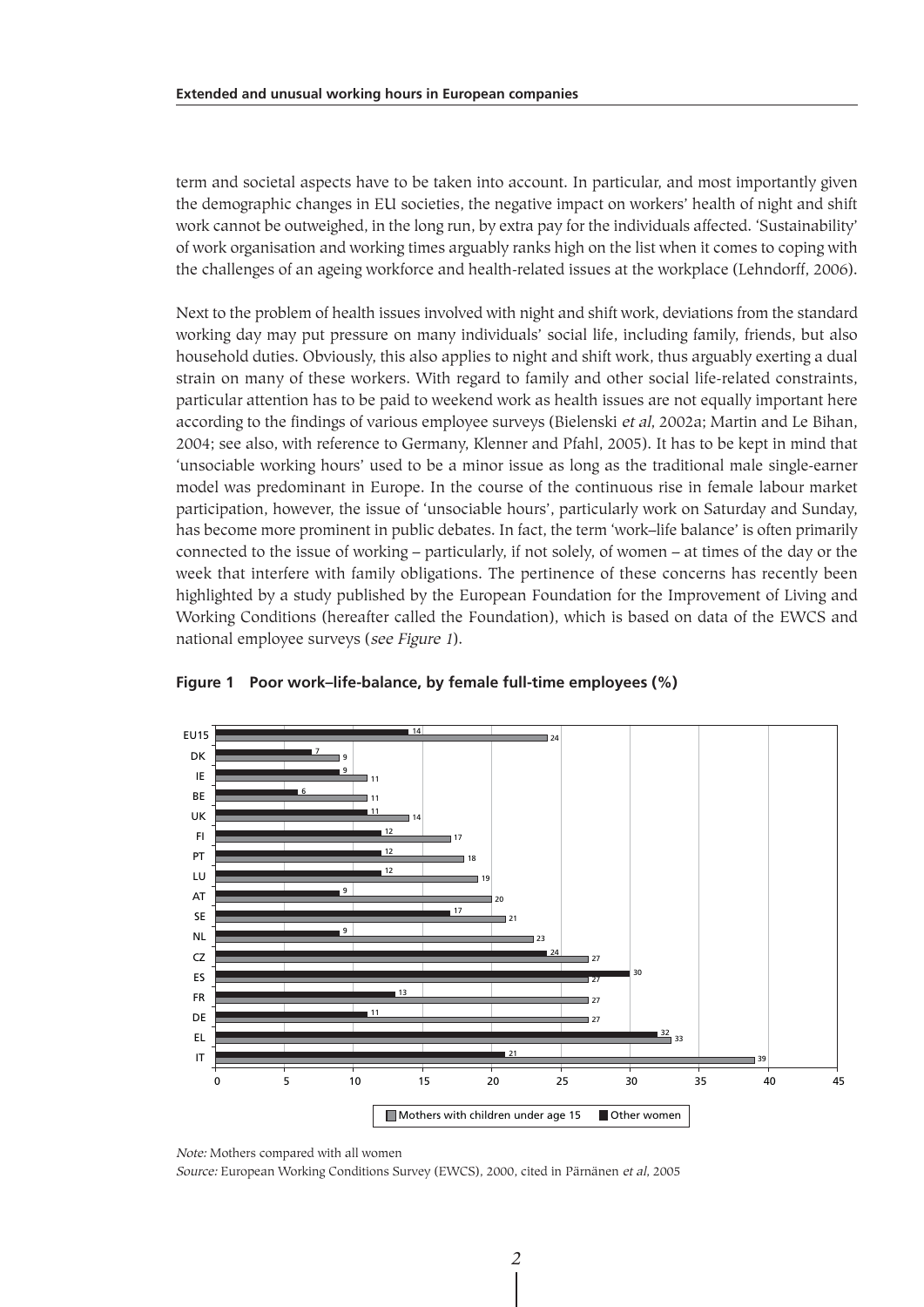This report examines in greater detail the incidence of non-standard working hours across countries, industries, and establishments. The analysis draws on the findings of the European Establishment Survey on Working Time and Work-Life Balance (ESWT) 2004–2005, commissioned by the Foundation and conducted in 21 European countries.

#### **Establishment Survey on Working Time and Work-Life Balance (ESWT)**

The ESWT was launched by the Foundation in 2004 in 21 European countries, namely: the 15 'old' Member States of the European Union (EU15) and six of the New Member States (the Czech Republic, Cyprus, Hungary, Latvia, Poland and Slovenia). In more than 21,000 establishments, covering both the private and public sectors, personnel managers and – where available – formal employee representatives (for example, shop stewards and members of works councils) were interviewed about working time arrangements and work–life balance in their companies.

Data obtained from the ESWT are representative for all establishments with 10 or more employees in the abovementioned countries. The survey covers private and public establishments from virtually all sectors of activity, with the exception of 'agriculture', 'forestry', 'private households' and 'extraterritorial organisations'. In these sectors, the number of companies employing 10 or more employees is negligible in the countries surveyed. The sample design provided for a control of the representative distribution of interviews among the two main sectors: 'Industry' (NACE C – F) and 'Services' (NACE G – O). In a finer breakdown, weaknesses with regard to the representation of the subsectors 'education' (NACE M) and 'health and social work' (NACE N) show up in some countries, due to deficiencies in the available sampling sources (for details, see Riedmann et al, 2006, p. 57).

Interviews for the survey were carried out via telephone in the autumn of 2004 in the EU15 countries and in the spring of 2005 in the six NMS countries. TNS Infratest Sozialforschung Munich coordinated the fieldwork for the survey. In total, 21,031 personnel managers were interviewed, along with 5,232 employee representatives from the same establishments.

Unless otherwise stated, all figures in this report reflect the distribution of establishments, not of employees (more details on the survey methodology can be found in Riedmann et al, 2006, pp. 55–66.).

Based on the findings of the EWST, the Foundation aims to produce a series of seven analytical reports. A consortium of research institutes and experts from different European countries, coordinated by TNS Infratest Sozialforschung, will draft these reports. The analysis consists of three main steps:

- A first analysis of the survey data is presented in the overview report (Riedmann et al, 2006).
- In a second step, a series of four additional reports will be produced, which focus on specific working time arrangements. This current report focuses on extended and unusual working hours. The three other reports explore the issues of part-time work (Anxo et al, 2007a), early and phased retirement (Leber and Wagner, 2007), and parental leave (Anxo et al, 2007b).
- In the third step, two reports will be produced which analyse the data in a more comprehensive way. One report will focus on flexibility at company level and will analyse the interrelations between the different working time arrangements. The second report will examine social dialogue at company level in relation to working time and work–life balance issues.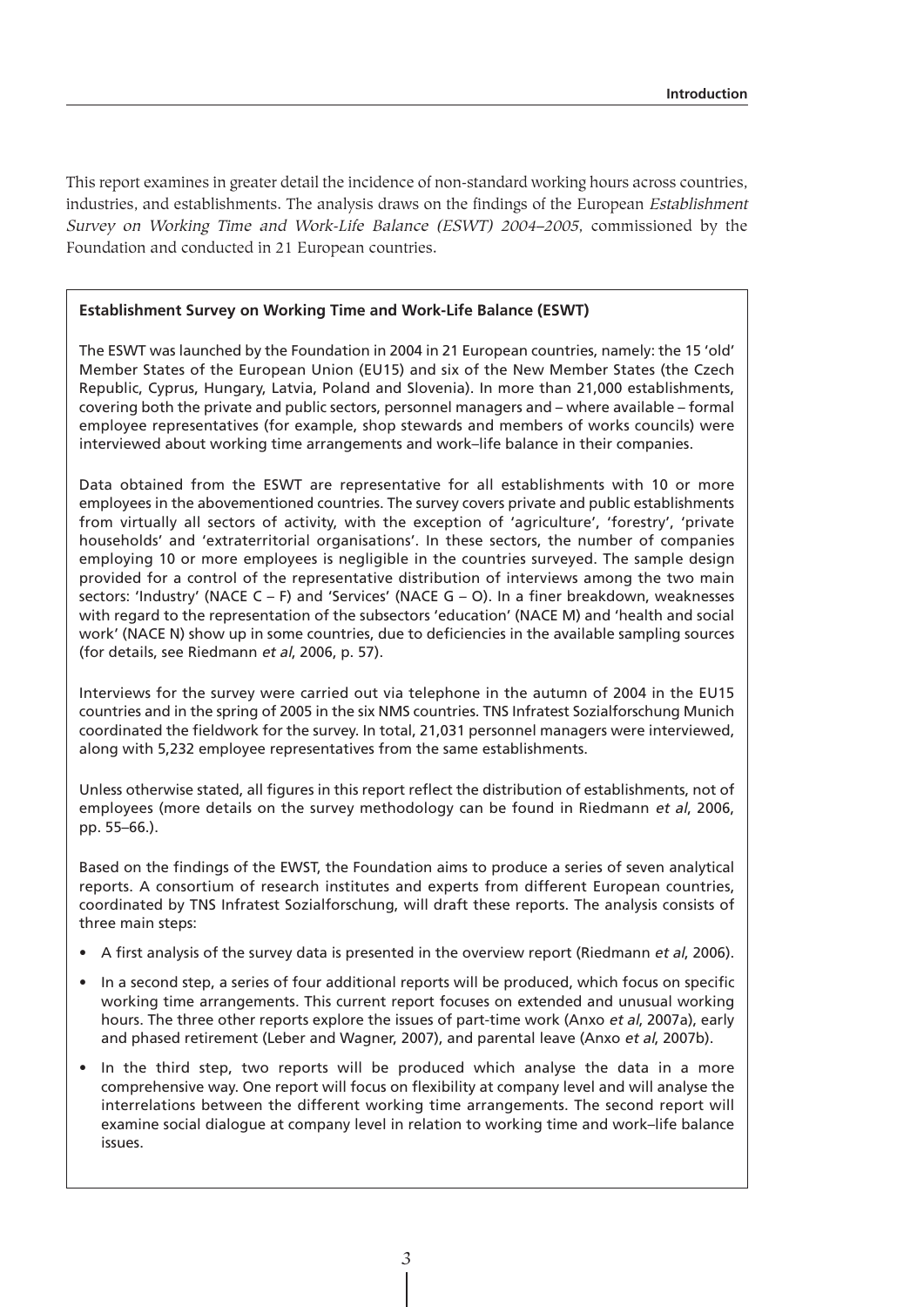As Riedmann et al have highlighted in the overview report (2006), among the strengths of the ESWT survey are that it is both representative and covers a broad range of European countries, i.e. the EU15 and six of the New Member States. Given that the ESWT is an establishment survey, however, the fundamental difference compared to data provided by employee surveys has to be kept in mind. There is no way to draw direct conclusions from establishment survey findings about individuals' working conditions, well-being or work–life balance. This general caveat should be borne in mind when it comes to an interpretation of the data.

However, the survey does provide, importantly enough, insights into how establishments organise their working hours, into some characteristics of establishments with an above-average incidence of non-standard hours and into the way various effects of these working time patterns are perceived by the management.

Chapter 1 provides an overview of the incidence of non-standard working hours, drawing primarily on a descriptive analysis of ESWT data. Some major determinants of non-standard working hours are analysed in Chapter 2. Chapter 3 then gives an insight into some outcomes of these working time patterns for the establishments, as perceived by management. Chapter 4 explores whether or not time-related compensations (i.e. other than extra pay) for non-standard working hours are of higherthan-average importance in establishments displaying above-average use of non-standard working hours. This leads to concluding remarks about potential policy areas.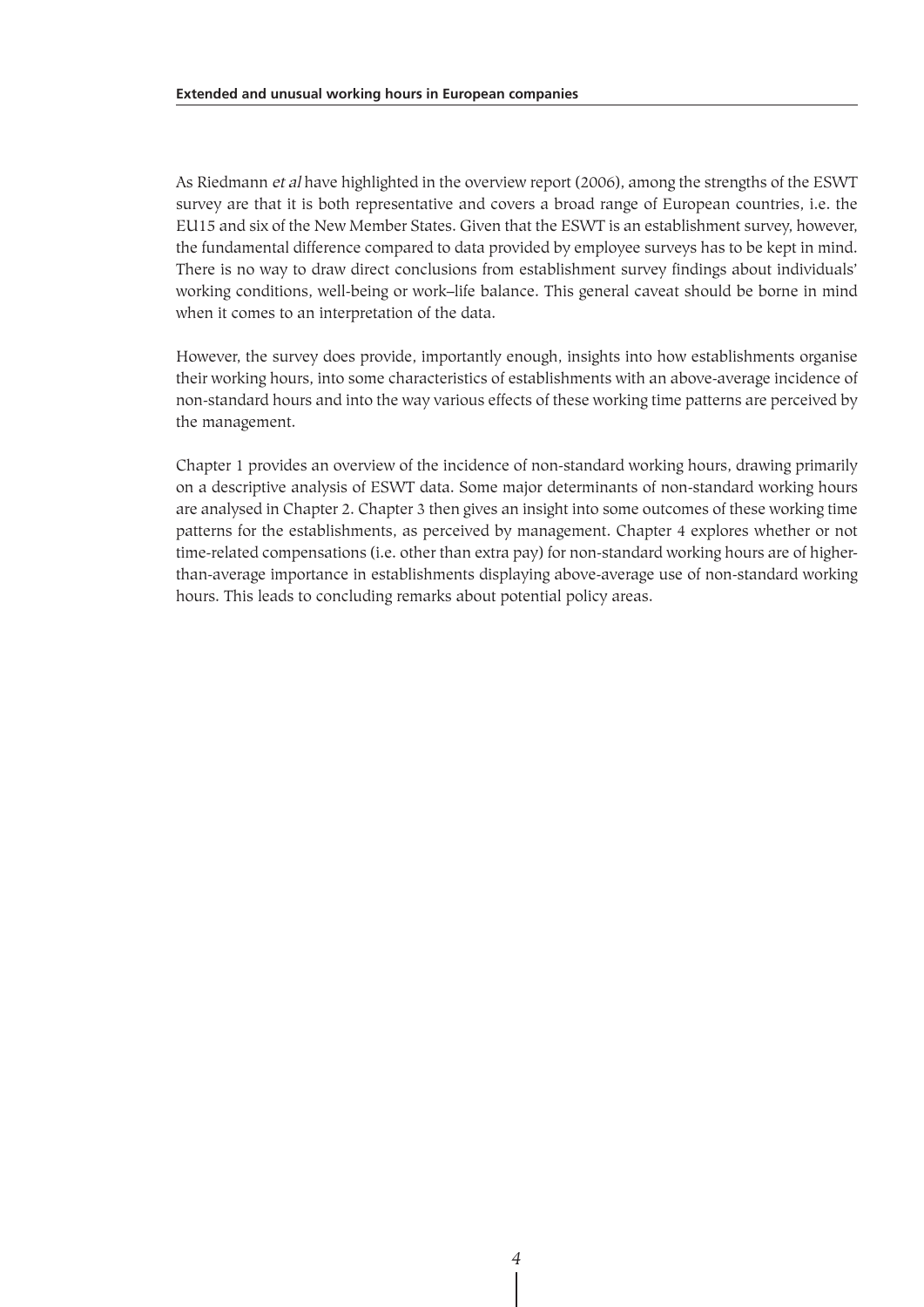*1*

This chapter outlines the incidence of non-standard working hours in European companies.3 Following the ESWT questionnaire, the focus will be on the answers given by managers to the question 'Are there any employees in your establishment who are regularly required to work

- at night between 22.00 and 06.00;
- on Saturdays;
- on Sundays'.

These deviations from the common '9 to 5' working day and the usual pattern of five days a week will be referred to as 'atypical' or 'unusual working hours' here.

Moreover, this survey takes into account the unequal distribution of working hours over time. These are labelled as 'changing hours' and comprise regular shift work as well as so-called staggered working hours; the latter may serve both to extend operating hours and to vary staffing levels within given operating hours. In line with the ESWT overview report (Riedmann et al, 2006), these four types of working times are collectively referred to as 'non-standard working hours' in this report.

For both theoretical and practical reasons, the analysis will focus on establishments in which 20% or more of the employees are regularly required to work at non-standard hours. Most importantly, the intensity of non-standard hours and their importance for the organisation has to be considered. Obviously, there are many establishments in which non-standard hours are only required from a small portion of the workforce such as porters and firemen. In most cases, these forms of working time are irrelevant for the working time organisation of the establishment as a whole. Failure to make a distinction between these establishments and others could contaminate the findings, since unlike in employee surveys, the ESWT is an establishment survey geared towards providing insight into establishments' working time policies. Obviously, a much narrower limit (for example, a 40% threshold) might have been useful for this purpose. This, however, would have limited the scope and validity of the findings. As it is a minority of establishments that feature non-standard hours, a higher threshold would have resulted in a very small cell allocation in many cases. Figure 2 gives a general overview of unusual hours by establishment size, illustrating the point to our approach.

As Riedmann et al highlight in the overview report (2006, p. 31), there is no obvious overall pattern of unusual working hours discernable across the countries surveyed. The following sections therefore describe, step by step, the incidence of each of the four types of non-standard hours across countries, industries and company size.

# **Saturday work**

Saturday work is widely practised in European establishments. Figure 3 shows its incidence across countries. Most prominently, almost 40% of the establishments in the UK require their employees to regularly work Saturdays, while Cyprus, France and Ireland see roughly a third of their

 $\frac{3}{10}$  The data base comprises establishments with at least 10 employees in 21 EU countries; for details, see Riedmann et al, 2006.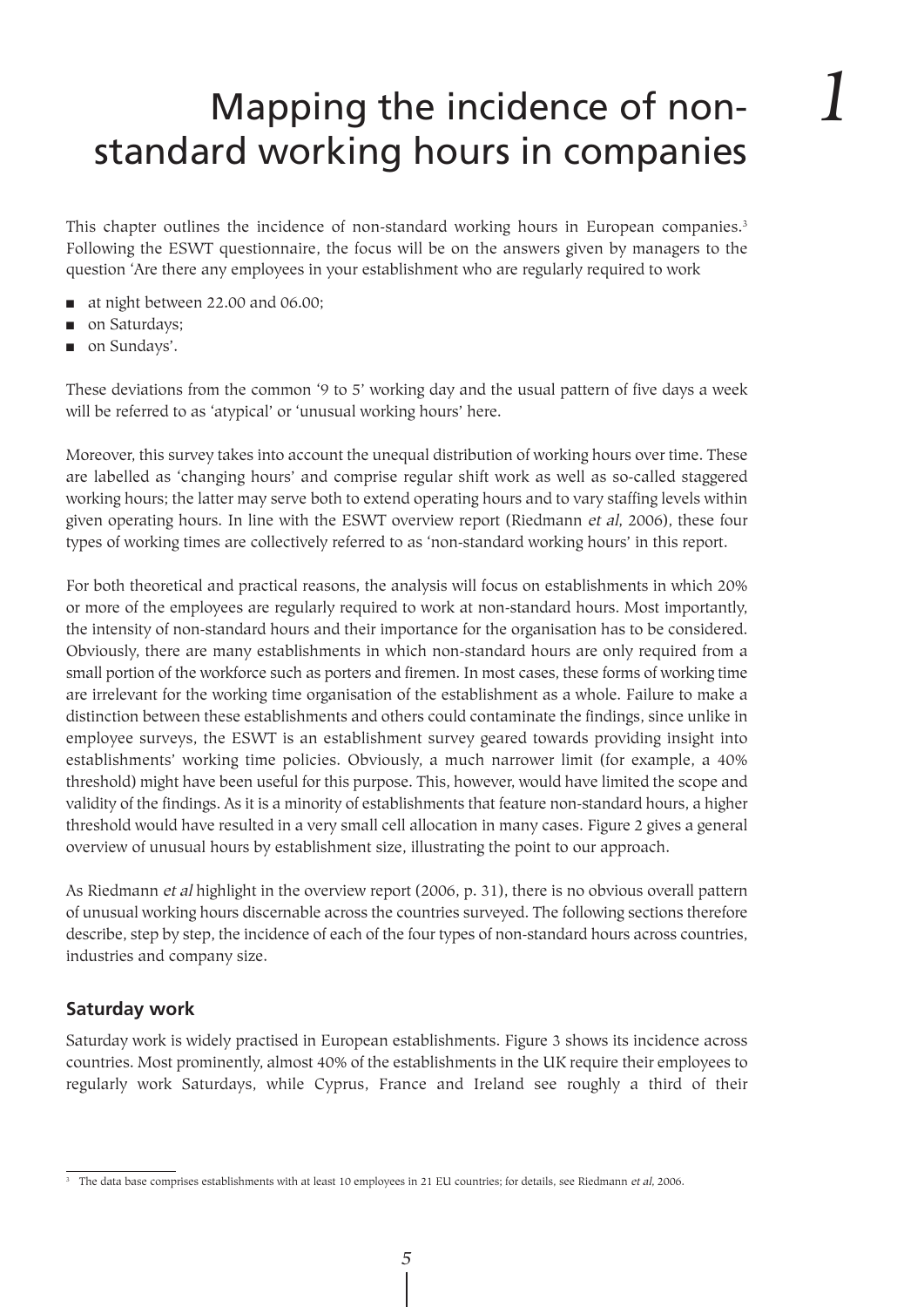establishments requiring employees to regularly work Saturdays. At the lower end of the scale, in Spain and particularly in Portugal, about one in 10 establishments require employees to regularly work Saturdays.



**Figure 2 Unusual working hours in European companies, % of workforce**

Base: All establishments (management interviews) Source: ESWT, 2004–2005





Base: All establishments (management interviews) Source: ESWT, 2004–2005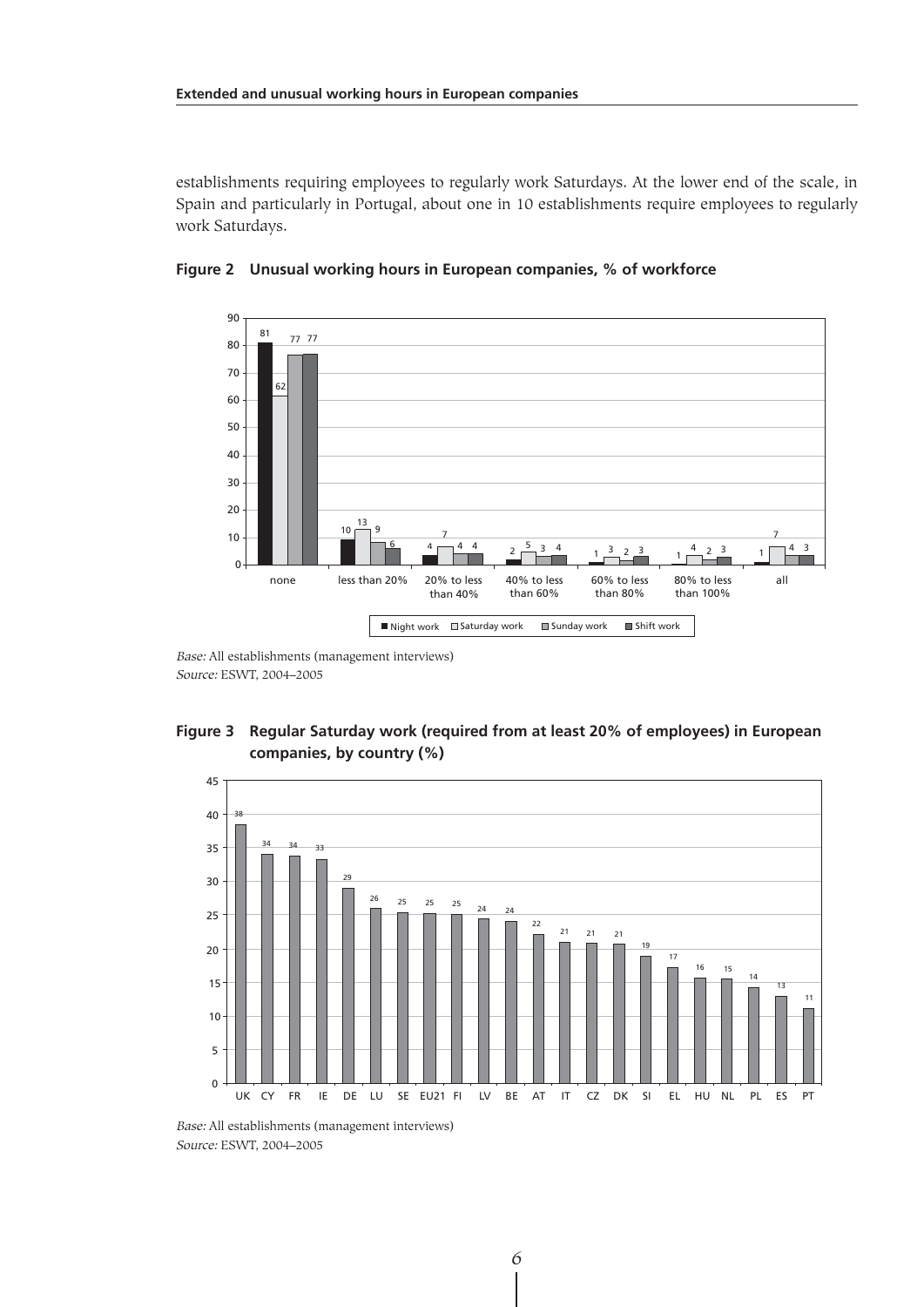In relation to the distribution across sectors, Saturday work more frequently occurs in service sector companies than in industrial companies. The sector 'hotels and restaurants' (NACE H) ranks highest, with more than 70% of establishments requiring their employees to regularly work Saturdays, followed by the sectors 'health and social services' (NACE N) and 'other community, social and personal services' (NACE O) (see Figure 4). As the latter include institutions such as hospitals, these also rank high for weekend work. As expected, the sectors 'education' (NACE M) and 'financial intermediation' (NACE J) are at the opposite end of the scale. The modest ranking of the 'manufacturing industries' sector (NACE D), however, is noteworthy, as the increase in operating hours over recent years suggests that indeed more Saturday work would have been required once these establishments moved beyond their traditional work patterns. This is examined at a later stage of the survey.

#### **Figure 4 Regular Saturday work (required from 20% or more of employees) in European companies, by sector (based on NACE classification) (%)**



Base: All establishments (management interviews) Source: ESWT, 2004–2005

When taking establishment size into account, the incidence of Saturday work increases with the size of the company: the larger the business, the higher the incidence of Saturday work (see Figure 5). However, variations exist when analysing the data in greater detail, even if the results ranging from roughly one in four up to just over one in three of the larger companies requiring their employees to work Saturdays does not represent a significant variation.

As shown by earlier establishment surveys, particularly the recent EUCOWE survey on operating hours in six EU Member States (Groß et al, 2004, p. 104), operating hours depend on the size of the establishment. The largest companies have the longest operating hours. The evidence from this ESWT survey suggests that such differences in operating hours do not primarily exist as a result of Saturday work.<sup>4</sup>

<sup>&</sup>lt;sup>4</sup> Operating hours as such cannot be checked at this point since the ESWT survey did not extend to measuring them.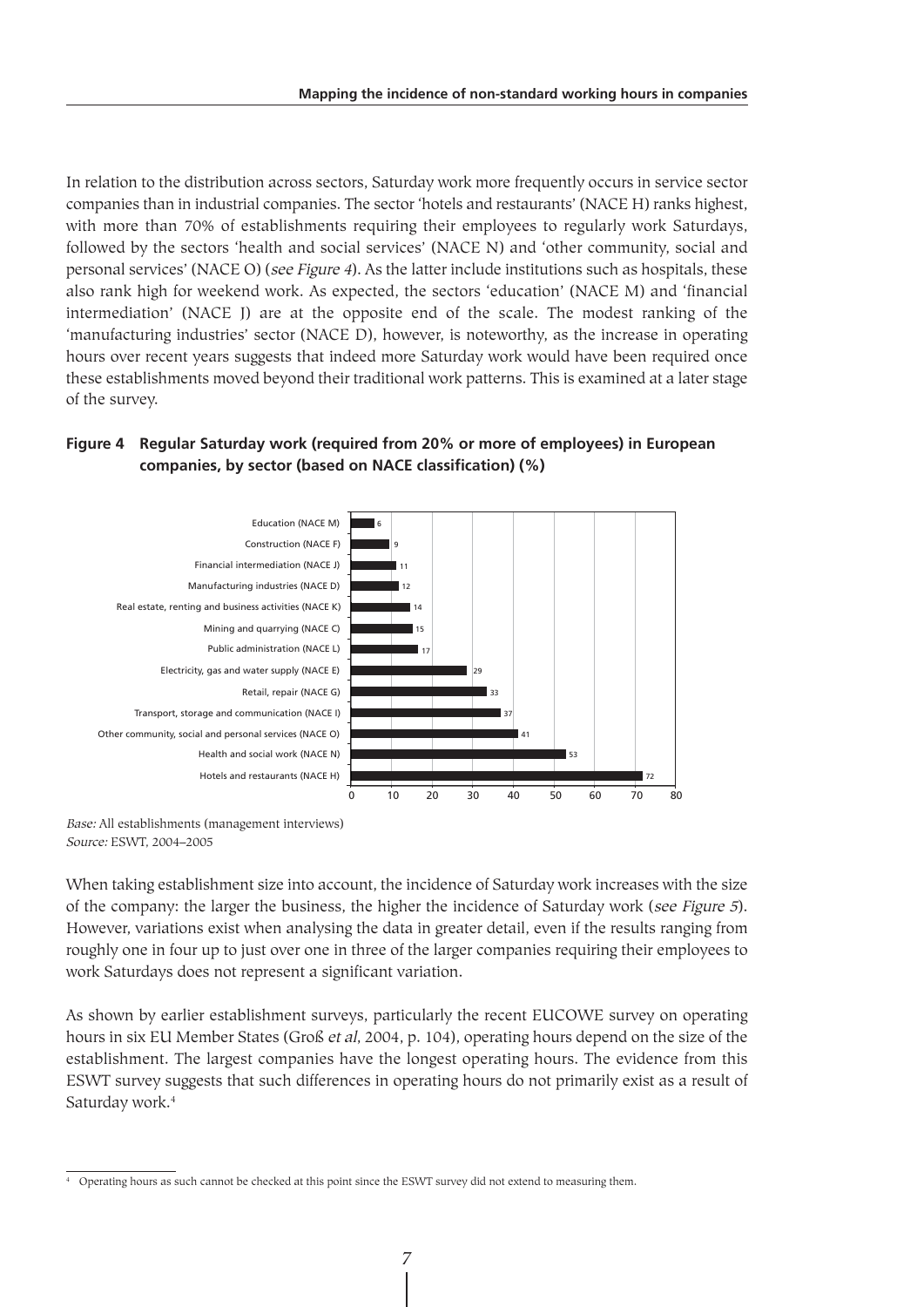

## **Figure 5 Regular Saturday work (required from at least 20% of employees) in European companies, by company size (%)**

Base: All establishments (management interviews) Source: ESWT, 2004–2005

Overall, the incidence of employees regularly engaged in Saturday work is most prevalent in the following countries, sectors and companies:

- the UK, with 38.4% of all companies surveyed indicating such a requirement, followed closely by Cyprus (34%), France (33.9%) and Ireland (33.4%);
- hotels and restaurants, with 71.6% of all establishments surveyed requiring their employees to work that day, followed by various social and personal services organisations;
- companies with more than 300 employees.

# **Sunday work**

Across Europe, Sunday work is less frequent than Saturday work, with the EU21 average being at 15% for Sunday work compared with 25% for Saturday work (see Figure 6). Yet, the variation across countries is comparable to that of Saturday work. Again, the UK figures at the top of the scale, but now followed by Sweden, Finland and Latvia. Quite similarly to Saturday work, the incidence of Sunday work is lowest in Portugal, Spain and Greece. Moreover, the pattern for companies featuring Saturday work differs across countries from those featuring Sunday work. While in the UK, and also in Sweden, both forms of unusual working hours appear to be important (note that in Sweden establishments requiring Sunday work are only slightly fewer than those requiring Saturday work), this association cannot be found, for instance, in Cyprus and France. At the other end of the scale, data indicate that in some Southern European countries, particularly in Spain and Portugal and, with some reservations, in Greece, the extent of weekend work is minimal when compared with the rest of Europe.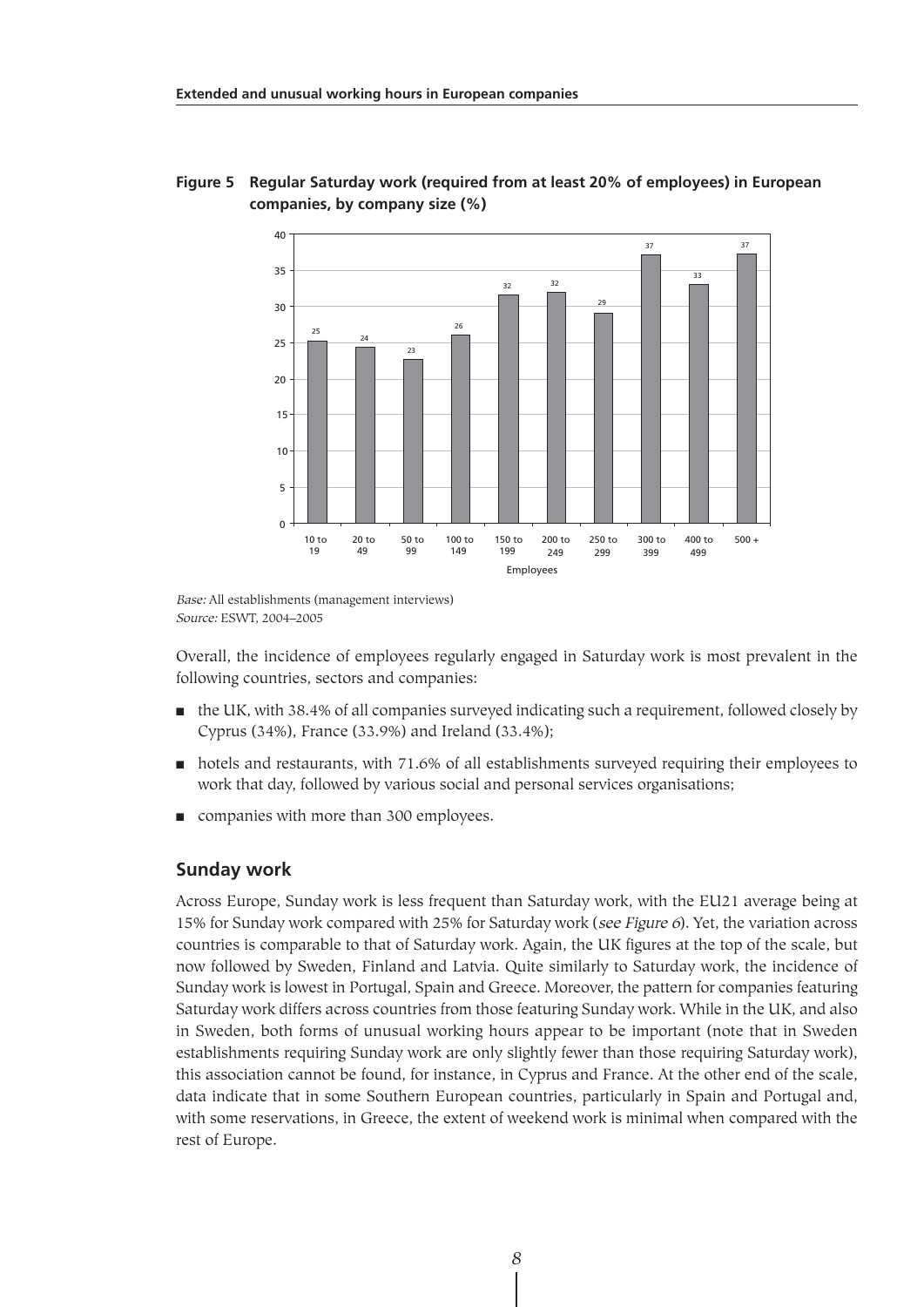

# **Figure 6 Regular Sunday work (required from at least 20% of employees) in European companies, by country (%)**

Looking at the incidence of Sunday work by sector, the distribution (see Figure 7) is similar to the one relating to Saturday work (*compare to Figure 4*). Obviously, the level of Sunday work is lower in most sectors. In the 'transport, storage and communication' sector (NACE I) and, even more so, in the 'retail repair' sector (NACE G), the difference between Saturday and Sunday work is substantial. Conversely, among the sectors showing the highest incidence of Sunday work, particularly the hotels and restaurants sector, Sunday work is almost as important as Saturday work.

# **Figure 7 Regular Sunday work (required from at least 20% of employees) in European companies, by sector (based on NACE classification) (%)**



Source: ESWT, 2004–2005

Base: All establishments (management interviews) Source: ESWT, 2004–2005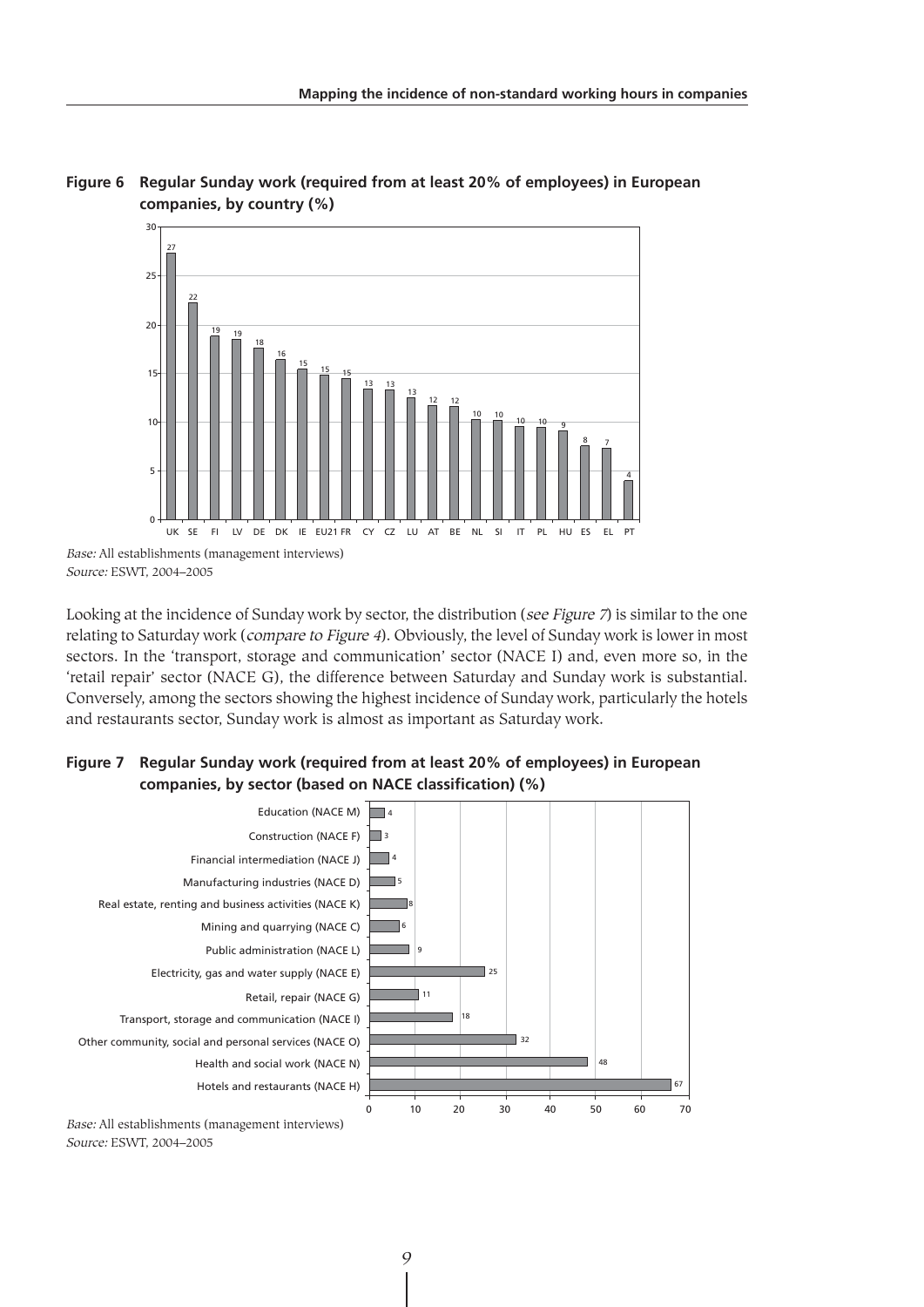The breakdown by establishment size (see Figure 8) mirrors, by and large, the picture for Saturday work. The incidence of Sunday work is thus more prevalent in larger companies than in smaller ones.



#### **Figure 8 Regular Sunday work (required from at least 20% of employees) in European companies, by company size (%)**

In all, the incidence of regular Sunday work is highest in the following countries, sectors and companies:

- the UK, with 27.4% of all companies surveyed indicating such a requirement, followed by Sweden (22.2%), Finland (18.8%) and Latvia (18.5%);
- hotels and restaurants, with 66.6% of all establishments surveyed requiring their employees to work that day, followed by the same social and personal services establishments as seen with Saturday work;
- companies with more than 300 employees.

When both forms of weekend work are taken together and examined by country, the overall picture is as follows: individual countries and groups of countries can be distinguished in relation to their share of establishments requiring weekend work. The UK stands out in this regard, having a high proportion of companies engaging their employees in weekend work. However, the picture is not as clear among the other countries. By and large, above-average importance of both Saturday work and Sunday work is exhibited by countries such as Sweden and Germany. At the other end of the scale, Portugal registers particularly low scores for weekend work. Other countries with markedly lower scores than the EU21 average are Spain, Hungary and Poland.

As for sectors, the most distinctive feature is the difference between the incidence of Saturday work and Sunday work in the transport sector and, even more so, in the retail trade sector. This contrasts with the situation in other services sectors, in health and social services and, most markedly, in hotels and restaurants, where there is hardly any difference between the incidence of Saturday work and Sunday work. As for the incidence of weekend work across companies of different sizes, the company profiles are basically the same for Saturday work and Sunday work.

Base: All establishments (management interviews) Source: ESWT, 2004–2005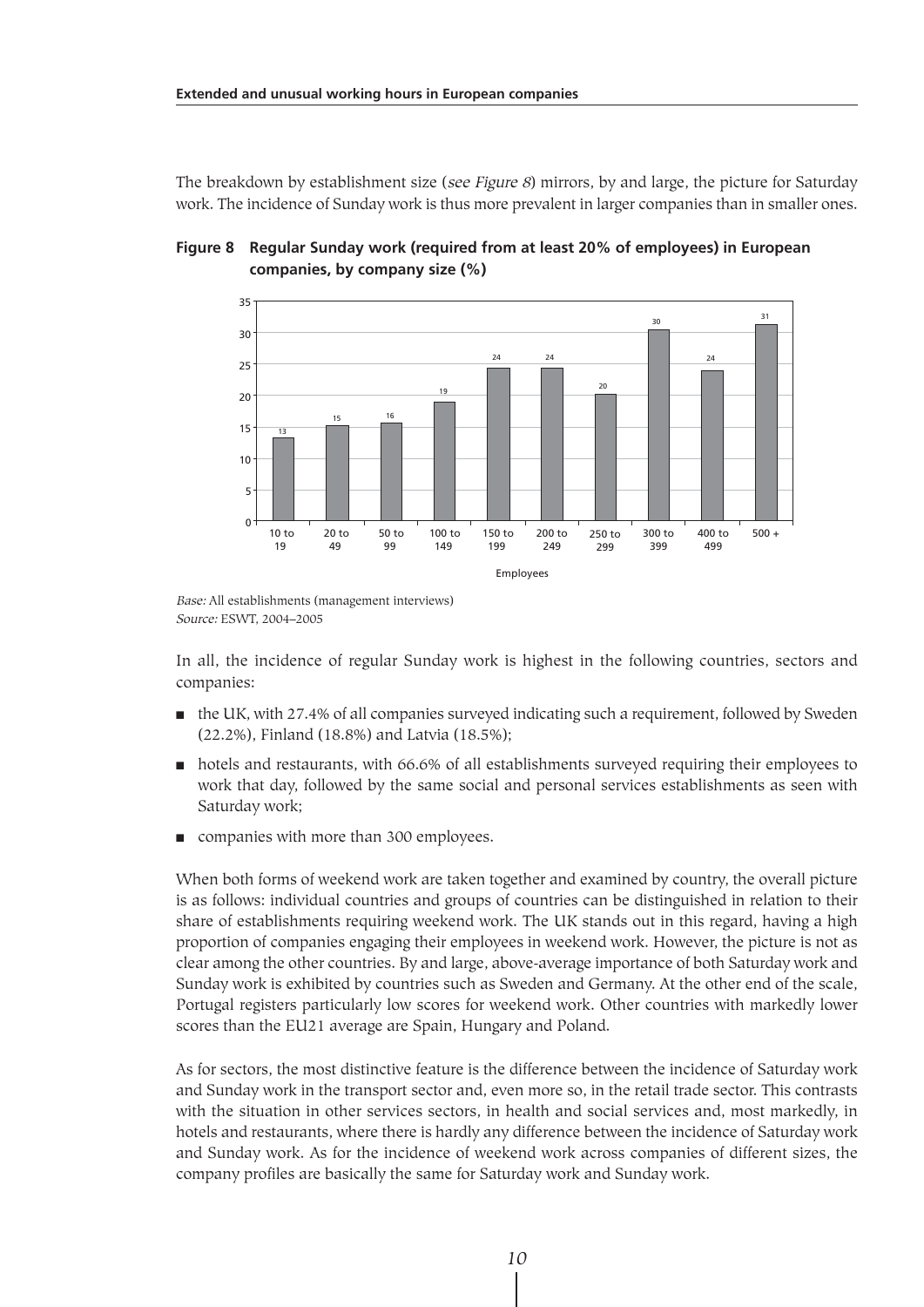## **Night work**

When compared to weekend work, the occurrence of night work is less pronounced across the European countries surveyed, showing an EU21 average of roughly 10% (see Figure 9). Again, considerable variation exists across the countries, ranging from 2% in Greece to 13% in the UK, with an aggregate of most countries between 6% and 10%. After the UK, the proportion of companies requiring at least 20% of their workforce to regularly work at night is largest in the Czech Republic and Sweden. As with regular Saturday work or Sunday work, southern European countries such as Spain, Portugal and Greece show the lowest incidence of night work in establishments.



**Figure 9 Regular night work (required from at least 20% of employees) in European companies, by country (%)**

In contrast to the country distribution, the incidence of night work is strongly related to the sector in which the establishments operate (see Figure 10). At both ends of the scale, the picture is somewhat similar to weekend work. For example, the so-called 24/7 (24-hour seven-days-a-week) service provided in hospitals or power plants leads to a high incidence of both weekend and night work.

Other sectors, however, display interesting differences. Not surprisingly, in retail trade, night work is much less important than weekend work in general, and Saturday work in particular. As with past employee surveys, this establishment survey provides little evidence to support the widespread discourse on the '24-hour society'. Of interest is the higher ranking of mining and, even more so, of manufacturing, when it comes to night work, given their moderate ranking in weekend work. By and large, night work is almost as important as Saturday work in manufacturing industries, which is a contrasting picture to most other sectors. This finding supports earlier evidence (Lehndorff, 1995) that, wherever two-shift systems are already practised<sup>5</sup>, the increase in operating hours in manufacturing over recent years draws on night work, with shift work extending to five nights a week. Five nights a week provide greater leeway for companies to extend the capital operating time than one Saturday does. Roughly speaking, the night is most important for extending the operating hours in large-scale operations, whereas Saturday primarily provides flexibility.

Source: ESWT, 2004–2005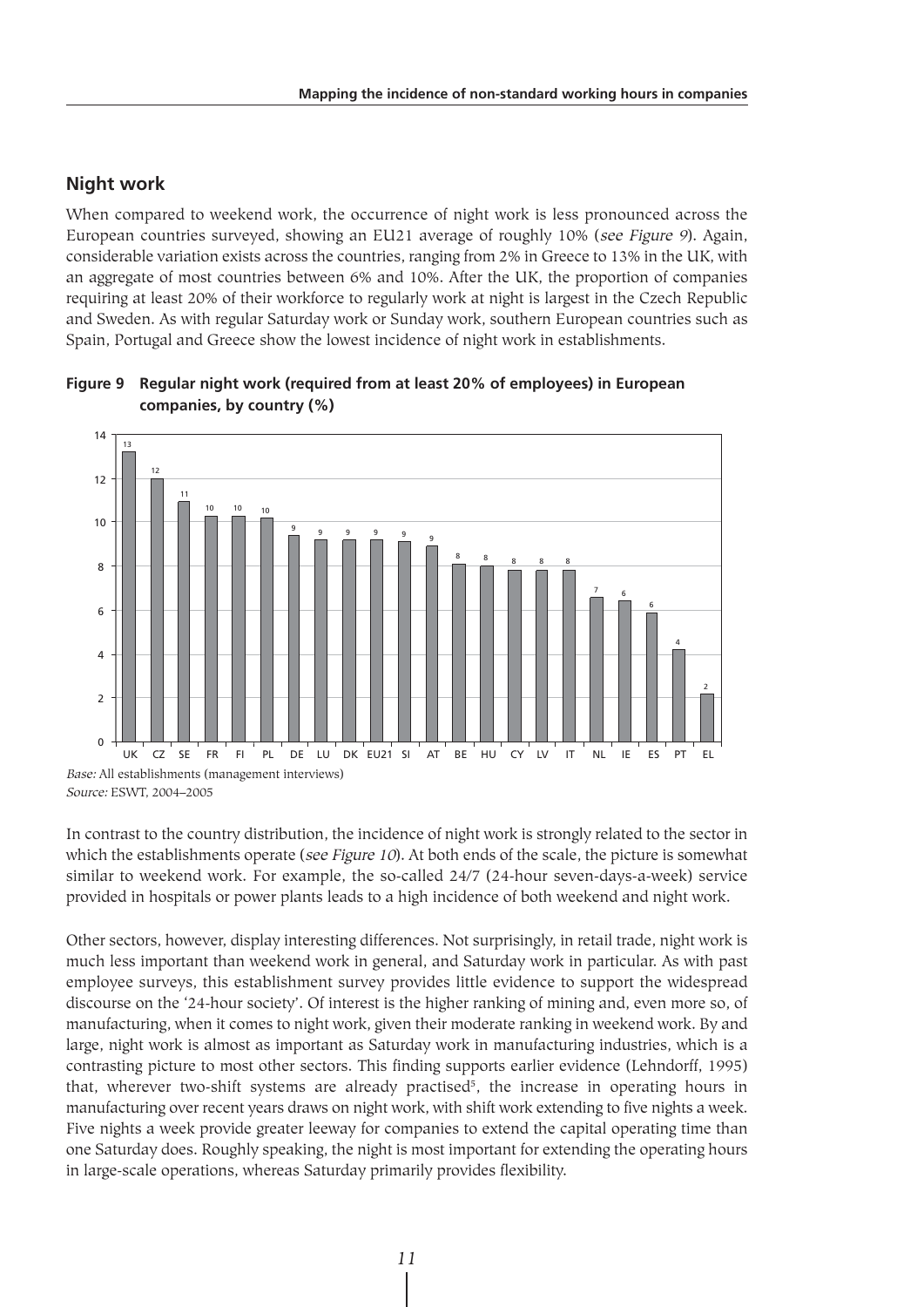### **Figure 10 Regular night work (required from at least 20% of employees) in European companies, by sector (based on NACE classification) (%)**



Source: ESWT, 2004–2005

In relation to the breakdown by company size, the same characteristics as for Saturday and Sunday work are, in principle, mirrored again. The proportion of establishments with at least 20% of their employees working at night and on weekends increases with company size (see Figure 11). The variance in night work between companies of different sizes, however, is much more pronounced than that between establishments with weekend work. While only 7% of small companies with10– 19 employees have more than 20% of their employees working at night, this proportion increases to about 31% of companies with more than 500 employees.

The findings of the EUCOWE project (Groß et al, 2004) are helpful in making sense of this distinctive feature. In all six countries covered by EUCOWE, the variance of operating hours between establishments of different sizes was impressive. Once more, the findings of this survey support evidence from earlier surveys, as well as from qualitative research, on the importance of night work as an instrument of extending operating hours.

It has to be noted that differences in company size are not equally distributed across the sectors surveyed. Dividing the pool of establishments into larger companies employing at least 250 people and smaller ones with 10 to less than 250 employees shows that large companies are more frequently to be found within the electricity as well as health and social services sectors, and in public administration. Conversely, smaller companies are particularly present in sectors such as hotels and restaurants, construction and education. This observation highlights the potential insight that might be provided by drawing together the strands of descriptive analysis presented here. Before doing so, however, the incidence of changing working hours in European companies has to be analysed. Since

<sup>&</sup>lt;sup>5</sup> In general, except large-scale operations, the most important instrument to extend operating hours in manufacturing is the move from a one-shift system to a two-shift system (Groß et al, 2004).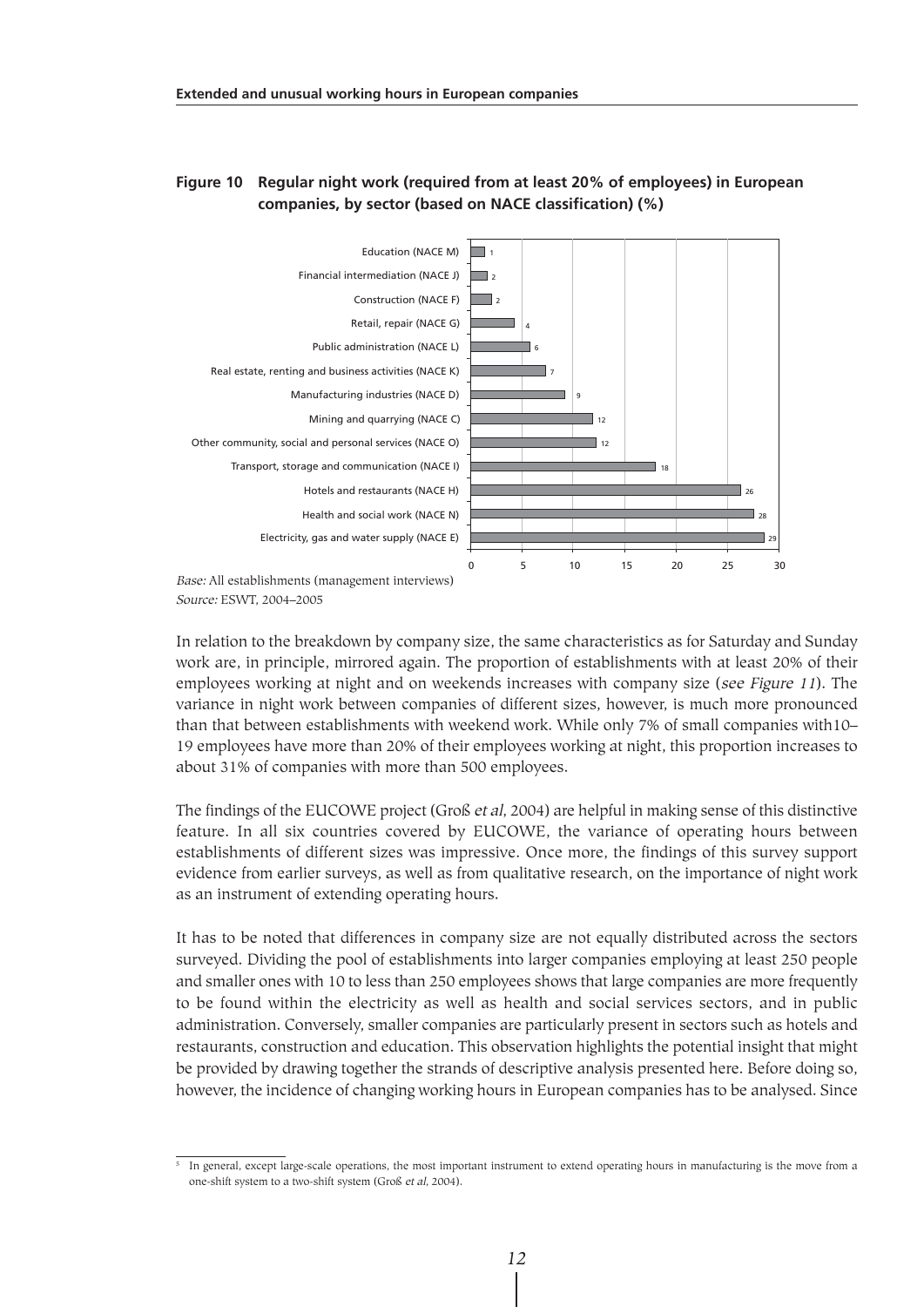shift work represents one of the major forms of changing working hours, it is reasonable to assume that the evidence on changing working hours is closely connected to that of night work.





In all, the occurrence of regular night work is most widespread in the following countries, sectors and companies:

- the UK, with 13.2% of all companies surveyed indicating night work, followed by the Czech Republic (12%) and Sweden (10.9%);
- $\blacksquare$  the utilities sector electricity, gas and water supply (NACE E) with 28.5% of all establishments surveyed requiring their employees to work at night, followed closely by sectors such as health and social work (27.5%), and hotels and restaurants (26.2%);
- in establishments with more than 300 employees.

# **Changing working hours**

As already mentioned, the issues of shift work and staggered working times were addressed in the ESWT questionnaire by a combined question asking for the incidence of changing working hours in an establishment. Hence, it cannot be taken for granted that any form of changing work hours is connected to the extension of operating hours, which would entail working at unusual hours. Staggered working time can be regarded as an instrument primarily aimed at coping with daily variations in workload, rather than extending working hours. For the importance of staggered working hours as a way to vary staffing levels within given opening hours, see the example of the retail trade described in greater detail by Baret et al (2000) and Jany-Catrice and Lehndorff (2005).

In contrast, shift work aims at decoupling operating hours from individual working times (Groß et al, 2004). Shifts are, in most cases, organised within two-shift patterns (either with alternating morning and afternoon shifts, the so-called 'continental' pattern, or day and night shifts, the so-called 'Anglo-Saxon' pattern), or three-shift patterns, the latter being organised either in semi-continuous (five

Base: All establishments (management interviews) Source: ESWT, 2004–2005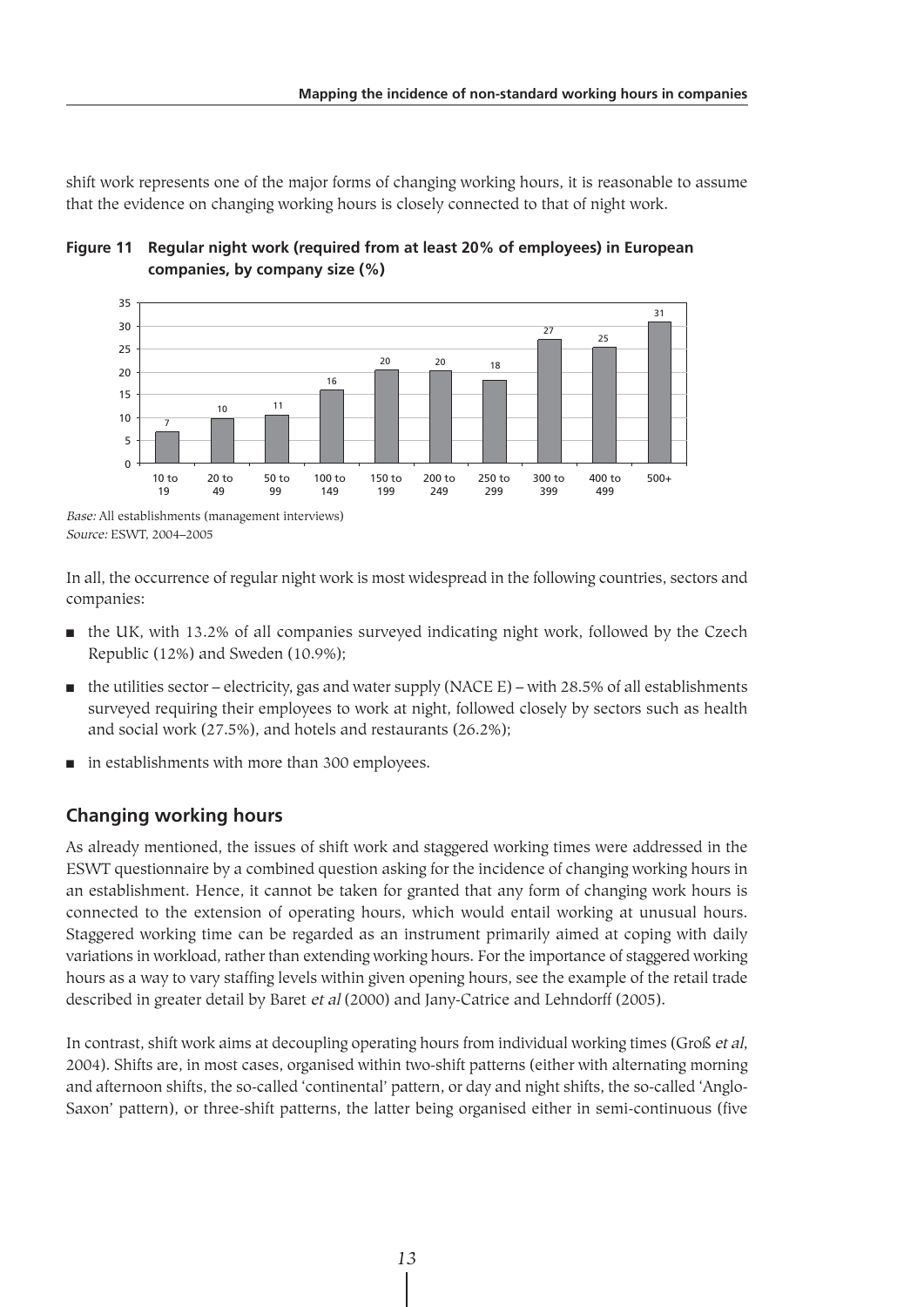days a week) or continuous patterns (seven days a week).6 Thus, as soon as shift patterns include the night or the weekend, or parts of these, the decoupling of operating hours from individual working times entails, to a greater or lesser degree, work at unusual hours.

Consequently, as will be described later in this chapter, the link between work at changing and at unusual hours is quite strong in the establishments covered by this survey. First however, the incidence of changing working hours will be examined in relation to country, sector and company size.

Overall, some 17% of EU21 establishments have at least 20% of their workers regularly exposed to changing working hours (see Figure 12). Significant variation exists across the 21 countries surveyed. Managers from Finland and Sweden report the highest incidence of changing working hours in establishments, followed by establishments in Poland, Germany, Latvia and France. Spain, the Netherlands, Italy and Ireland in turn are at the far end of the scale, with a frequency of changing working hours far below the EU21 average. It should be noted that the UK, the country showing the highest incidence of unusual working hours, ranks below average when it comes to changing working hours (as reported by managers).

#### **Figure 12 Regular work at changing hours (required from at least 20% of employees) in European companies, by country (%)**



Base: All establishments (management interviews) Source: ESWT, 2004–2005

With regard to the incidence of changing working hours across sectors (see Figure 13) and by company size (see Figure 14), the distribution of establishments resembles that of unusual hours. First of all, it is no surprise that sectors such as hotels and restaurants, health and social work, transport, storage and communication, and utilities (electricity, gas and water supply) show the highest incidence of changing working hours. For the other sectors, however, the frequency of

 $\overline{6}$  For a detailed description of shift patterns in manufacturing, see the example of the European automotive industry outlined by Lehndorff (1995).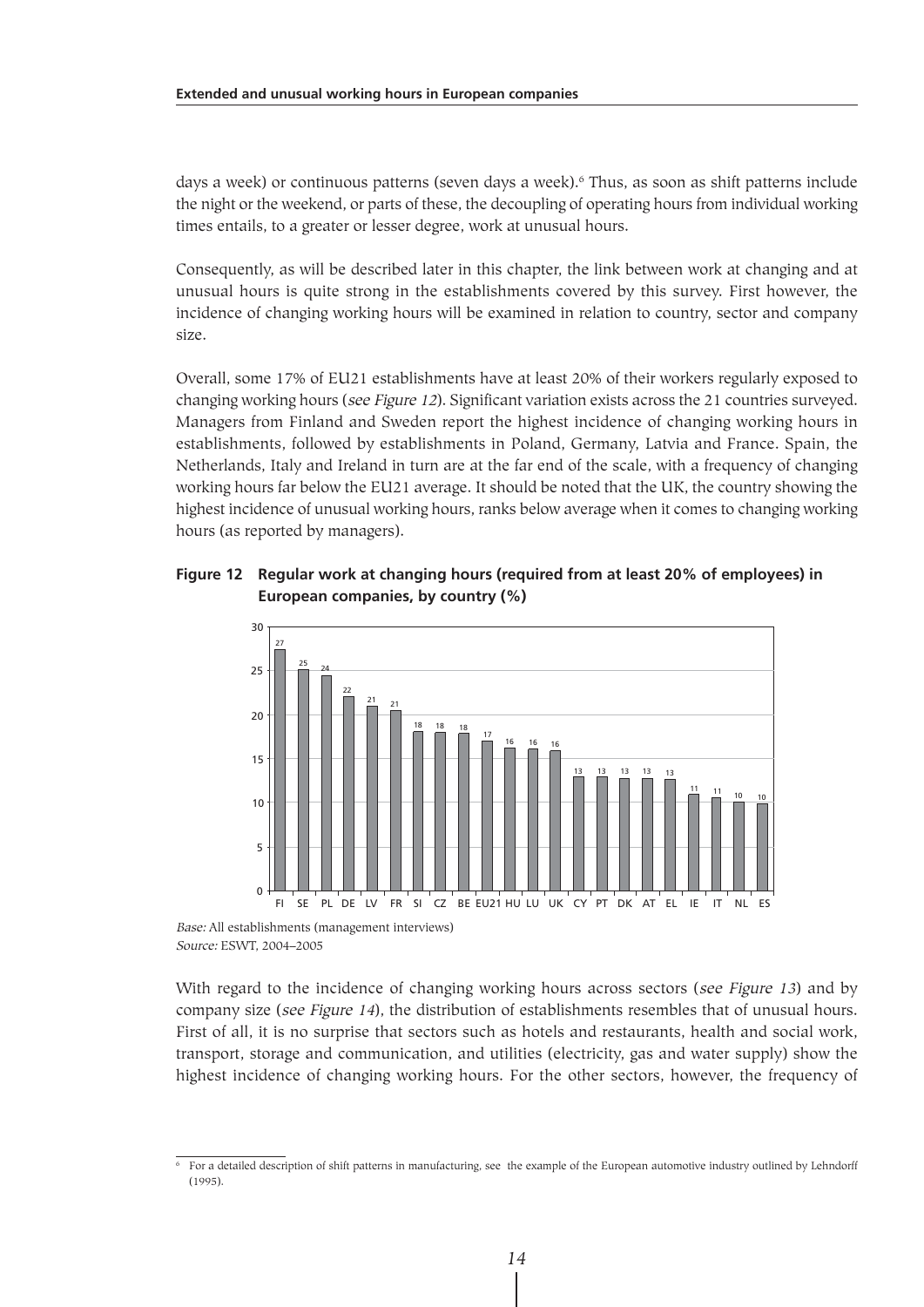changing working hours depends on whether the company staff is primarily exposed to Saturday work (see Figure 4) or to night work (see Figure 10). For example, the occurrence of both changing working hours and night work is less prominent in the 'other community, social and personal services' sector, which is in contrast to the high incidence of weekend work in this sector.





Base: All establishments (management interviews) Source: ESWT, 2004–2005





Base: All establishments (management interviews) Source: ESWT, 2004–2005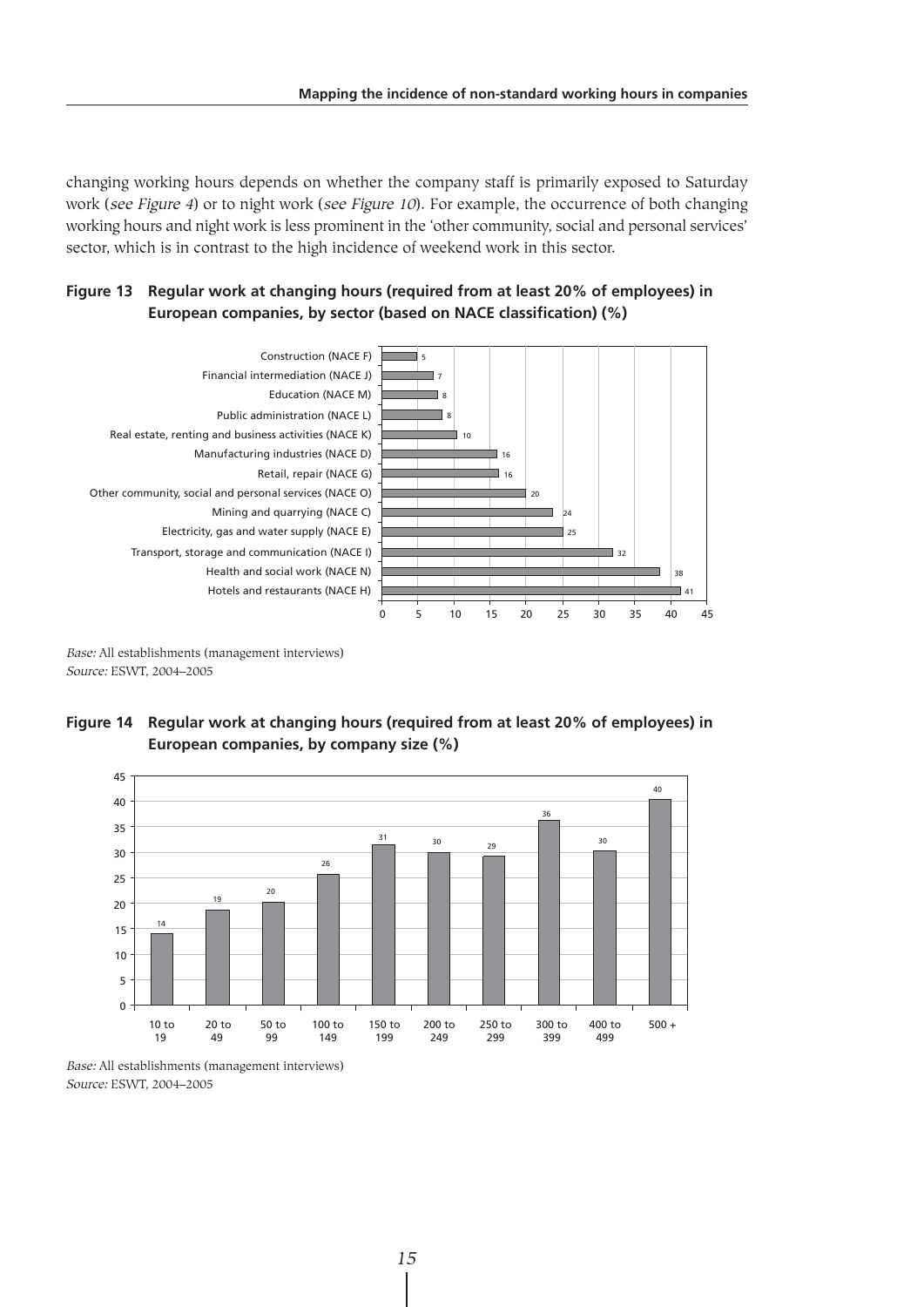Overall, the incidence of regular work at changing hours is highest in the following countries, sectors and establishments:

- Finland, with 27.4% of all establishments surveyed requiring their employees to regularly work changing hours, followed by Sweden (25%) and Poland (24.4%);
- hotels and restaurants, with a proportion of 41.3% of establishments indicating regular work at changing hours, followed by health and social work (38.3%) as well as transport (32%);
- companies with more than 300 employees.

This chapter is based on the assumption that changing hours are closely connected with night work. The following section looks at this connection and at other links between the various forms of nonstandard working hours.

# **Links between forms of unusual working hours**

The incidence of work at unusual as well as at changing hours differs widely across countries and sectors. Moreover, each of the three forms of unusual working hours – night work between 22.00 to 06.00 and work on Saturdays or Sundays – is unevenly distributed across countries and sectors. It is therefore not possible to depict a clear overall pattern. Looking into links between the various forms of non-standard working hours, however, reveals a better idea of underlying patterns. The following section analyses the findings of this chapter by (1) looking at the correlation between changing hours and unusual working hours, (2) the importance of unusual working hours across countries and sectors, and (3) the effect of establishment size on unusual working hours. Finally, the question arises as to what all this means for the working conditions of the individual.

#### **Correlation between changing and unusual working hours**

For all establishments covered by the ESWT survey, the assumption of strong links between different types of non-standard working hours is supported.

Among these, the correlation between changing and unusual working hours is weakest for Sunday work, though still of significance.<sup>7</sup> The strength of correlations differs substantially across countries; for example, the correlation with changing hours is particularly strong (at levels of more than .40) for night work in Belgium, for Saturday work in Germany, and for Sunday work in Denmark, Sweden and Finland (see Annex, part 3 for an overview of correlations by countries and forms of non-standard working hours).

When focusing solely on establishments with at least 20% of staff working at changing hours (e.g. shift work), the incidence of unusual working hours being at the same time associated with changing hours is particularly pronounced (see Figures 15 and 16).

<sup>7</sup> The correlations are .354 for changing hours and night work, .360 for Saturday and .379 for Sunday work, with the results being significant at the 0.01 level.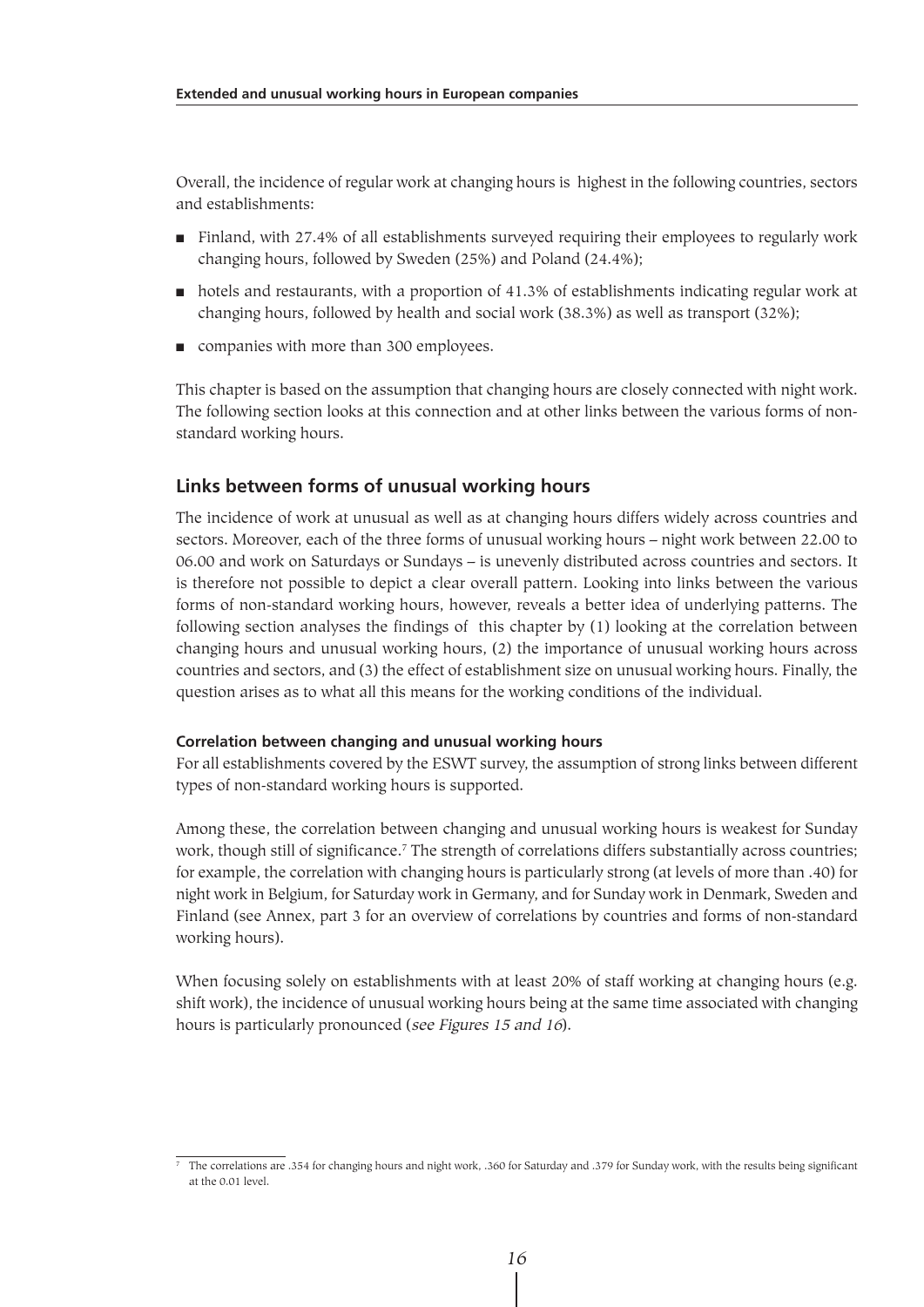



Note: Data shown for establishments with at least 20% of employees working these hours. Base: All establishments (management interviews) Source: ESWT, 2004–2005

The variation across countries is remarkable. The link is particularly strong in the cases of Finland and Poland, as well as those of Latvia and Luxembourg and some other countries, including Sweden, Hungary and Germany. It should be kept in mind, however, that sample sizes for some countries, in particular the smaller ones, are limited, thus generalisations for these countries have to be treated with caution. In comparison, the link is less important for some countries with minor exposure of staff to unusual hours, such as Denmark and the Netherlands, or indeed Ireland which shows a strong exposure to Saturday work, but minor exposure to night work. However, the link is also less important for the UK even with its high scores in all forms of unusual working hours. Thus, it may be assumed that in the UK, to a greater extent than in other EU countries, unusual working hours are based on individual employees' overtime. As this survey provides establishment data rather than data on individual employees, it is not possible to test this assumption within the framework of this report. It should be noted, however, that EUCOWE data suggest that the extension of operating hours in the UK draws to a much greater extent on overtime than it does in the cases of France and Germany (Muñoz de Bustillo and Fernández, 2007, p. 14).

The concomitant incidence of changing and unusual hours is one way to look at the correlations presented here. At the same time, taking into account their limited strength in most countries, a second conclusion might be drawn. Changing hours in today's European companies go far beyond traditional shift work aimed primarily at the extension of operating hours. Staggered working times and overlapping shifts have become prominent instruments to provide both for extended or more flexible operating hours, and for a more flexible use of staff within fixed opening and operating hours.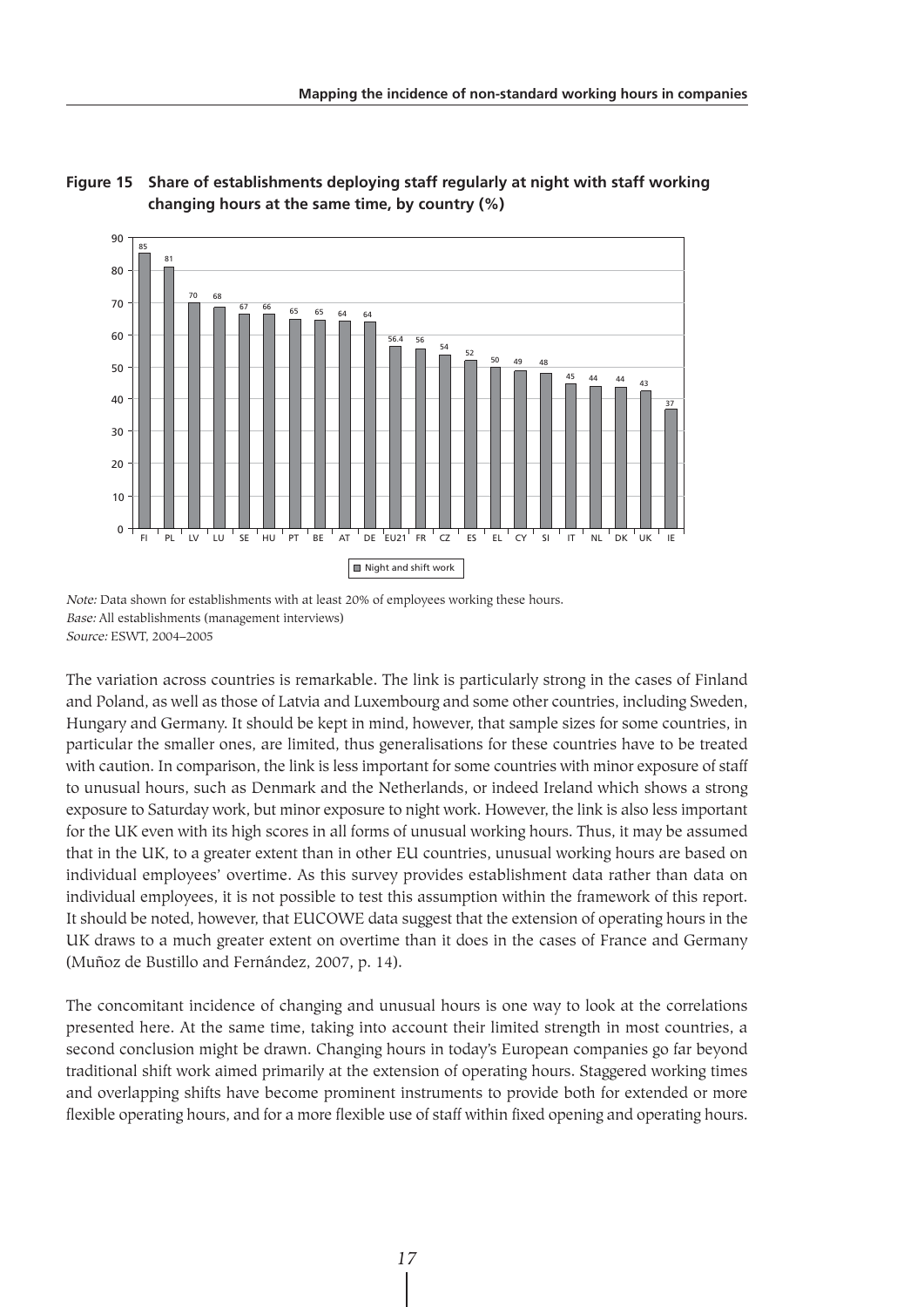

**Figure 16 Share of establishments deploying staff regularly at weekends with staff working changing hours at the same time, by country (%)**

Note: Data shown for establishments with at least 20% of employees working these hours. Base: All establishments (management interviews) Source: ESWT, 2004–2005

#### **Importance of unusual working hours across countries and sectors**

Compared to the correlation between changing working hours and unusual working hours, the links between different types of unusual hours are even stronger. For all establishments surveyed, high correlations exist for the concomitant use of night work and Sunday work and, in particular, for the concomitant use of Saturday work and Sunday work. The correlation between night work and Saturday work is still strong, but less significant.<sup>8</sup> Again, the correlations differ substantially across countries, with peaks for concomitant use of night work and Sunday work in Hungary, and for Saturday work and Sunday work in Denmark (see Annex, part 1).

Given the multifaceted patterns of unusual working hours across countries and sectors, it is useful to try and draw a picture of the overall significance of unusual hours. The easiest way to do this is to create an index based on the accumulated rankings of each country, or sector, for each of the three forms of unusual work hours. Obviously, such an index only provides a rough idea of the relative significance of unusual working hours across countries and sectors. Given today's widespread, and acknowledged, practice of indexation when it comes to much more complex subjects such as the competitiveness of national economies, it is appropriate to use this approach here.

As far as the EU21 countries are concerned, several groups of countries can be identified (see Table <sup>1</sup>). The UK stands out for its particularly high proportion of establishments reporting the regular deployment of at least 20% of staff at unusual hours. At the other end of the scale, three southern

<sup>8</sup> The correlations are .39 for night and Saturday work, .52 for night and Sunday work, and .71 for work on Saturdays and Sundays , with the results being significant at the 0.01 level.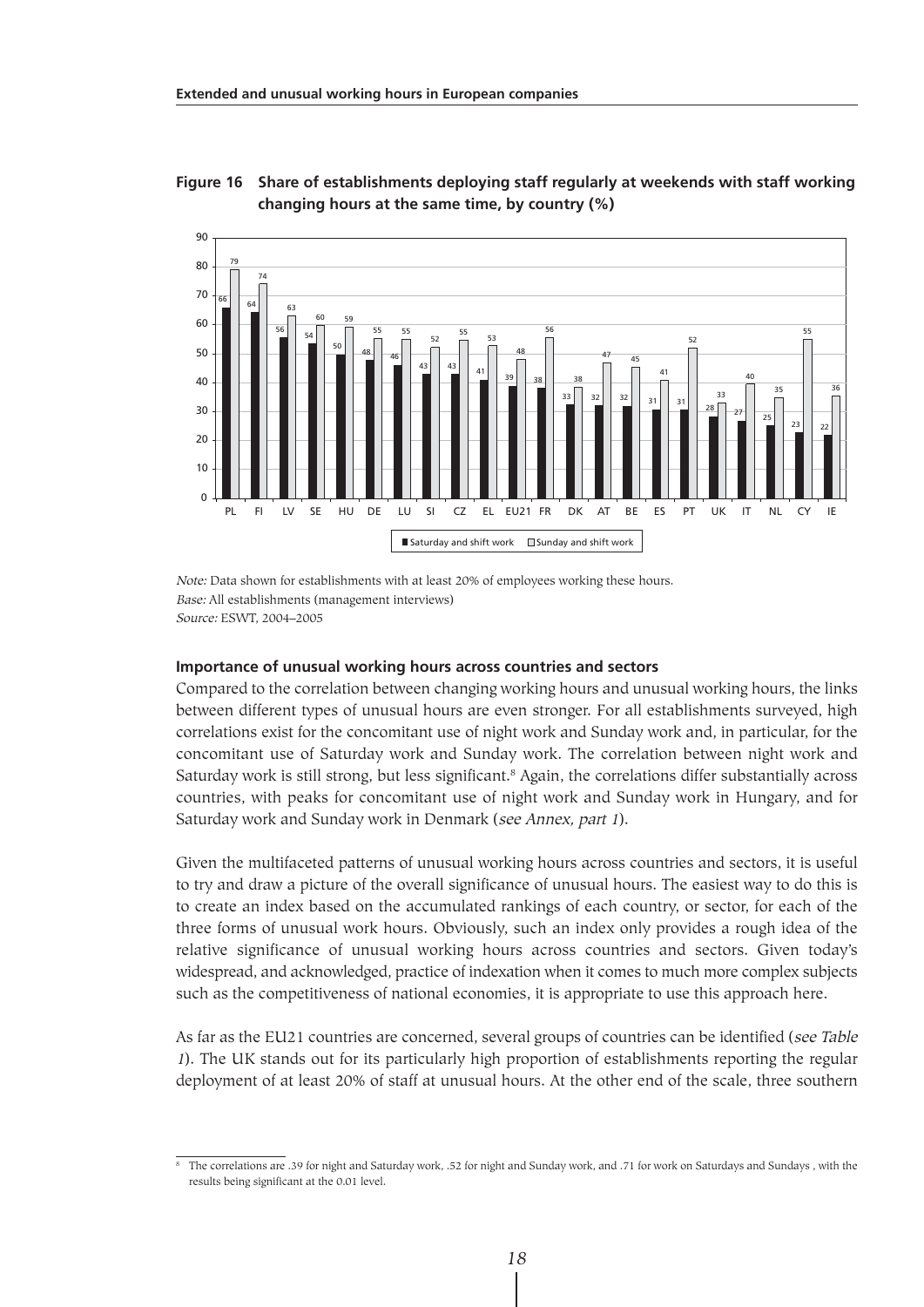European countries – Portugal, Spain and Greece – show particularly low proportions of companies regularly requiring at least 20% of employees to work at unusual hours. In between, there is a group of countries with above-average shares in each of the three forms of unusual working hours, including Sweden, France, Finland and Germany. At the far end of the scale, in turn, the Netherlands, Hungary and Italy indicate below-average scores in each of the three forms of unusual working hours.

For six out of the 21 countries surveyed, it is possible to compare this ranking with findings from the EUCOWE survey on operating hours (see Table 2). As the comparison of the data from both surveys reveals, the three countries with long operating hours (at an average of 58 to 59 hours a week) – the UK, France and Germany, with its particularly long operating hours in manufacturing – are part of the group of five countries with the highest proportion of unusual working hours among the EU21 sample in the ESWT survey. Conversely, the other three countries – the Netherlands, Portugal and Spain – showing comparatively shorter operating hours per week are part of the group of six countries in the ESWT survey with the lowest scores of unusual working hours. Thus, the correlation between the extension of operating hours and the proportion of establishments deploying substantial numbers of their staff at unusual hours may be regarded as established.<sup>9</sup>

|                                   | <b>Night work</b> | Saturday work  | <b>Sunday work</b>      | Index  |
|-----------------------------------|-------------------|----------------|-------------------------|--------|
| UK                                | 1                 | $\mathbf{1}$   | $\mathbf{1}$            | 3      |
| SE                                | 3                 | $\overline{7}$ | $\overline{2}$          | 12     |
| FR                                | $\overline{4}$    | 3              | 8                       | 15     |
| FI.                               | 5                 | 8              | 3                       | $16\,$ |
| DE                                | $\overline{7}$    | $\overline{5}$ | $\overline{5}$          | 17     |
| $\overline{CZ}$                   | $\overline{2}$    | 13             | $10\,$                  | 25     |
| LU                                | 10                | 6              | $11$                    | 27     |
| $\overline{CY}$                   | 16                | $\overline{2}$ | 9                       | 27     |
| DK                                | 8                 | 14             | $\overline{6}$          | 28     |
| $\overline{LV}$                   | 15                | 9              | $\overline{\mathbf{4}}$ | 28     |
| E                                 | 18                | 4              | $\overline{7}$          | 29     |
| AT                                | 11                | 11             | 12                      | 34     |
| BE                                | 13                | 10             | 13                      | 36     |
| SI                                | 9                 | 15             | 14                      | 38     |
| PL                                | 6                 | 19             | 17                      | 42     |
| $\ensuremath{\mathsf{IT}}\xspace$ | 14                | 12             | 16                      | 42     |
| HU                                | 12                | 17             | 18                      | 47     |
| $\sf NL$                          | 17                | 18             | 15                      | 50     |
| EL.                               | 21                | 16             | 20                      | 57     |
| ES                                | 19                | $20\,$         | 19                      | 58     |
| PT                                | $\overline{20}$   | 21             | $21$                    | 62     |

**Table 1 Ranking of unusual working hours (required from at least 20% of employees) within EU21**

Base: All establishments (management interviews) Source: ESWT, 2004–2005

<sup>&</sup>lt;sup>9</sup> For a detailed joint exploration of the EUCOWE and EWCS data sets, see Muñoz de Bustillo and Fernández (2007).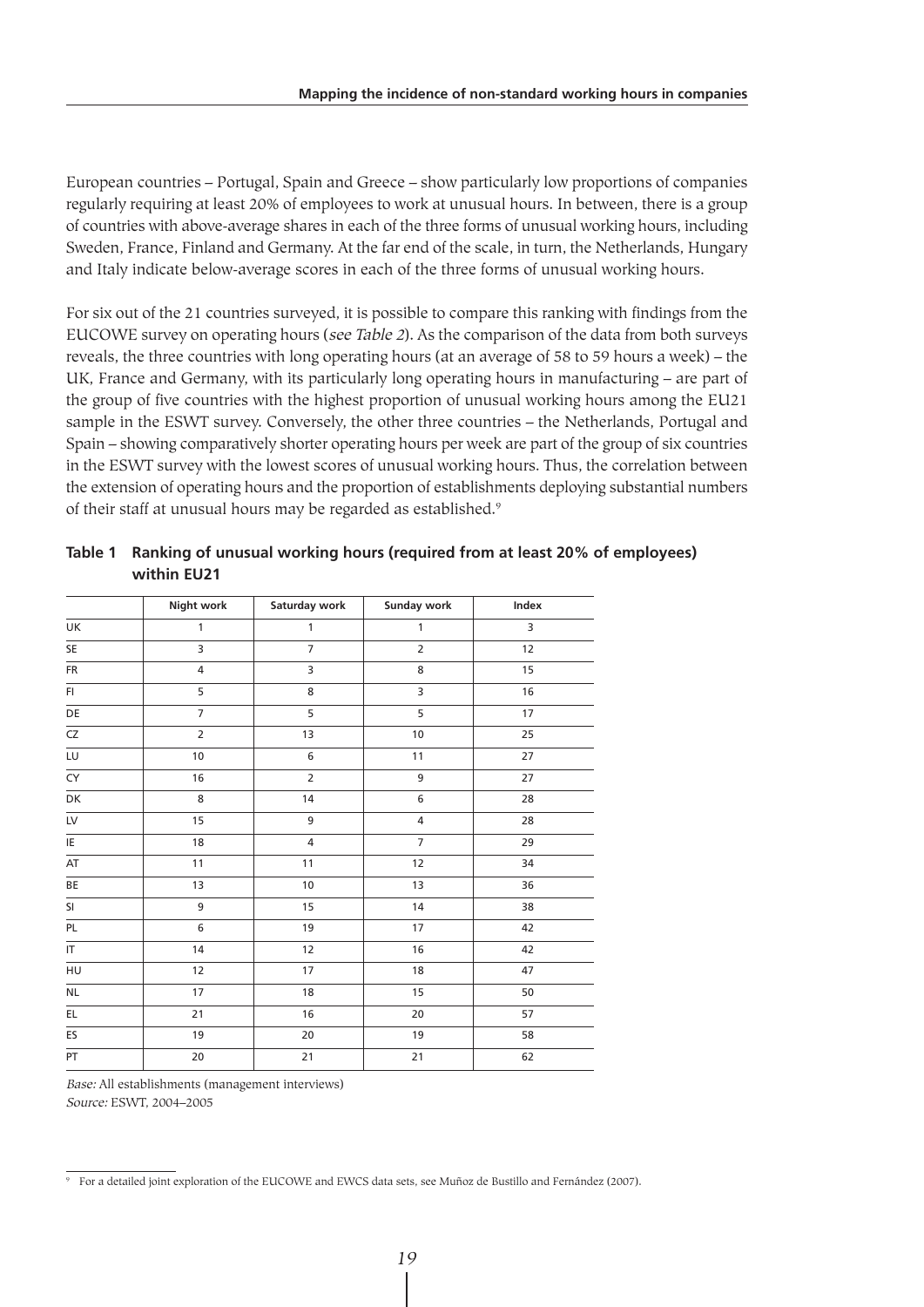|           | All<br>establishments | Manufacturing<br>industries | <b>Service</b><br>sectors |
|-----------|-----------------------|-----------------------------|---------------------------|
| UK        | 58.77                 | 59.40                       | 58.57                     |
| <b>FR</b> | 58.47                 | 61.50                       | 57.23                     |
| DE        | 58.10                 | 63.44                       | 55.16                     |
| PT        | 54.77                 | 51.47                       | 57.47                     |
| ES        | 51.58                 | 51.57                       | 51.58                     |
| <b>NL</b> | 51.18                 | 50.06                       | 51.52                     |

|  | Table 2 Operating hours per week |  |  |  |  |
|--|----------------------------------|--|--|--|--|
|--|----------------------------------|--|--|--|--|

Note: Indirect measurement; for details on methodology, see Groß et al (2004) and Anxo et al (1995) Source: EUCOWE Survey, 2003

Table 2 also indicates that the duration of operating hours, with the implication of high shares of unusual working hours, depends strongly on the relative importance of industries in the respective countries. Significantly, the operating hours in Germany are primarily pushed by manufacturing. Given the comparatively high proportion of manufacturing industries in the national economy and in overall employment in this country, the operating hours in the service sectors are outweighed by the long operating hours in manufacturing, thus leading Germany to rank among the top three countries.

Against this background, it is particularly relevant to look at the ranking of sectors as far as unusual working hours are concerned (see Table 3). At first glance, the picture is quite obvious. Two service sectors out of the 13 sectors highlighted in this survey show a noticeable record for unusual working hours, namely hotels and restaurants, and health and social work. Sectors such as utilities (electricity, water and gas supply), other social and personal services, and transport, storage and communication are also very prominent in that regard. The retail trade and repair sector stands out for its discrepancy between the significance of night work, on the one hand, and of weekend work, on the other. The manufacturing sector, in turn, shows the opposite pattern, with an above-average score in night work, and weekend work being less important, when compared to other sectors. It should be noted that this classification refers to the ranking rather than the absolute percentage of establishments deploying their staff in the various forms of unusual working hours. The latter may be quite important, as is the case with weekend working in manufacturing, whereas the ranking is less pronounced as weekend working is even more widely used in other sectors, particularly in some service sectors. In all, managers of establishments in financial intermediation, construction and education report the least overall incidence in regularly deploying staff at unusual hours. As regards the construction sector, the emphasis on 'regularly' is of particular importance, as this industry has a record of frequent, but possibly not regular, use of overtime working on Saturdays in many countries (Bosch and Philips, 2003).

As for manufacturing, a more differentiated definition of individual industries would most likely have shown that the modest ranking of manufacturing in general results from a statistical balancing of contrasting features within this large sector. Thus, the present ranking gives only a limited account of the two major reasons behind long opening and operating hours which entail work at unusual hours. The first one is related to a production cost-driven rationale, where unusual working hours are a consequence of striving for a longer use of machinery and lower capital costs, or avoiding high costs caused by interruptions of the production process, as in the steel industry. The second one is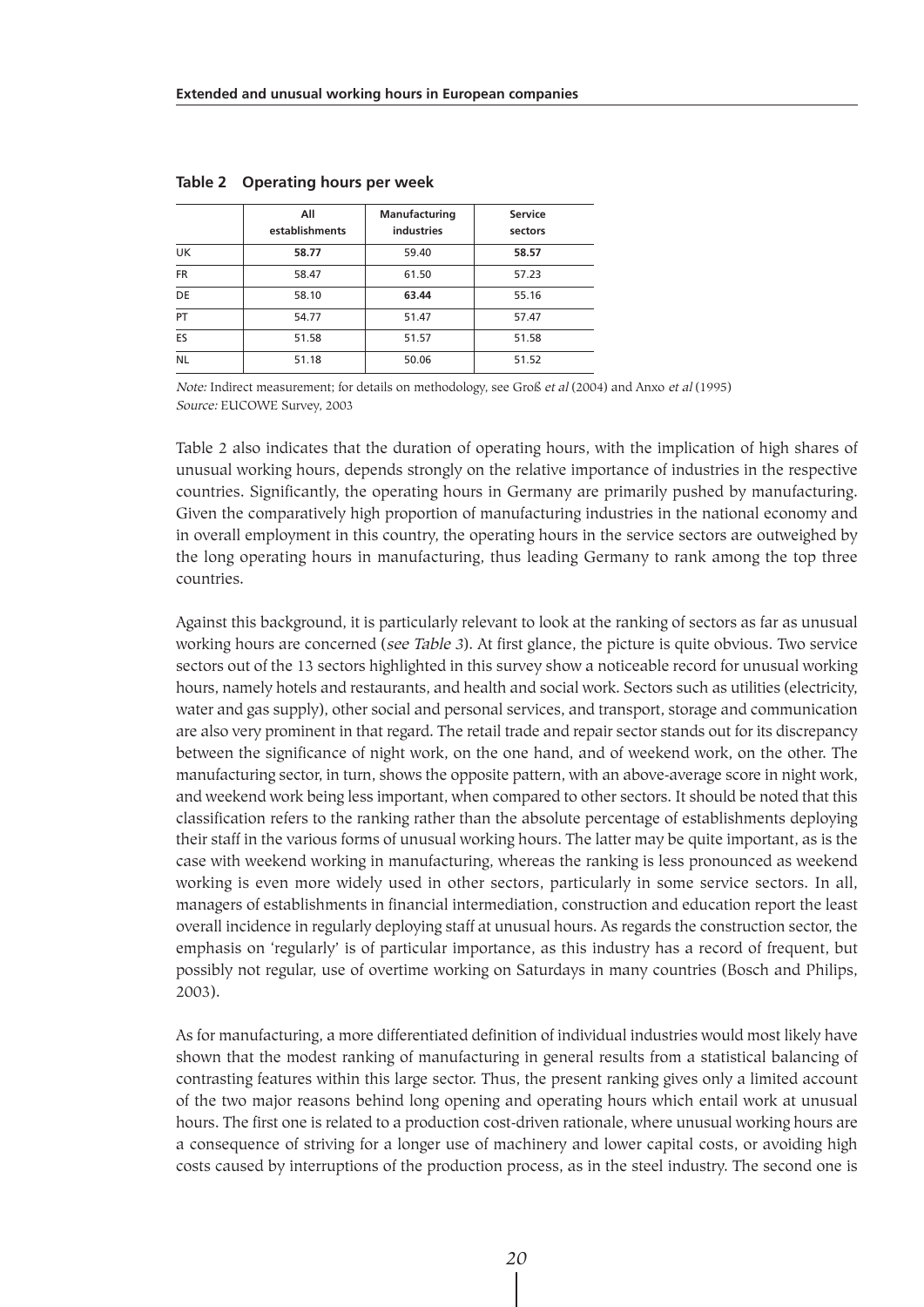a demand-driven rationale, where unusual hours are determined by customer demands. In contrast to the former rationale, the latter is very well reflected in the ranking in Table 3.

A computation of the correlations between different types of unusual working hours, broken down by sector, underlines the broad trend indicated by this ranking (see Annex, Part 1 for correlations table). Across all sectors, correlations are strongest for the link between Saturday work and Sunday work. In addition, among the three highest ranking sectors, it is the utilities and health sectors where correlations are also particularly strong for weekend and night work.10

In relation to the large disparities of unusual working hours across sectors, the question arises as to what extent the differences between countries may be explained by the relative size of various industries and sectors in individual countries. This question will be examined in Chapter 3.

### **Table 3 Ranking of unusual working hours (required from at least 20% of employees), by sector**

|                                                        | Night<br>work  | Saturday<br>work | Sunday<br>work | Index |
|--------------------------------------------------------|----------------|------------------|----------------|-------|
| Hotels and restaurants (NACE H)                        | 3              | 1                | 1              | 5     |
| Health and social work (NACE N)                        | $\overline{2}$ | $\overline{2}$   | 2              | 6     |
| Electricity, gas and water supply (NACE E)             | 1              | 6                | 4              | 11    |
| Other community, social and personal services (NACE O) | 5              | 3                | 3              | 11    |
| Transport, storage and communication (NACE I)          | 4              | 4                | 5              | 13    |
| Retail, repair (NACE G)                                | 10             | 5                | 6              | 21    |
| Mining and quarrying (NACE C)                          | 6              | 8                | 9              | 23    |
| Public administration (NACE L)                         | 9              | $\overline{7}$   | $\overline{7}$ | 23    |
| Real estate, renting and business activities (NACE K)  | 8              | 9                | 8              | 25    |
| Manufacturing industries (NACE D)                      | $\overline{7}$ | 10               | 10             | 27    |
| Financial intermediation (NACE J)                      | 12             | 11               | 11             | 34    |
| Construction (NACE F)                                  | 11             | 12               | 13             | 36    |
| Education (NACE M)                                     | 13             | 13               | 12             | 38    |
|                                                        |                |                  |                |       |

Base: All establishments (management interviews) Source: ESWT, 2004–2005

#### **Effect of establishment size**

The one certain observation that can be made in relation to each of the descriptive chapter sections so far has been the relationship of non-standard hours and the size of establishments. Roughly speaking, the smaller the establishment, the less important unusual working hours are. This is true for each type of non-standard working hours (see Table 4). This finding supports, for a much larger range of countries, the results from the EUCOWE survey, indicating a direct link between company size and operating hours.

<sup>&</sup>lt;sup>10</sup> The correlations in the utilities sector are .75 for Saturday work and Sunday work, .59 for Saturday work and night work, and .75 for Sunday work and night work. The correlations in the health and social work sector are .90 for Saturday work and Sunday work, .54 for Saturday work and night work, and .57 for Sunday work and night work.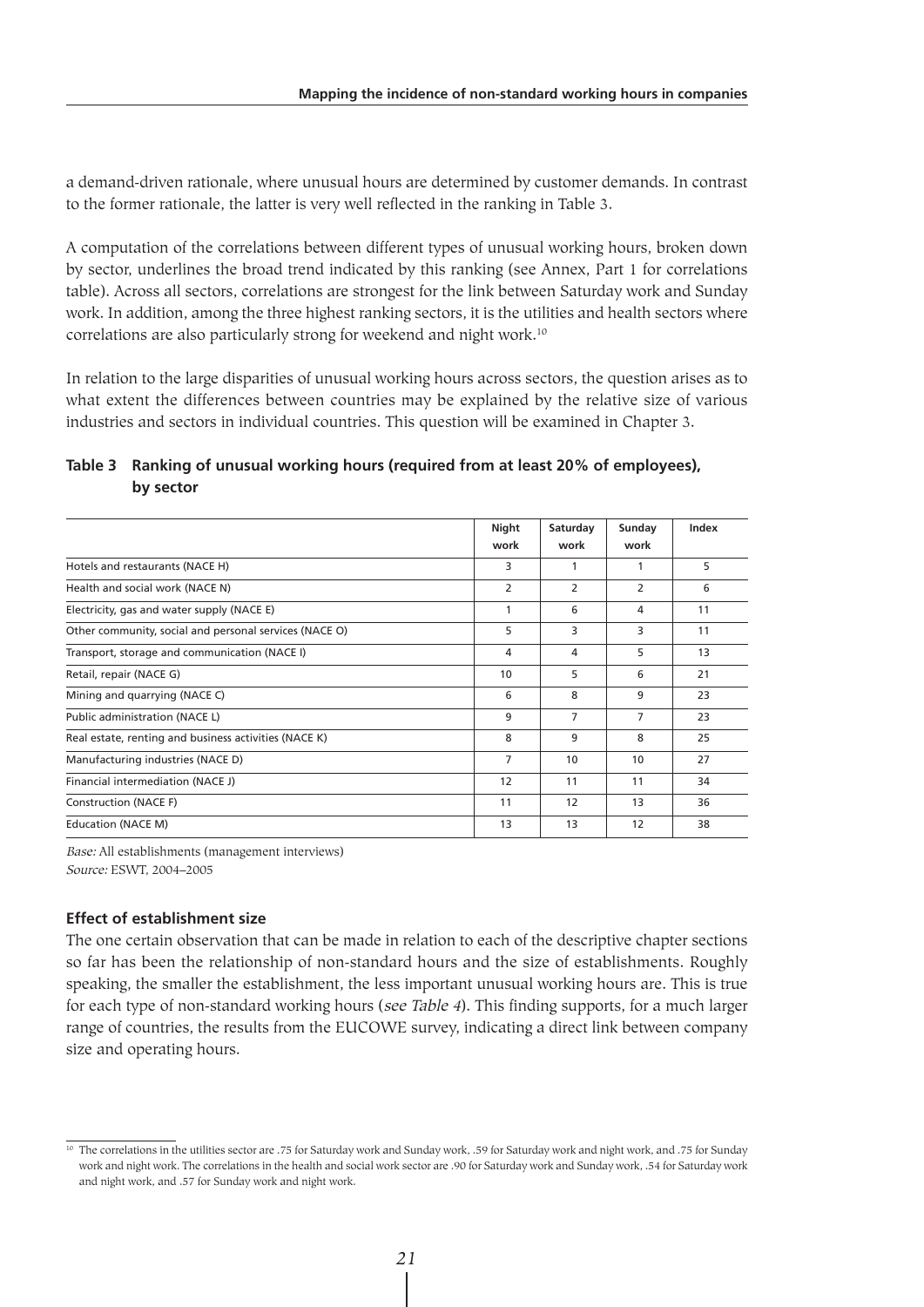#### **Table 4 Small and medium-sized enterprises (SMEs) and large companies with unusual working hours (required from at least 20% of employees) (%)**

|                                   | Night<br>work | Saturday<br>work | Sunday<br>work | Changing<br>working<br>hours |
|-----------------------------------|---------------|------------------|----------------|------------------------------|
| Establishment size <250 employees | 9             | 25               | 15             | 17                           |
| Establishment size >249 employees | 26            | 35               | 28             | 35                           |

Base: All establishments (management interviews)

Source: ESWT, 2004–2005

As with the EUCOWE data set, it is interesting in this ESWT survey to distinguish between 'true' (i.e. independent) SMEs and those SMEs that belong to a larger company. The ESWT finding is the same for the EU21, for a substantially greater number of countries than in EUCOWE, when it comes to the importance of working non-standard working hours (see Table 5). Each type of non-standard working hours is less frequently used in independent companies, both smaller and larger ones. Corporations are likely to expose their staff to unusual working hours more so than independent companies (with the single exception of changing hours in larger establishments) and particularly more so than independent small and medium-sized companies. It can be assumed that, quite in line with the EUCOWE findings, one of the reasons for this pattern is the greater exposure of larger companies, on average, to international competition, which proved, according to the EUCOWE data, to be a major driver for the extension of operating hours (Groß et al, 2004).

### **Table 5 Companies featuring unusual working hours (required from at least 20% of employees), by company status and size (%)**

|                                                         | Night<br>work | Saturday<br>work | Sunday<br>work | Changing<br>working |
|---------------------------------------------------------|---------------|------------------|----------------|---------------------|
|                                                         |               |                  |                | hours               |
| Establishment size <250 employees independent company   | 8             | 22               | 13             | 15                  |
| Establishment size <250 employees part of other company | 10            | 30               | 18             | 20                  |
| Establishment size >249 employees independent company   | 23            | 30               | 25             | 37                  |
| Establishment size >249 employees part of other company | 29            | 39               | 30             | 34                  |

Base: All establishments (management interviews) Source: ESWT, 2004–2005

# **Research perspectives**

It might be assumed that a country or sector that shows high levels of non-standard working hours does not score highly when it comes to the quality of working conditions. While this may be true in many cases, it is not necessarily so. It should be kept in mind what was already mentioned in the introduction to this report – that this ESWT survey is an establishment survey, providing information on the percentages of establishments using one form, or another, of non-standard working hours for a given proportion of employees. For instance, a high proportion of night workers in an establishment may indicate a high degree of night work in the overall operating time of the establishment, but equally it could reflect a moderate degree of night work in the overall operating time which is put into practice by many workers. In the latter case, however, the average working hours of individual employees would be shorter than in the former, all other things being equal. Thus, the idea that a high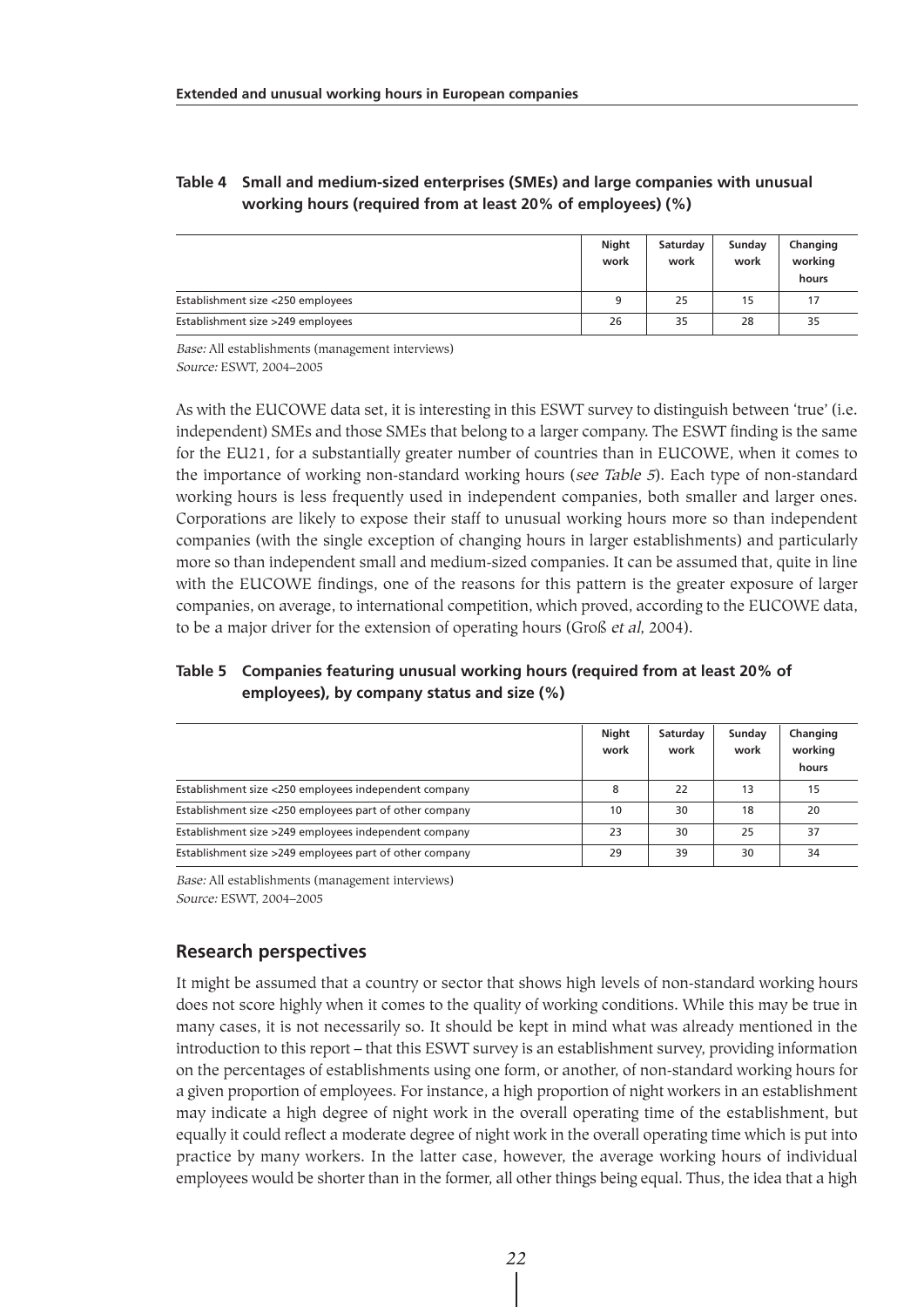proportion of employees working a smaller portion of unusual hours cannot be dismissed. What applies to individual companies might apply to an economy at large; in that case, short working hours could be regarded as compensation for, or 'counterweights' to, unusual working hours.

When using the European Labour Force Survey (ELFS) as a rough guide to the average hours worked by full-time employees, it is immediately apparent that this idea of compensation is not relevant for the UK (see Figure 17). In the UK with its established tradition of extended individual working hours, it is unlikely that a high proportion of workers benefit from short working hours as a counterweight for working at unusual hours. However, at least in principle, the consideration may be relevant for some of the other countries with high incidence rates of non-standard working hours, such as France, Finland, Sweden or Germany. There is an obvious need for further analyses with a more detailed use of employee survey data to explore the relationship touched on here.



**Figure 17 Usual weekly working time of full-time employees in EU25\*, 2003 and 2004**

\* EU25 plus Norway and Switzerland; no comparable data for Austria from 2004 onwards. Source: ELFS and Institut Arbeit und Technik, 2006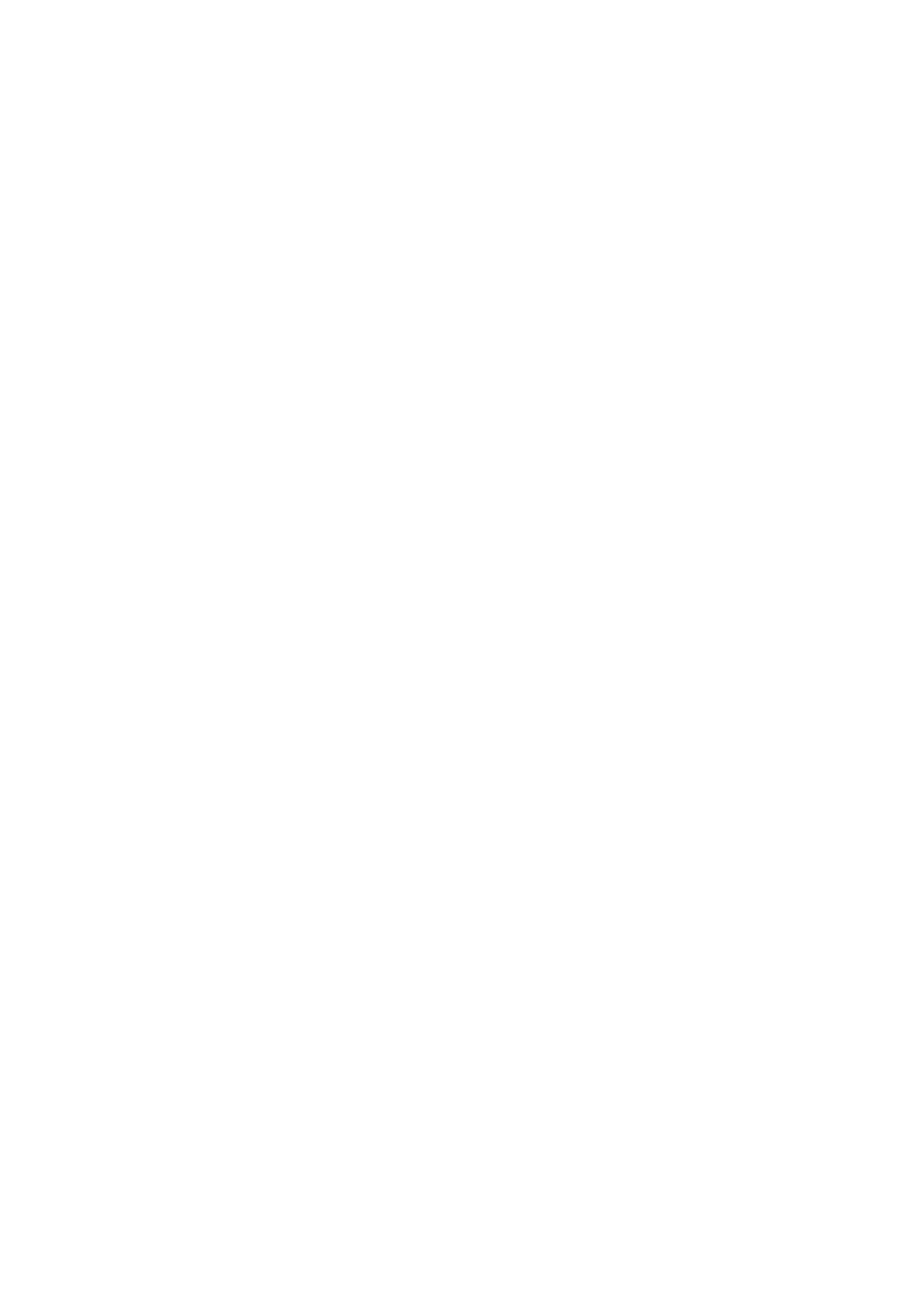# Country or sector: What determines unusual working hours?

The previous chapter has outlined the extent to which unusual working hours vary across countries and sectors. Nevertheless, such a descriptive analysis does not reveal how far each of these factors determines a particular pattern of unusual hours. For instance, in a previous analysis on flexibility measures in establishments based in five countries, Schief (2006) found location to be a mitigating factor. Yet, it is a fact that sector-specific demands can require a full range of operating hours, such as in the healthcare sector. So, when considering the issue of unusual working hours, it is reasonable to also expect profound sectoral effects.

# **Determining country and sector characteristics**

This chapter examines the influence country and sector exert on the incidence of unusual working hours in companies. More specifically, it aims to shed light on the following three questions:

- What role do country characteristics play?
- To what extent are unusual hours an effect of characteristics specific to the sector?
- Do establishments cope with the need for unusual working hours according to sector-specific demands or are unusual working hours a combination of both sector-specific demands and a country's approach to work, such as work regulation, work culture, customs and practices?

From a methodological point of view, it should be kept in mind that 'country' itself does not really fulfil the requirements of an explanatory variable as long as what 'country' stands for is not defined. In the ESWT context, it is very likely that it is not the country itself that causes differences in working time arrangements, but the various national differences in terms of labour market and product market regulations, customs and practices, and other aspects that affect working time policy at company level. Since the ESWT does not provide any information about these factors, 'country' serves as a reliable placeholder instead.

Previous analyses show that company size, as well as country and sector, is important when considering the incidence of unusual working hours. Moreover, in line with the ESWT findings, EUCOWE and other research have shown that work organisation and the degree to which working and operating hours are decoupled differ greatly across companies of different sizes. A high variance in company size, therefore, leads to highly heterogeneous data. In addition, as Muñoz de Bustillo and Fernandez (2007) point out, it seems that national and also informal regulations affect SMEs much more than large-scale enterprises (LSEs). Thus it is reasonable to expect differences in the influence of country and sector on unusual working hours, depending on the size of an enterprise. Since it is also true that both country and sector are associated with company size, the latter can therefore be regarded as a highly confounding variable that it is not easy to control for.

In order to take the findings of Muñoz de Bustillo and Fernandez (2007) into account and to deal with the confounding variable problem, it was decided to estimate country and sector effects for small establishments (which for the purposes of the present exercise are defined as establishments with 10 to 49 employees) and large establishments (defined as establishments with at least 250 employees) separately. This approach is best suited to add to the knowledge on the specific way country, sector and company size are intertwined when it comes to work organisation forms.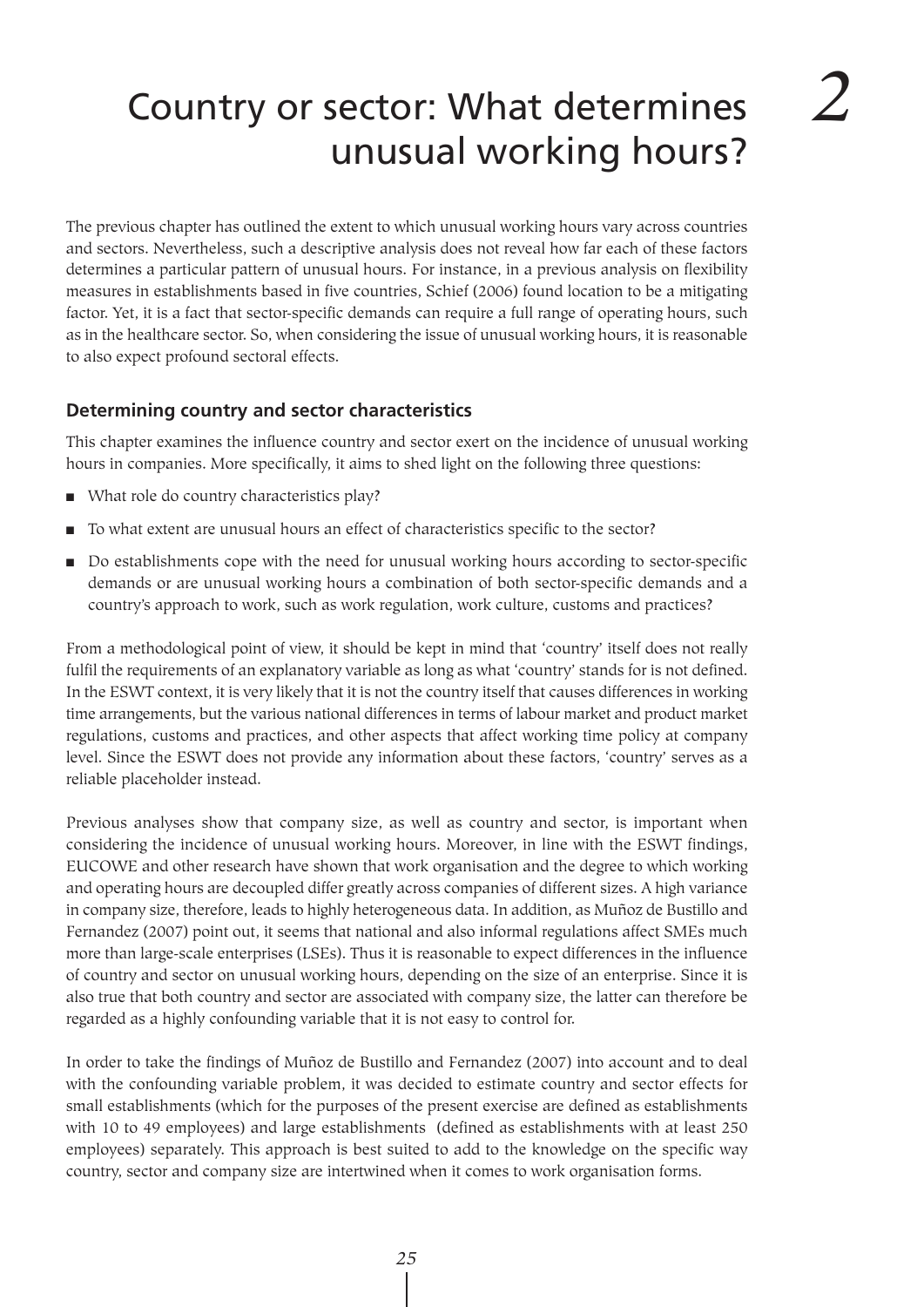#### **Analysing country and sector influence**

A series of stepwise multiple logistic regression analyses were performed (see Annex, Part 2 for a more detailed description of the method). The first ones aimed at estimating the effects of country and sector only, while the later analyses also took into account possible interactions between the two selected predictor variables (see Table 6).

|                                            |                    | Saturday<br>work  |                    | Sunday<br>work    |                    | Night<br>work     |                    | Changing<br>working<br>hours |  |
|--------------------------------------------|--------------------|-------------------|--------------------|-------------------|--------------------|-------------------|--------------------|------------------------------|--|
| R <sup>2</sup> Company size<br>(employees) | small<br>$(10-49)$ | large<br>( > 249) | small<br>$(10-49)$ | large<br>( > 249) | small<br>$(10-49)$ | large<br>( > 249) | small<br>$(10-49)$ | large<br>( > 249)            |  |
| Model I*                                   |                    |                   |                    |                   |                    |                   |                    |                              |  |
| 1. Step: sector                            | .25                | .33               | .32                | .36               | .17                | .36               | .11                | .23                          |  |
| 2. Step: country                           | .29                | .38               | .35                | .41               | .18                | .40               | .15                | .34                          |  |
| Model II*                                  |                    |                   |                    |                   |                    |                   |                    |                              |  |
| 1. Step: sector x country                  | .33                | .48               | .39                | .49               | .24                | .46               | .20                | .43                          |  |
| 2. Step: sector                            | .34                | .49               | .40                | .50               | .24                |                   | .21<br>(3.step)    | .44                          |  |
| 3. Step: country                           | .34                | .49               | .40                | .51               | .25                |                   | .21<br>(2.step)    | .45                          |  |

#### **Table 6 Country and sector effects on forms of unusual working hours, results from a stepwise multiple logistic regression analysis**

Note: For the estimation of Saturday work and shift work in LSEs, in Model II, Luxembourg, Cyprus, Latvia and Slovenia have been omitted due to small case numbers; and for the estimation of Sunday work and night work in LSEs, Cyprus, Latvia, Luxembourg, Portugal and Slovenia have been omitted due to small case numbers.

 $*$  all displayed r<sup>2</sup>-values,  $p < .001$ 

Base: All establishments (management interviews) Source: ESWT, 2004–2005

Model I was computed in order to estimate the main effects of country and sector separately. The results show clearly that for all four forms of unusual working hours, including changing working hours, the sector factor accounts for most of the variation between companies. This is true for both small and large enterprises. In fact, the amount of additional explained variation by country is, although significant, rather small (with the exception of changing working hours), so country characteristics seem to play only a minor role with regard to the incidence of unusual working hours at company level. The data reveal that it is sector, rather than country, that determines whether or not establishments rely on unusual working hours.

Model II is a refined Model I, by not only taking into account sector and country effects, but also allowing for possible interactions between the two variables.<sup>11</sup> Incorporating these interactions increases the explained variance on all accounts and changes significantly the results of Model I. Here, the interactions turned out to be the most important predictors for the likelihood of unusual

<sup>&</sup>lt;sup>11</sup> Due to the incorporated interactions between the variables, cell allocation is in some cases a bit small; this is not to deny the overall trend of ESWT data, but to suggest that particular significant or non-significant interactions between country and sector should be interpreted with caution.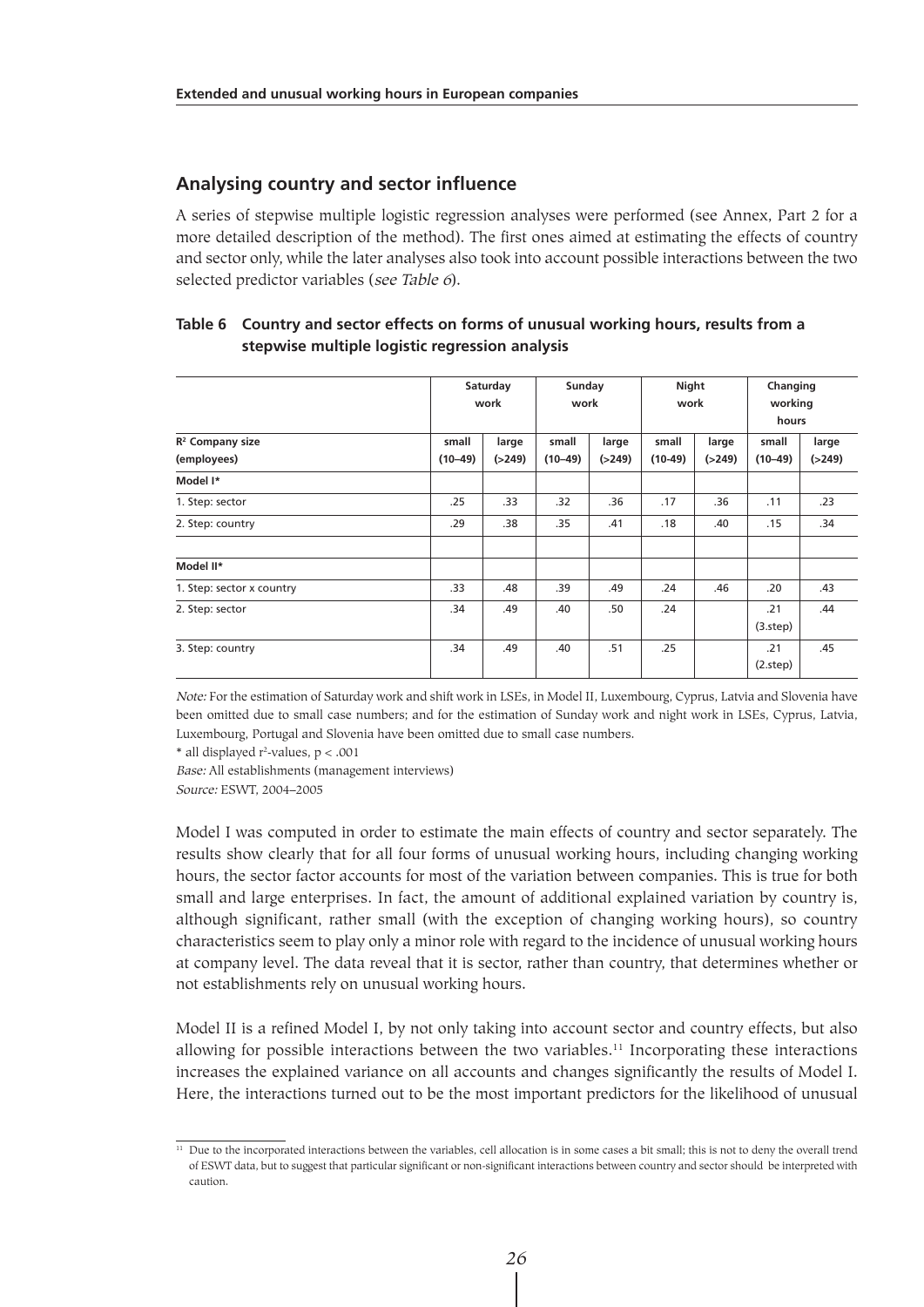working hours in companies, followed by sector. Country, finally, has to be regarded again as having less influence when it comes to the incidence of unusual working hours – except for the incidence of changing hours in small enterprises where country seems to be a somewhat better indicator than sector.

The regression analysis shows that neither country nor sector effects as such are accountable for any pattern of unusual working hours. However, data indicate that the interplay between sector and country should not be underestimated. This is to say that although sector-specific demands clearly play a major role, which is highlighted in the results of Model I, the particular location of a company also adds significantly to the explained variance. Neither country nor sector are stand alone determinants. The way the sector determines the incidence of unusual working hours in companies is always influenced by the respective country, its regulations, customs and practices.

Finally, when comparing the results for small and large enterprises, the findings show that the proportion of explained variance for large companies exceeds that for small enterprises significantly, and in the cases of night work and changing hours, quite dramatically so. Obviously, in the case of small enterprises the information of sector affiliation and location of an establishment is not comparably as sufficient in predicting the incidence of work at unusual hours. The low proportion of explained variance between small companies leads to the assumption that, in the case of these companies, the decision whether or not unusual working hours are necessary follows different rules compared to large establishments. However, when focusing on the factors – country and sector – that are capable of explaining the existence of particular unusual working hours, the same explanation pattern as for LSEs emerges.

Overall, Model I shows that sector requirements are the main contributors when it comes to the incidence of unusual working hours. The additional proportion of explained variance stemming from country is comparably small, but still significant and influential. The importance of country in this regard is re-evaluated when taking a closer look at Model II. Here, free interactions were allowed for between the two factors, resulting in a noteworthy increase of explained variance. Thus, the results suggest that countries find their own particular way to deal with sector-specific requirements – and vice versa.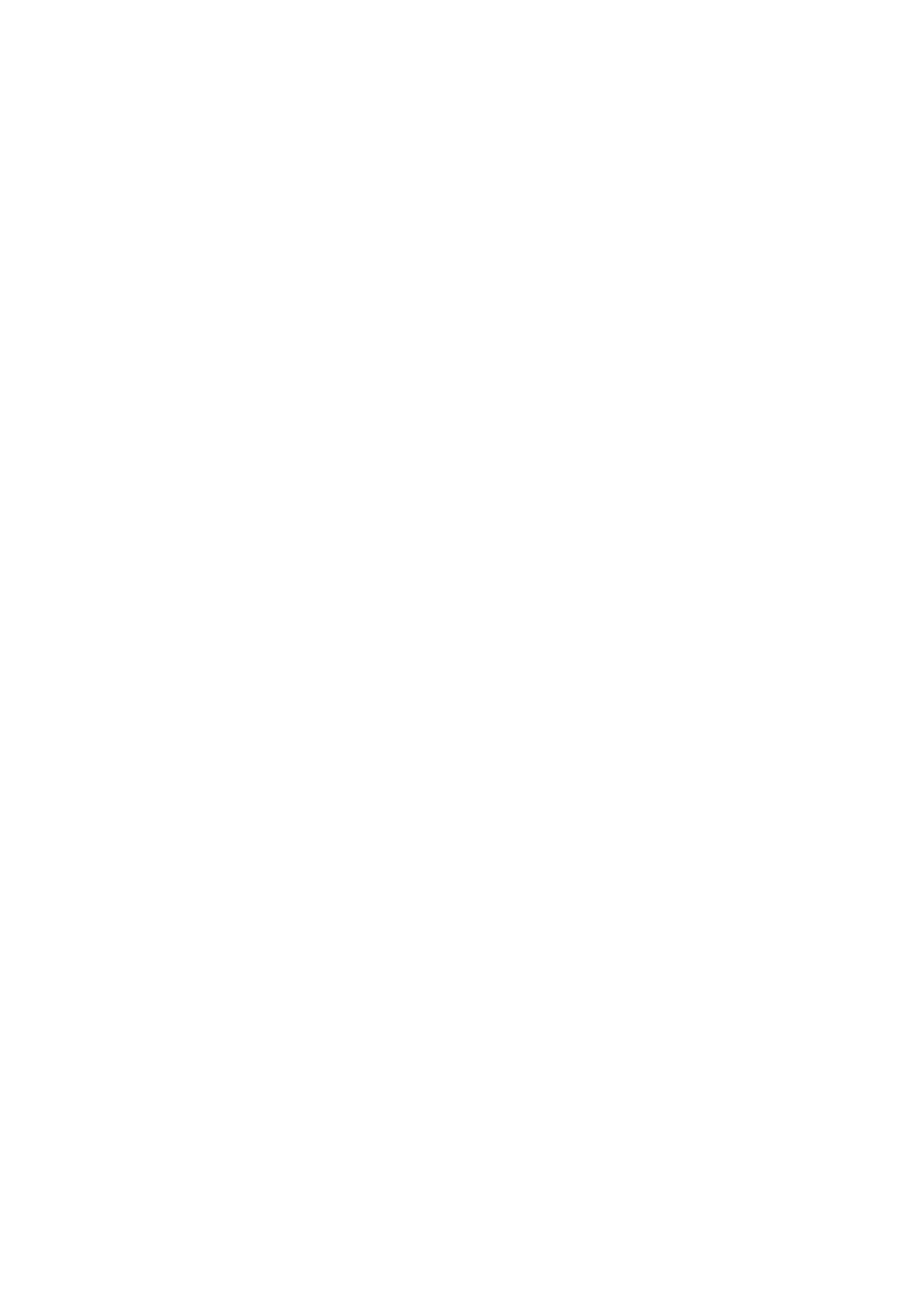## Difficulties encountered by companies with unusual working hours

Having described the incidence of unusual working hours and analysed their major determinants, it is now important to examine the problems establishments may encounter when deploying their employees at unusual or changing work hours.

Literature extensively covers the subject of adverse outcomes of unusual working hours for employees. For instance, evidence suggests that working permanently at night or working shifts, as well as working more than 40 hours a week, affects health and sleep habits in a negative way (Bauer et al, 2004). In addition to these negative impacts on one's health, deviances from the standard working day may exert extra pressure on the organisation of one's social life, including family, friends but also household duties. Simon et al (2004) investigated the occurrence of work–home conflicts among nurses in eight European countries. They found that the arrangement of working hours, notably shift work and irregular hours, was the main cause to interfere with the nurses' work–life balance. To be required to work at times that do not adhere to the social 'norm' can thus severely impact on the work–life balance of people. This in turn can be expected to significantly impact on the motivation of workers.

For obvious reasons, the ESWT survey cannot provide data on employee motivation levels. It is therefore impossible to deduce the effects of unusual working hours on individual employees. The following analysis, however, reflects the perception of company managers on that matter. Among other issues, managers gave an assessment of their particular establishment's problems with general absenteeism and absenteeism due to ill-health, poor motivation of workers and difficulties in retaining staff. The analysis thus aims to identify the influence of unusual working hours – night work, working on Sundays and Saturdays, work at changing hours – on companies in this regard.

For this purpose, a series of logistic regression analyses were computed separately for each of the described phenomena. Since the different forms of unusual working hours are to a certain degree intercorrelated (see Chapter 2), it was decided to compute regression analyses for each incidence separately to avoid multicollinearity.12 In order to get a clear picture of the influence of unusual and changing working hours on possible problems encountered by companies with their staff, each of the working time variables – work at night, Saturday work, Sunday work and changing working hours – were entered as a trichotomous variable in line with the following three conditions: no incidence of respective unusual hours; up to 19% of workers engaged in working unusual hours; and at least 20% of workers engaged in working unusual hours.

Each analysis controlled for the effects of the following variables: country; sector affiliation; establishment size; degree of flexible work arrangements; overtime; and the proportion of younger and older workers in the establishment (for a detailed description of variables entered to the equation as well as reference categories used and results, see Annex, Part 3). The importance of the first three variables – country, sector and establishment size – and their potential to mediate or moderate possible effects on unusual working hours has already been shown and does not require any further

 $12$  Multicollinearity may be defined as the existence of a correlation between the independent variables and can impact severely on the estimation itself in such a way that results can be over- or underestimated. Consequently, incorrect conclusions about relationships between independent and dependent variables can be drawn.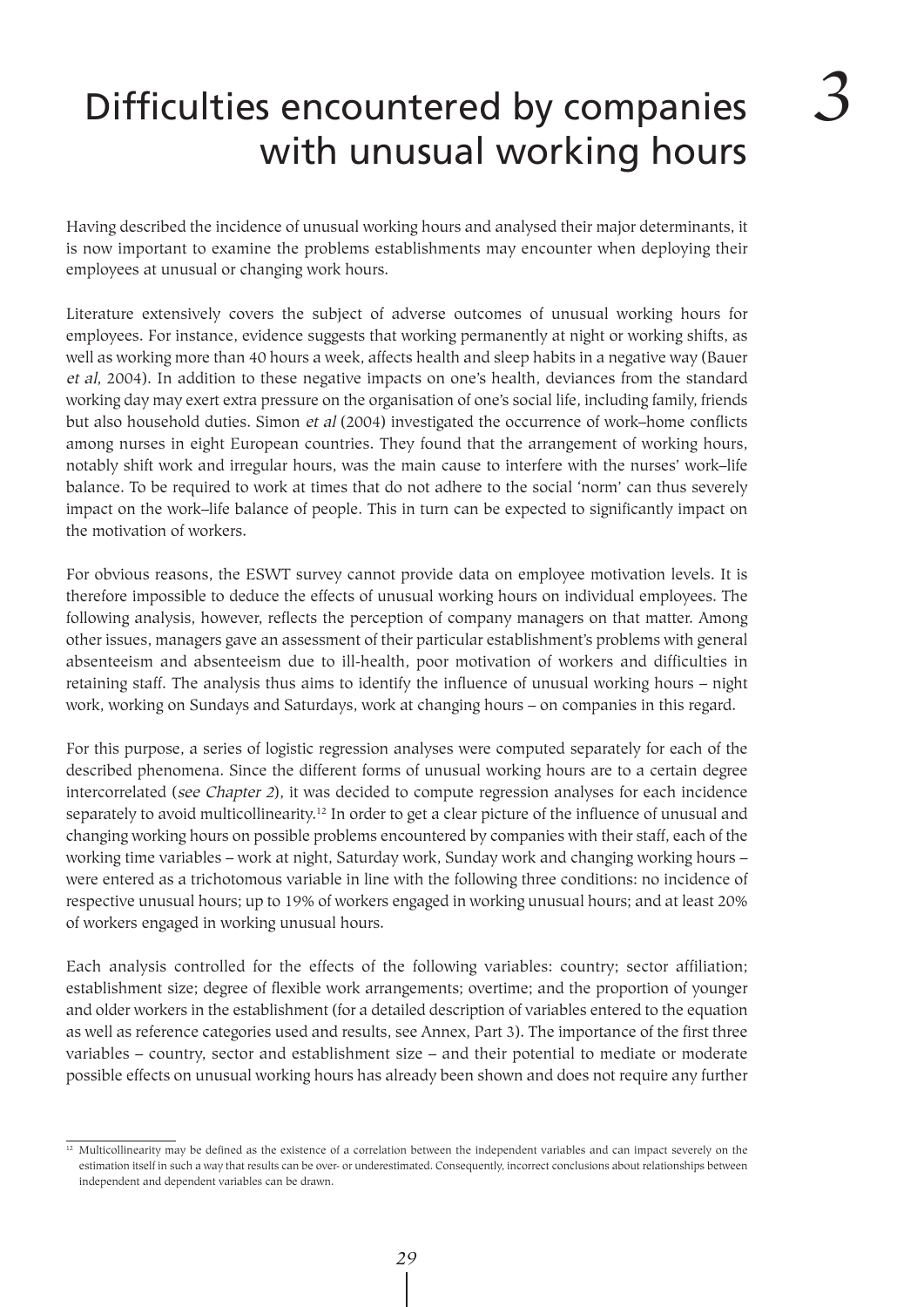comment. Moreover, flexibility measures and overtime were included in the analysis as control variables because it was expected that the presence (or absence) of those policy instruments would be able to mitigate (or add to) any adverse effect possibly stemming from unusual hours. Additionally, the proportion of younger and older workers in the company was incorporated. This was done due to the fact that younger and older workers are known to have higher absenteeism rates. Furthermore, younger workers are inclined to change jobs more frequently than older or middle-aged workers. Thus, by adding both factors to the equation, their possible influence on health problems, poor motivation or staff fluctuation levels can be controlled within the regression analysis.

#### **Sickness and absenteeism**

The logistic regression analysis clearly shows that establishments with unusual working hours in the 21 countries surveyed report problems with sickness and absenteeism more frequently than companies with no such working hours, or only a small incidence of unusual working hours. Moreover, it appears that any use of unusual working hours – even where the number of employees concerned is small – increases the probability that managers report more sickness problems. According to manager assessment, the situation appears to be worse in establishments that have night work and changing working hours – for both incidences, data indicate that the likelihood of encountering difficulties with sickness and absenteeism is 1.6 times greater than in establishments that do not observe such hours. As for the incidence of weekend work, data show similar results for both the cases of Saturday and Sunday work. Here, the likelihood of sickness and absenteeism problems is still 1.3 times greater compared to establishments that do not require staff to work on the weekend.

#### **Staff motivation**

It can be concluded from the results of the logistic regression analysis that managers experience motivational problems with employees who are exposed to unusual working hours. As with problems of absenteeism and sickness, the highest increase of probability is to be found in establishments where at least 20% of employees are exposed to regular night work. The likelihood for establishments to experience motivational problems is roughly 1.5 times greater for companies working both at night and on Saturdays compared to those who do not observe these working hours. In establishments that work on Sundays or at changing hours, the probability of encountering difficulties with staff motivation is still 1.4 times greater than in establishments where those hours are not worked.

#### **Retaining staff**

Compared to establishments featuring no unusual working hours, data show clearly that the likelihood for establishments to experience difficulty in retaining staff increases with the proportion of workers exposed to unusual working hours. Problems with retaining staff are more likely to be reported by managers of establishments where at least 20% of staff have to work Saturdays or Sundays. In this case, the likelihood of encountering difficulties in keeping staff is 1.7 times greater than in companies that do not rely on weekend work. Likewise, establishments with changing working hours are 1.5 times more likely to suffer from problems of high staff turnover. In contrast to the results for motivational and sickness problems, establishments with night work do not stand out when it comes to difficulties with retaining staff. Still, the likelihood for those establishments to encounter problems is 1.3 times greater than in companies not operating night work.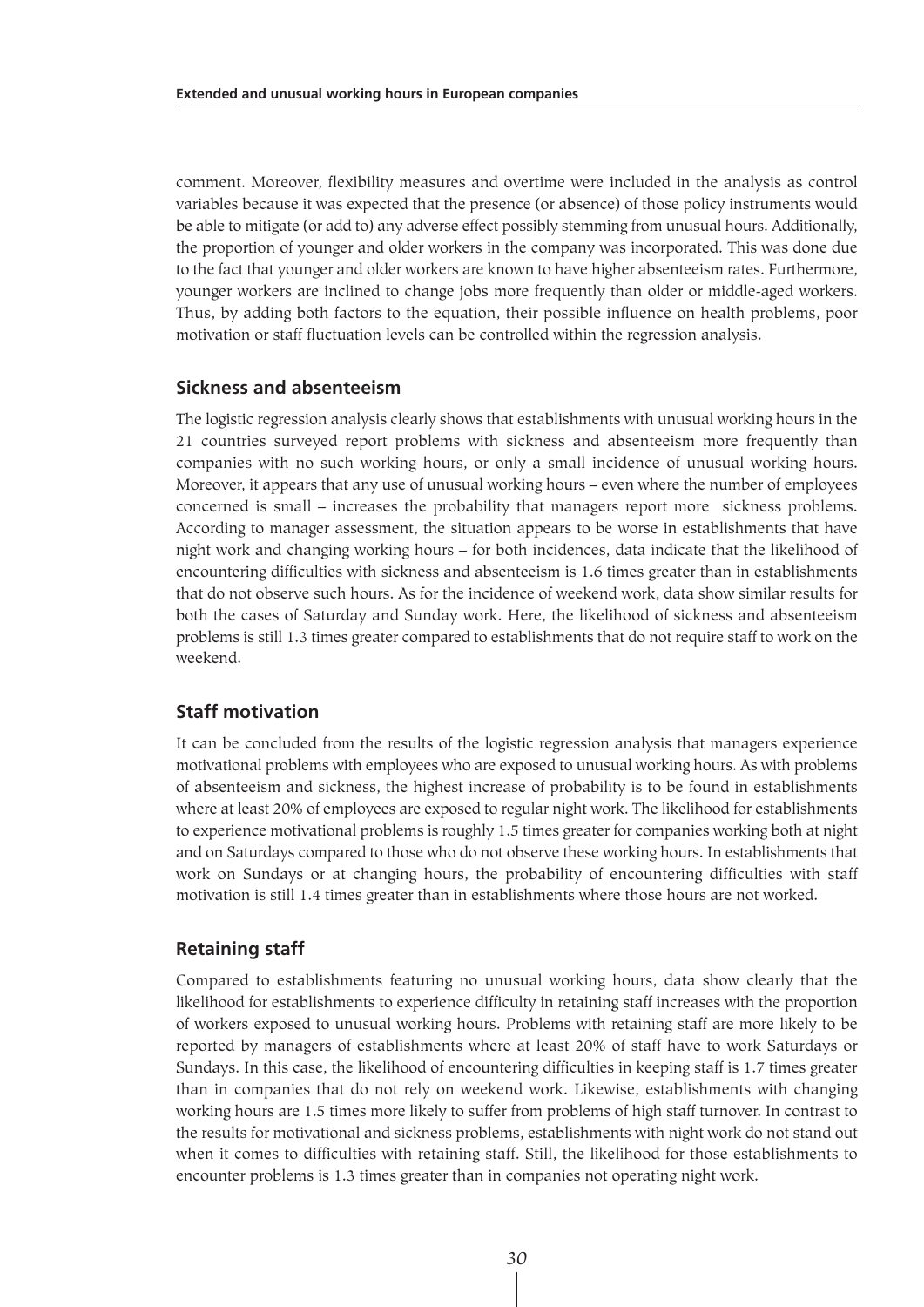In all, the ESWT data provide profound evidence that managers of establishments with unusual and changing working hours report more difficulties with respect to sickness and absenteeism, motivational problems and high staff turnover than do managers of establishments without unusual working hours.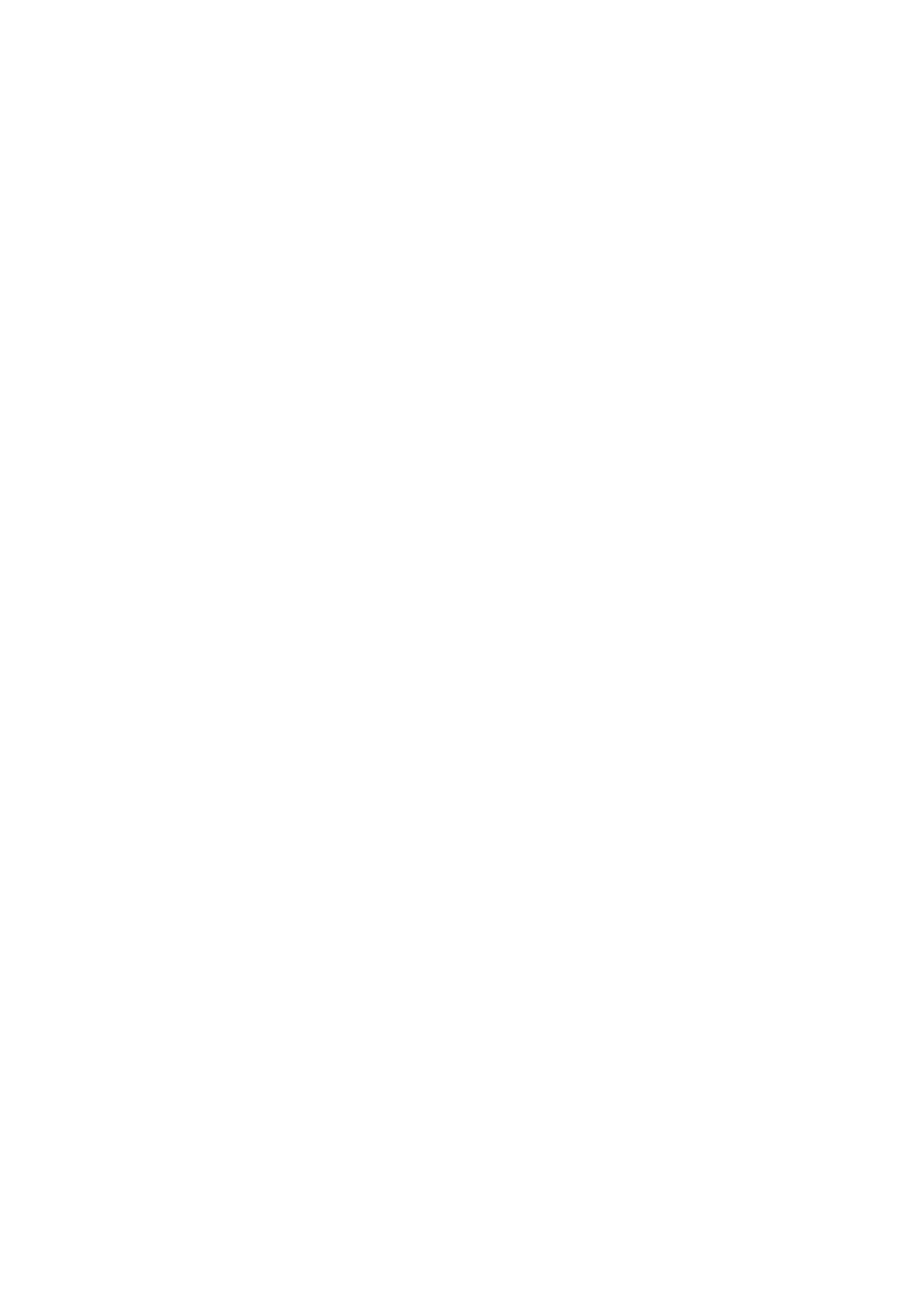# Compensation for unusual working hours

For decades, there has been a widely accepted practice of compensating workers exposed to unusual hours through extra pay. Bonus payments for shift, night and Sunday work are still well-established features in many sectors of the European economies. Workers who are deployed at unusual hours by their companies appear to be relatively satisfied with this practice, as Muñoz de Bustillo and Fernández (2007) found in their combined analysis of the EUCOWE data set and the Third European Working Conditions Survey. The authors highlighted that 'these compensations explain that although the negative effects [of unusual working hours] are undeniable, the levels of satisfaction with these working arrangements are not as low as otherwise could be expected'.

Two reservations should be expressed at this stage. First, given the continuous structural change in employment, it cannot be taken for granted that in the future most workers exposed to unusual hours will continue to benefit from financial compensation. For example, in many service activities such as retail trade or hotels and restaurants, it has become quite evident that companies in these sectors regard weekend work as part of the 'normal' working time. True, these service sectors have, by and large, a higher rate of female workers as well as more part-time and fixed-term employment, and are less unionised than the steel or chemicals industries, or other traditional manufacturing industries that have unusual working hours. However, it cannot be ruled out that the traditional way of compensating for unusual working hours in the latter industrial sectors will diminish gradually, along with the loss in importance in terms of overall employment (Dølvik and Waddington, 2005).

The second reservation is equally important, but closer to the subject of the ESWT survey. As mentioned in the introduction, there may be forms of compensation, relevant for workers putting in unusual hours, other than extra pay. In fact, discussions on working time-related compensations for unusual working hours and activities in collective bargaining have evolved over recent years (Pärnänen et al, 2005; Demetriades et al, 2006). It follows a presentation of findings on the incidence of potential working time-related compensation for unusual working hours in those establishments that deploy 20% and more of their staff regularly at unusual and changing hours.

As the ESWT is an establishment survey, the data collected do not specify whether or not it is precisely those workers who put in unusual hours who benefit from compensation; in turn, the data provided indicate whether or not establishments using non-standard working hours have potential working time-related benefits for these hours in place. This information has value since it may give a rough indication of the usual working time practices of companies with non-standard hours, compared to those without them.

A second caveat has to be added. As seen in previous chapters, the definition of sectors chosen for the ESWT survey had to be, for practical reasons, reduced to little more than a dozen. This, in turn, limits the scope for analysis with regard to unusual and changing working hours. In this respect, one particularly relevant example is the manufacturing sector, which encompasses a wide range of different industries with contrasting working time practices. Many interesting differentiations which could be made in the analysis are hidden within manufacturing – a statistical grouping of industries. Despite this methodological constraint, it is worthwhile to exploit the remaining potential for analysis.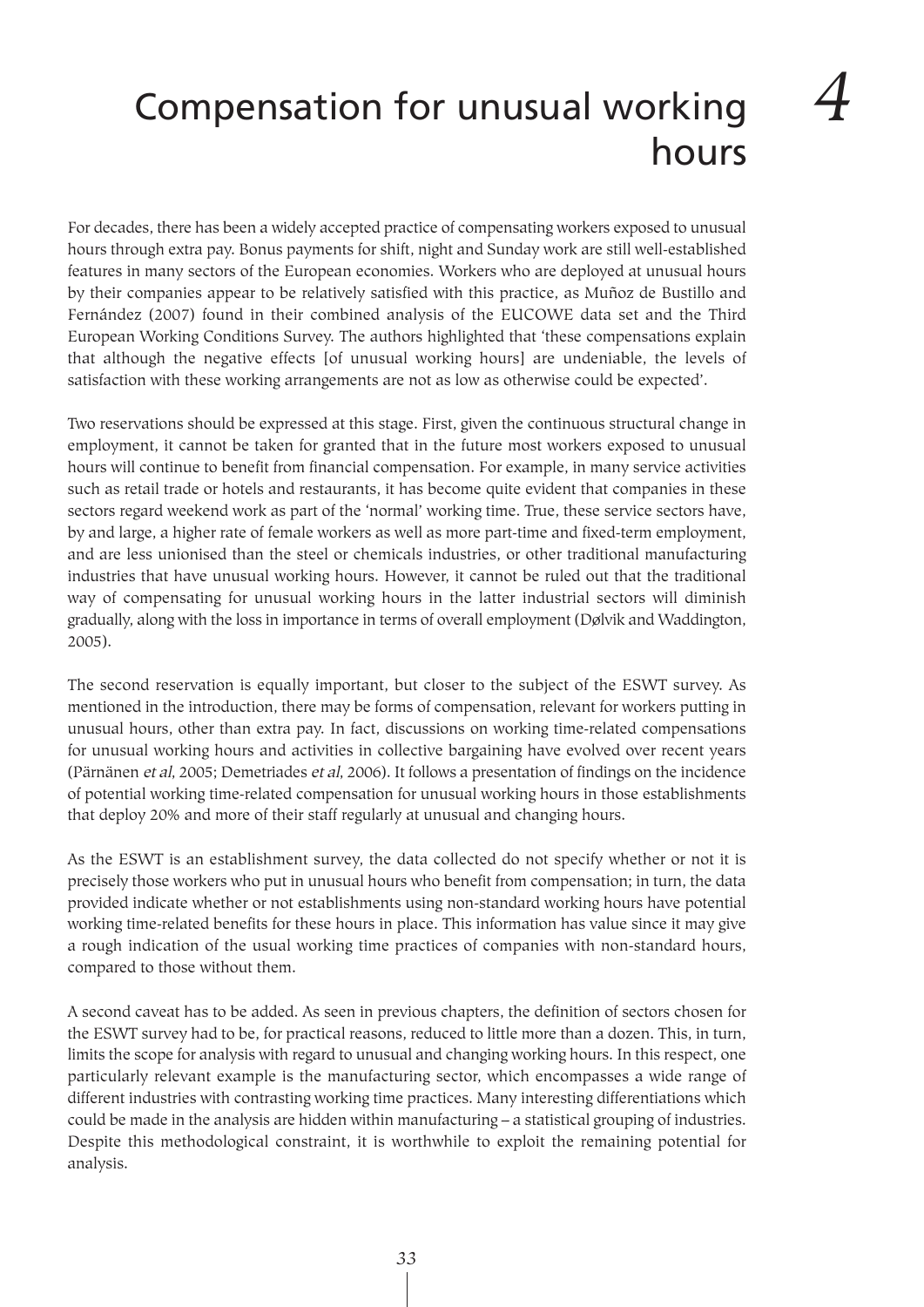Given the information provided by the ESWT data set, the following three practices, reported by management, were chosen as potential compensations for unusual working hours:

- notice of changing hours;
- early retirement;
- contractual working time.

Obviously, this choice is arbitrary as many other aspects of working time organisation exist relevant to this analysis; for example, employees may have entitlements to turn down, within certain limits, employers' requests for weekend work, as is laid down in some collective agreements for the retail trade sector (Jany-Catrice and Lehndorff, 2005). The following analysis will focus on those aspects which are relevant and present in the ESWT survey, and which the size of data set allows to be interpreted in an appropriate manner. In most cases, findings will be broken down by country, as it is assumed that actors at national level will find them of interest.

#### **Notification period for changing working hours**

For employees who are obliged to work changing hours, it is particularly important whether or not they are given notice well in advance of changes in working hours. As this aspect has been highlighted in the ESWT overview report (Riedmann et al, 2006), reference can be made to the findings presented there.

Figure 18 shows the situation for establishments with at least 20% of staff working at changing hours. Only a minority of managers from these establishments report particularly short notification periods. As previously observed, the profile varies across the 21 countries surveyed. When it comes to notification periods allowing for reliable work patterns (two weeks and more) while also focusing on those countries with an above-average use of changing working hours, it is in Sweden, Finland, Latvia, Poland, Germany and France that more than half of the establishments with changing working hours report to notify their staff within this timeframe.

Further analysis would need to go into much more detail, examining both quantitative and qualitative evidence. An obvious distinction would have to be made between regular shift work, including annual rosters in large-scale manufacturing operations, and service activities with staffing variations in line with fluctuating demand. In comparison, the latter applies to workforces generally characterised by a higher proportion of women than the former. Therefore, a focused policy agenda aimed at a better work–life-balance would require further research.

#### **Early retirement**

Early retirement in return for shift work and unusual working hours has been one of the standard practices in many European countries in recent decades. However, this approach has come under pressure recently (Bosch and Schief, 2006). It is therefore worth looking at the practice as reported by managers in the ESWT survey.13

<sup>&</sup>lt;sup>13</sup> For in-depth analysis of the extent to which phased and early retirement schemes are used in European companies as well as the underlying reasons, see the ESWT report on Early and phased retirement in European companies (Leber and Wagner, 2007).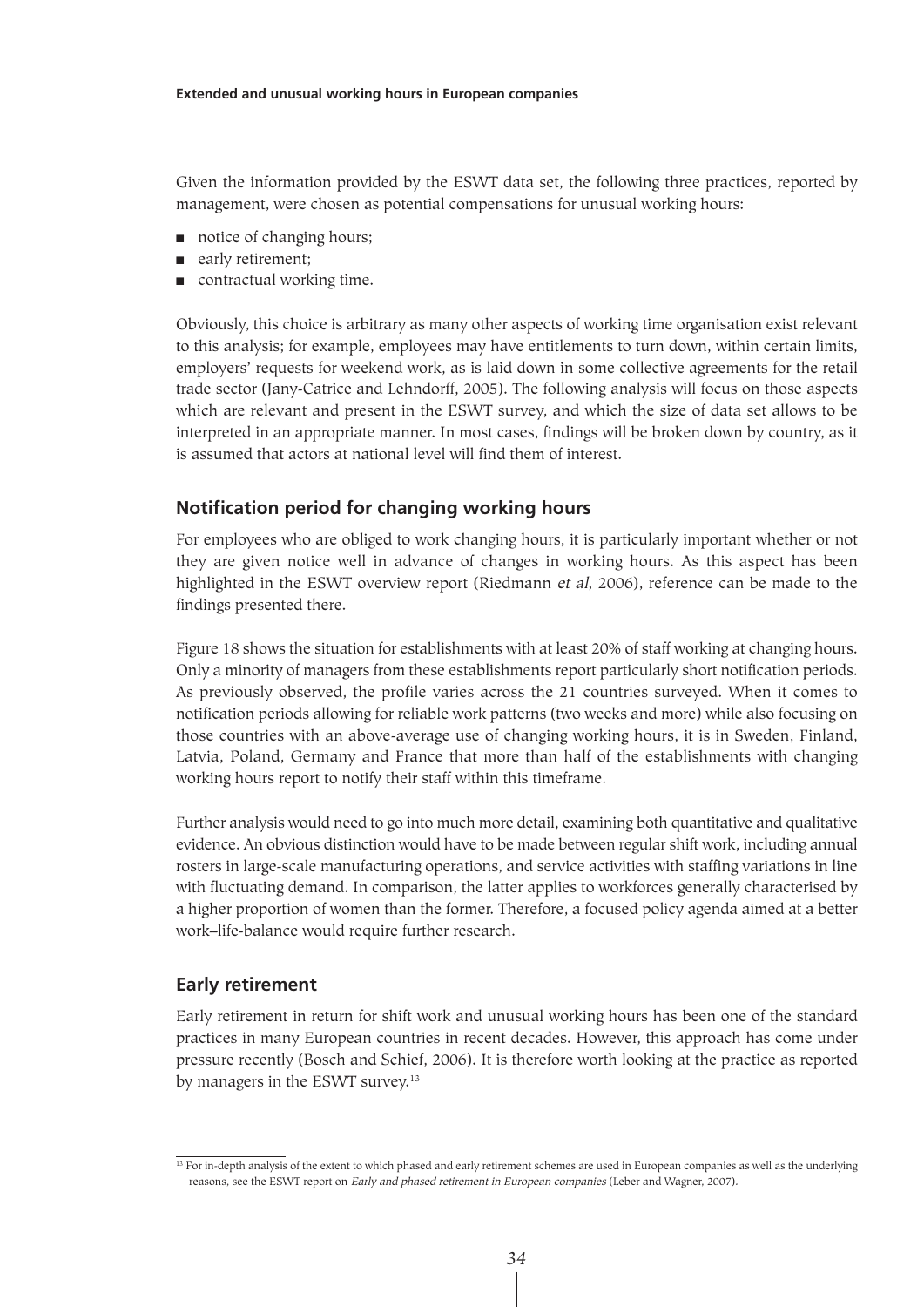

#### **Figure 18 Notification period in companies with at least 20% of workers deployed at changing hours, by country**

Base: Establishments with changing hours (applying to at least 20% of staff) Source: ESWT, 2004–2005

The findings demonstrate the persistence of the traditional approach in most of the countries surveyed (for data tables, see Annex, Part 4). In some countries, the difference in the proportion of establishments offering early retirement is striking, when comparing companies without changing hours or night work with those with changing hours or night work.. In Belgium, for instance, early retirement provisions in night work establishments are 25% more frequent than in establishments without night work. In countries with a high incidence of changing working hours, such as Sweden, the provision of early retirement in companies with changing working hours is above the EU21 average when compared to the reference group (i.e. establishments without changing hours). In France, however, it is below the EU21 average. When it comes to night work, Germany is noteworthy for a substantially smaller use of early retirement in night work establishments compared to establishments without night work.

As early retirement schemes are increasingly coming under pressure in many European countries, the features reflected in this survey may not be maintained for another decade. This prompts the question as to whether or not new forms of working time-related compensation for changing working hours or night work will be developed. Given the well-known health risks connected with these forms of working time, companies in which a high number of staff are deployed in these working time systems will face the question of how to cope with an ageing workforce.

### **Contractual working time**

The ESWT survey included a question about contractual working time for full-time workers in the establishment. While it is true that what counts, in the end, are the actual working hours of those employees who work regularly at unusual hours, it is the contractual hours that may be subject to collective bargaining. Thus, when it comes to address potential policy areas, it is useful to take contractual hours into account.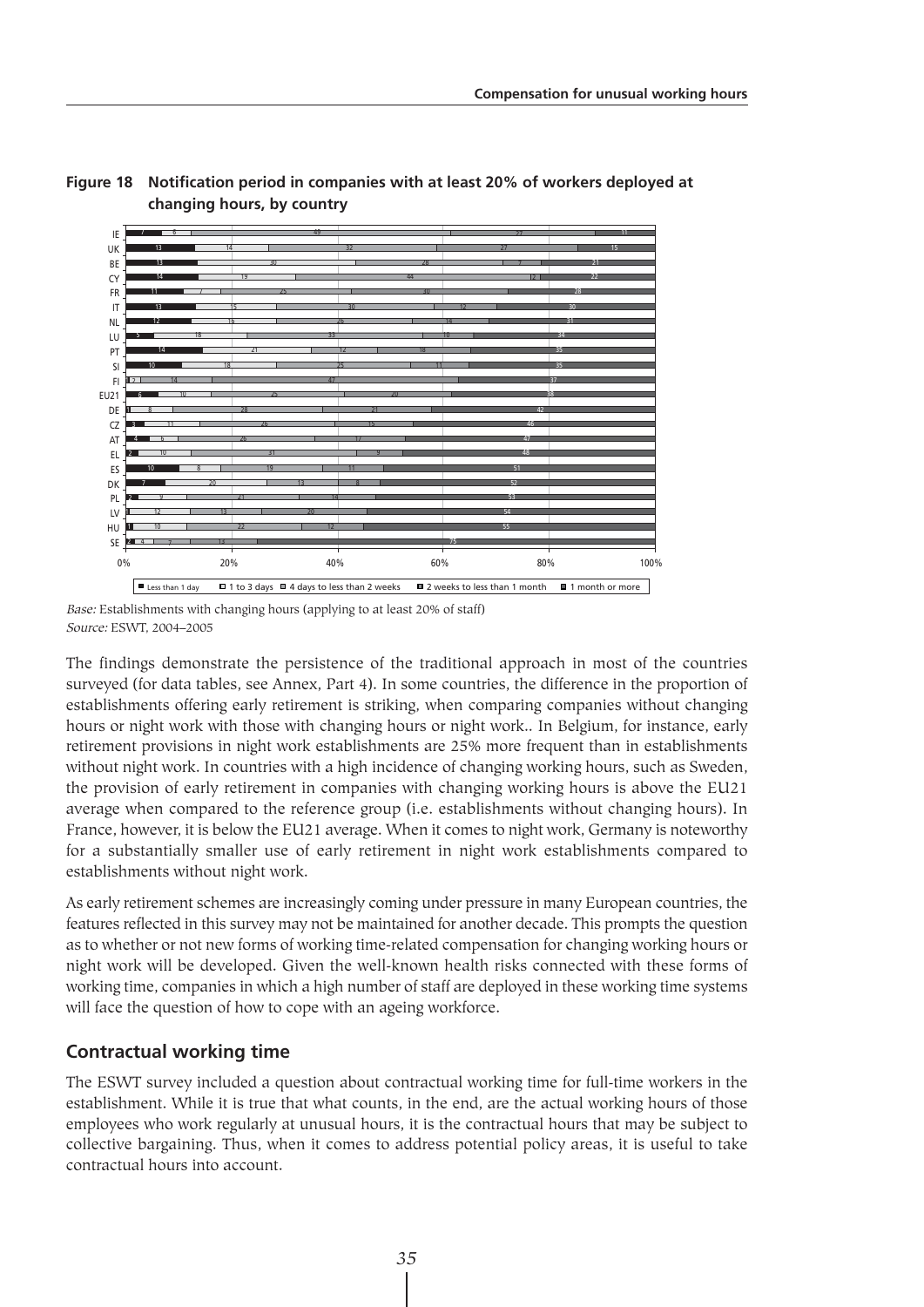As already mentioned in the concluding section of Chapter 2, reduced working time might be regarded as one basic form of compensation for non-standard working hours. For this reason, the average weekly contractual working hours were compared between the following establishments, namely:

- establishments with at least 20% of staff regularly working on Sundays ('Sunday work establishments') with those in establishments without any Sunday work ('reference group');
- establishments with at least 20% of staff regularly working at night ('night work establishments') with those in establishments without any night work;
- establishments with more than 20% of staff regularly working at changing hours ('changing hours establishments') with those in establishments without any work at changing hours.

With regard to Sunday work, compared to the reference group, a reduced average weekly working time in Sunday work establishments exists in six countries. Two of these countries, the Netherlands and Sweden, show a relevant difference in the average weekly working time, amounting to respectively 0.9 and 1.6 hours less in working hours per week, in comparison to the establishments of the reference group (for details, see Annex, Part 4). In most other countries, the difference in contractual working hours is not relevant between the two groups of establishments. However, in four countries - Cyprus, Latvia, Austria and Luxembourg<sup>14</sup> - Sunday work establishments report longer average weekly working times than those of the reference group by more than one hour per week.

Comparing this finding with the incidence of Sunday work by country (see Figure 6), Sweden appears to be the only country, out of those with above-average use of Sunday work, where Sunday work establishments report a substantially reduced average weekly working time of contractual hours than those without Sunday work.

For night work, the finding is quite similar. Reduced average weekly contractual hours in night work establishments compared to establishments of the reference group are reported from not more than four countries. In two of these countries – the Netherlands and Sweden – the difference in working time may be regarded as relevant, as in night work establishments the contractual hours are more than one hour shorter than in the reference group. In most other countries, no relevant difference in contractual working hours exists between the two groups of establishments. Moreover, in Germany, Greece and Austria, night work establishments report even longer hours, exceeding the reference group by more than one hour per week.

Looking at Figure 9, which depicts the incidence of night work by country, Sweden is again the only country, out of those with an above-average use of night work, where night work establishments report a substantially reduced average weekly working time (i.e. less contractual hours per week) than those without night work.

The findings for establishments with changing working hours do not differ substantially. Here, there is no country in which changing hours establishments report reduced working times by more than one hour per week. Sweden again stands out, with an average weekly working time difference of –0.7 hours per week. At the far end of the scale, changing hours establishments in Luxembourg report contractual hours exceeding the ones in the reference group by 1.3 hours a week. A comparison with

<sup>&</sup>lt;sup>14</sup> Note again that findings from smaller countries should be read with caution due to small cell allocation.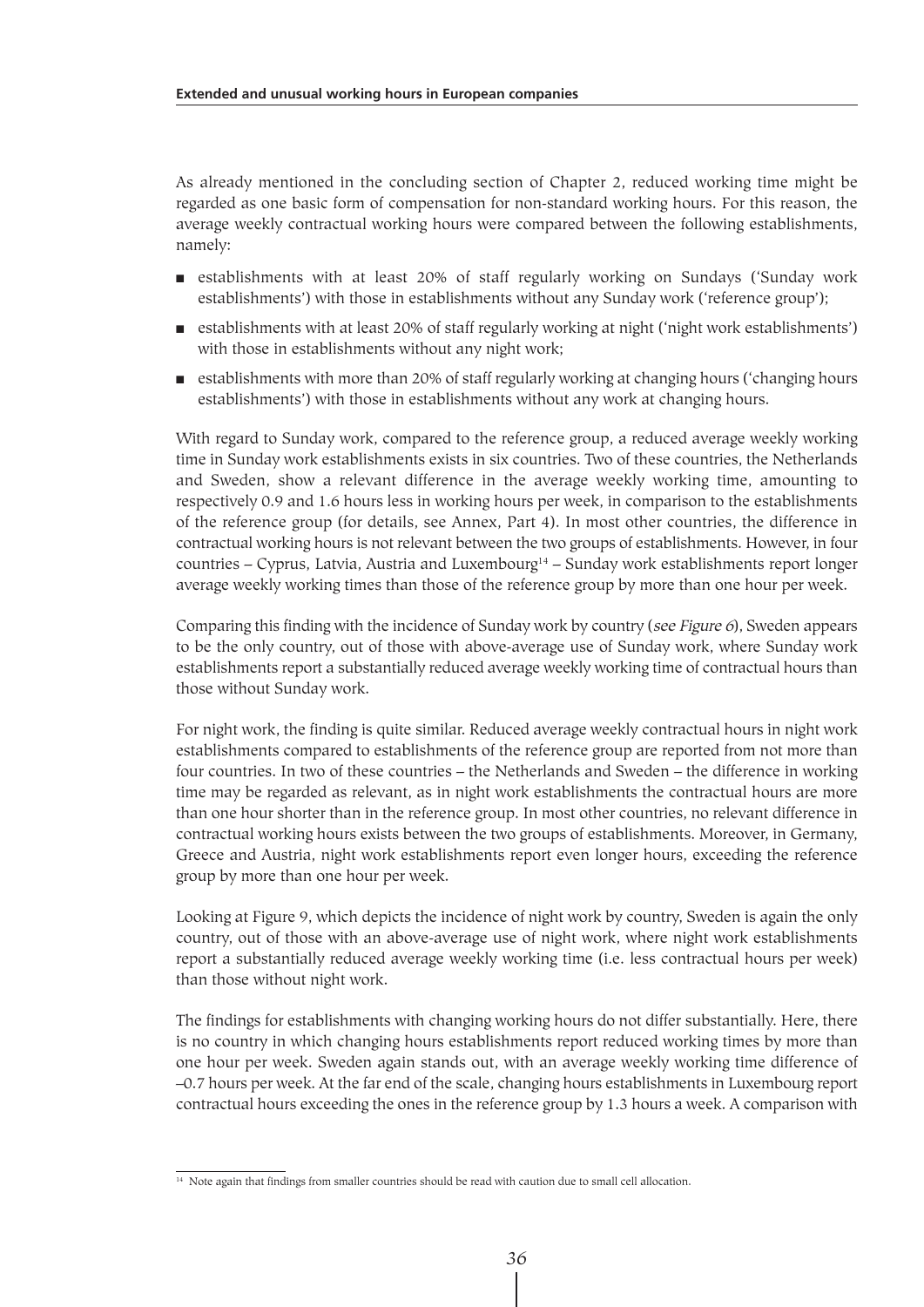Figure 12 confirms that in no country showing a high incidence of changing working hours, other than Sweden, is the difference in contractual hours between the two groups of establishments noticeable.

The bottom line of this exercise is that among the countries with high scores in unusual working hours (see Table 1) there is no country, other than Sweden, where establishments with unusual working hours report substantially shorter average weekly working times (i.e. less contractual hours) than those without unusual working hours. Most notably, establishments with unusual working hours and those without in the UK, which scored highest in terms of unusual hours, do not report any difference in working hours that is worth mentioning.

Beyond the comparison of establishments with unusual working hours with the reference group by country, it is interesting to break down the differences by sector of activity, with particular attention given to industries with extensive use of unusual working hours. However, as limited cell allocations in the data set would not allow for such an exercise, the relevance of the breakdown by country shall be highlighted, by using employee survey data on usual weekly working hours of full-time employees. Data from the European Labour Force Survey (ELFS) for the steel industry and the hotels and restaurants sector was evaluated since these two sectors are known for having particularly high proportions of workers deployed at unusual working hours (see Table 7). It should be noted that the ELFS data set also includes Estonia and Slovakia, and thus provides average weekly hours worked in these two sectors for 23 European countries (EU23).

As far as hotel and restaurants are concerned, the picture drawn by the ELFS evaluation underlines the findings from this ESWT survey. Usual working times in this sector, which has the highest scores in unusual working hours of all sectors defined in the ESWT survey (see Table 3), exceed the national averages in almost all countries by at least half an hour per week. It is only in Finland that the average weekly working time is shorter than average by more than half an hour. In the UK and Sweden, two of the high-profile countries when it comes to unusual working hours, the average weekly working times in hotels and restaurants are close to the respective national averages.

For the steel industry, which was not defined separately in the ESWT survey, the picture is more contradictory. Longer working times in five countries, including the UK, contrast with shorter working times in six countries, including countries with a high incidence of unusual working hours, such as Sweden, Finland, Germany and France. It should be noted, however, that in most of these countries this working time difference cannot be called substantial, with the only possible exceptions being the Czech Republic and Slovakia where the average working times in the whole economy are higher than the EU23 average.

Two conclusions can be drawn from this quick glance at employee survey data. First, it is reasonable to assume that one major reason for the difference in terms of average working times between the steel industry and the hotels and restaurants sector is the strong unionisation of the former, which used to be one of the strongholds of European trade unions. Moreover, the steel industry has a higher proportion of men among its workforce, while the hotels and restaurants sector counts a higher number of female workers. In this respect, the service sector highlighted here may point more to future challenges of working time and work–life balance-related policies than does the traditional, though high-tech, steel industry.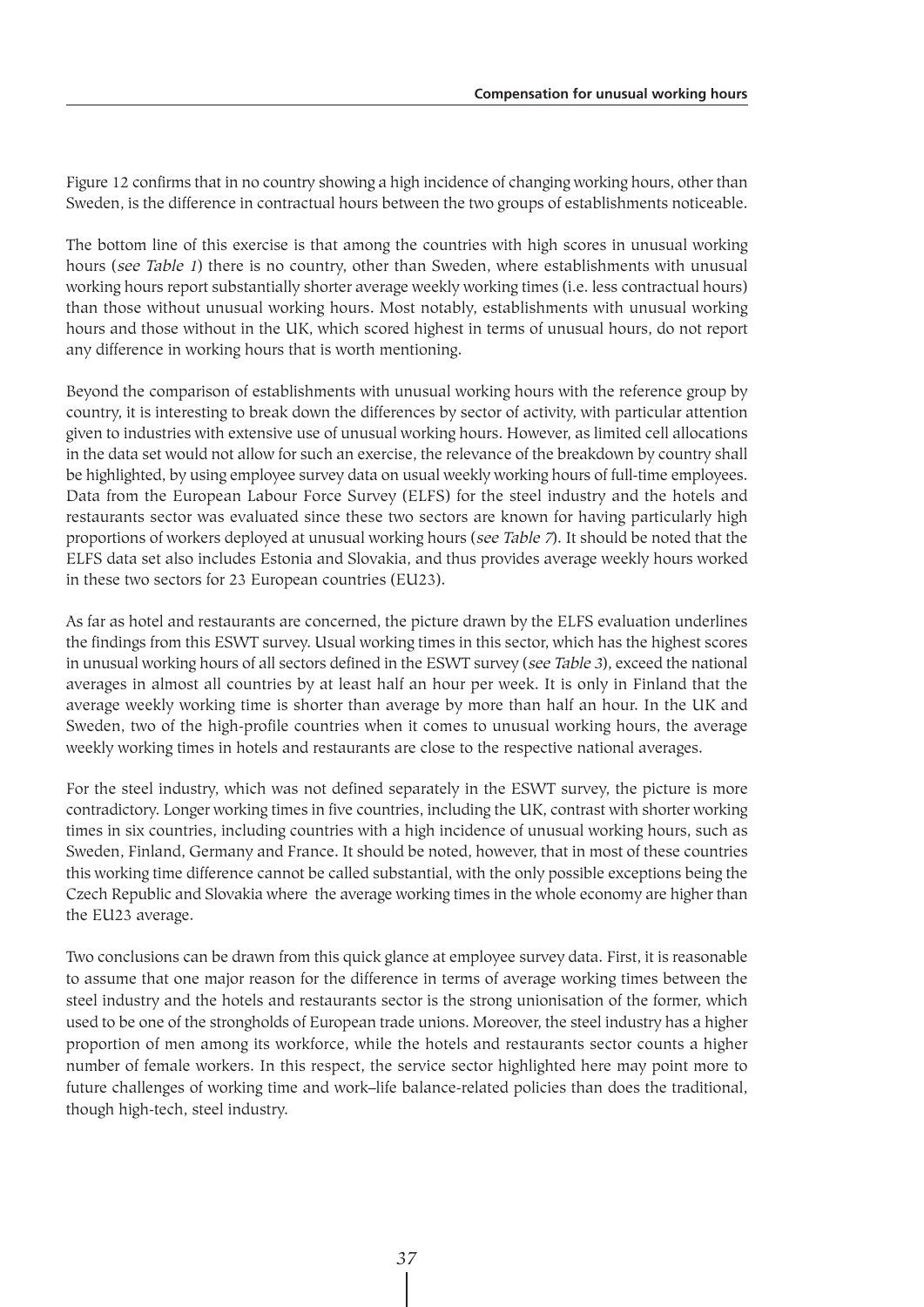| Country   | <b>Hotels and</b> | Steel       | Whole   | <b>Hotels and</b> | Steel       |
|-----------|-------------------|-------------|---------|-------------------|-------------|
|           | restaurants       | industry    | economy | restaurants       | industry as |
|           | (NACE H 55)       | (NACE D 27) |         | as share of       | share of    |
|           |                   |             |         | whole             | whole       |
|           |                   |             |         | economy (%)       | economy (%) |
| EU23      | 42.54             | 39.78       | 40.25   | 105.7             | 98.8        |
| BE        | 39.98             | 40.31       | 39.02   | 102.5             | 103.3       |
| CY        | 43.71             | n.a.        | 40.37   | 108.3             | n.a.        |
| CZ        | 42.73             | 39.51       | 41.33   | 103.4             | 95.6        |
| DE        | 42.17             | 38.27       | 39.84   | 105.8             | 96.1        |
| DK        | 39.97             | n.a.        | 39.26   | 101.8             | n.a.        |
| EE.       | 41.02             | n.a.        | 41.16   | 99.7              | n.a.        |
| EL.       | 45.65             | 41.12       | 40.86   | 111.7             | 101.1       |
| ES        | 43.4              | 40.48       | 40.33   | 107.6             | 100.4       |
| <b>FR</b> | 41.13             | 38.2        | 38.83   | 105.9             | 98.4        |
| HU        | 41.85             | 40.84       | 40.83   | 102.5             | 100.0       |
| ΙE        | 39.62             | 39.46       | 39.19   | 101.1             | 100.7       |
| IT.       | 42.71             | 41.11       | 39.25   | 108.8             | 104.7       |
| LT.       | 40.28             | n.a.        | 39.35   | 102.4             | n.a.        |
| LU        | 42.64             | 40.27       | 40.12   | 106.3             | 100.4       |
| LV        | 42.72             | n.a.        | 42.84   | 99.7              | n.a.        |
| MT        | 41.34             | n.a.        | 40.74   | 101.5             | n.a.        |
| PL        | 43.3              | 41.56       | 41.29   | 104.9             | 100.7       |
| PT        | 43.46             | n.a.        | 40.14   | 108.3             | n.a.        |
| FL.       | 38.15             | 38.78       | 39.13   | 97.5              | 99.1        |
| SI        | 42.43             | 41          | 41.73   | 101.7             | 98.3        |
| SK        | 41.98             | 39.19       | 40.5    | 103.7             | 96.8        |
| SE        | 40.28             | 38.31       | 39.87   | 101.0             | 96.1        |
| UK        | 42.82             | 43.77       | 42.76   | 100.1             | 102.4       |

#### **Table 7 Average weekly hours worked in the steel, and hotels and restaurants sectors compared to those in the whole economy (full-time employees), 2004**

Note: ELFS data also include Estonia (EE) and Slovakia (SK), covering 23 European countries (EU23); n.a. = data not available, too small cell allocation.

Source: ELFS, 2004; IAT, 2006

The second conclusion is that even the workers in the 'privileged' steel industry, in spite of their high profile when it comes to all major forms of unusual and changing hours, do not benefit from substantially shorter working hours compared to the economy as a whole.

The ELFS evaluation supports the evidence based on the ESWT survey that, possibly apart from Sweden, there is thus far no comprehensive policy aimed at systematically reducing working hours for employees regularly exposed to unusual hours. Given that traditional forms of compensation, such as early retirement, may no longer rank at the top of the list of policy options in the years to come, there may be a renewed interest among actors at national or industry levels, not to mention at company level, in new approaches to working time benefits for unusual working hours.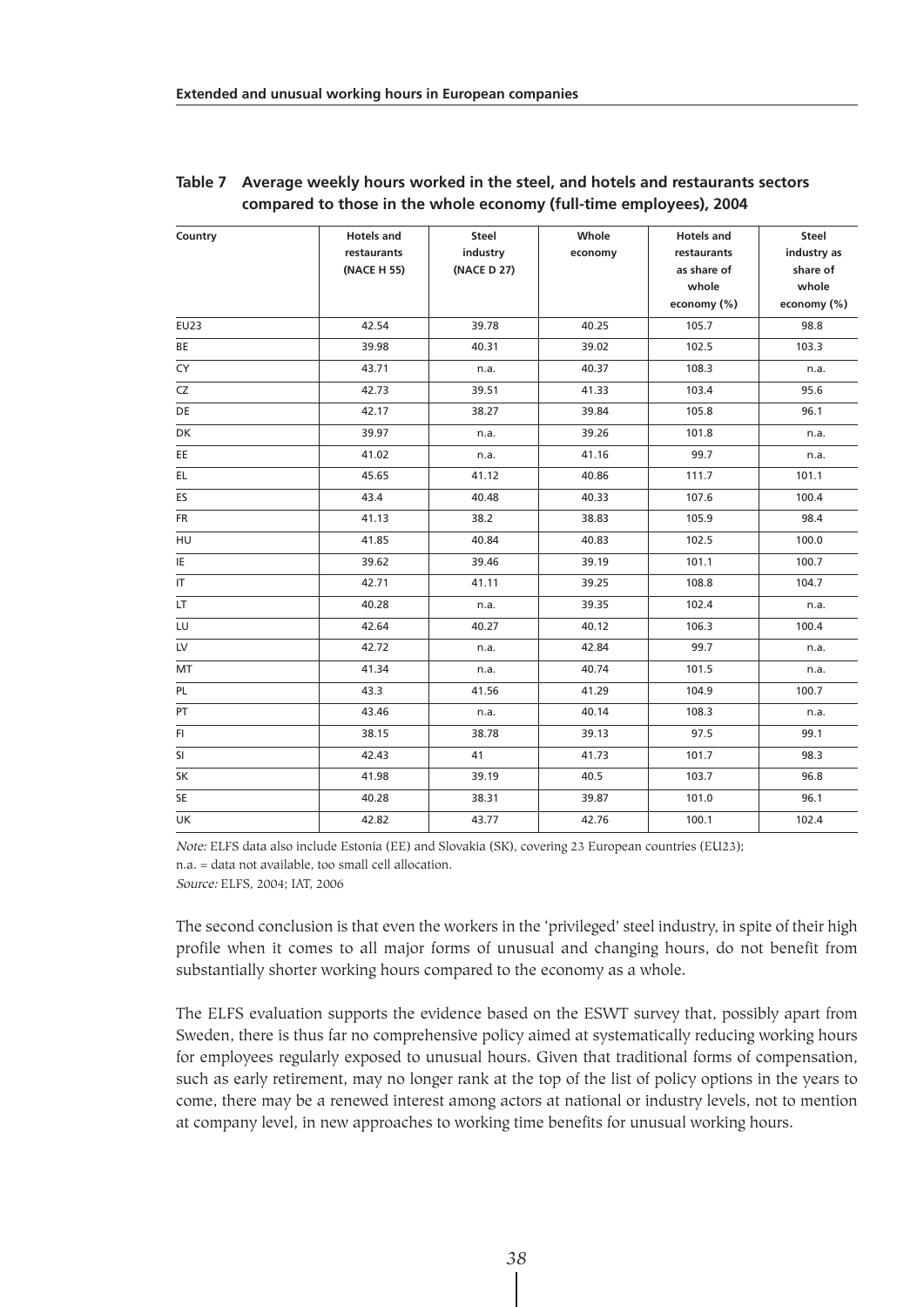# Conclusions *5*

It is widely accepted that night work, weekend work and work at changing hours, in particular shift work, have a serious impact on work–life balance. Health risks entailed by regular night work and shift work are well established in the literature. More recently, research has begun to highlight the problems related to combining work with social or family life for employees who are frequently exposed to weekend work. In addition, these issues have gained increased attention with the public and among social actors. For these obvious reasons, the ESWT survey addressed the subject of changing and unusual working hours.

Drawing on answers from managers who participated in the ESWT survey, this report explores the use of these different working time arrangements in European companies. It provides a detailed description of the incidence of changing and unusual working hours, which are also called 'nonstandard working hours', across countries, sectors and establishments of different sizes. In light of this, a number of significant findings emerge in relation to the different forms of unusual working hours in the 21 countries surveyed.

Regular Saturday work is most prevalent in the UK, Cyprus, France and Ireland, whereas regular Sunday work is most common in the UK, Sweden, Finland and Latvia. Regular night work is strongest in the UK, the Czech Republic and Sweden, and regular work at changing hours is most prevalent in Finland, Sweden and Poland. As for the sectors involved, hotels and restaurants, followed by health and other social and personal services, stand out when it comes to Saturday work and Sunday work. The occurrence of regular night work is highest in sectors such as utilities (electricity, gas and water supply), health and social work, and hotels and restaurants. The incidence of regular work at changing hours is strongest in hotels and restaurants, followed by the health and transport sectors. The size of the establishment is also relevant: by and large, the smaller the establishment, the less important are non-standard working hours.

When pulling together these findings, it is possible to distinguish several groups of countries and sectors in which companies are most likely to operate at non-standard hours. In relation to the countries, the UK stands out for having a particularly high share of establishments that report the regular deployment of at least 20% of staff at unusual working hours. At the far end of the scale, three southern European countries – Portugal, Spain and Greece – show particularly low shares of companies requiring their employees to work regularly at unusual hours. In between, there is a group of countries with above-average shares of enterprises indicating working time arrangements in each of the three forms of unusual working hours. These include Sweden, France, Finland and Germany. At the lower end of the scale, the Netherlands, Hungary and Italy show below-average scores in each of the three forms of unusual working hours.

With regard to sectors, two services sectors record a remarkably high incidence of unusual working hours, namely the hotels and restaurants sector, and the health and social work sector. Sectors such as utilities, other social and personal services, and transport are also very prominent in that regard. In contrast, company managers of establishments in sectors such as financial intermediation, construction and education report the least overall shares in regularly deploying staff at unusual hours.

Beyond the ranking of countries and sectors, the report also looks at whether unusual working hours are determined by distinct sector characteristics or by national regulations, customs and practices.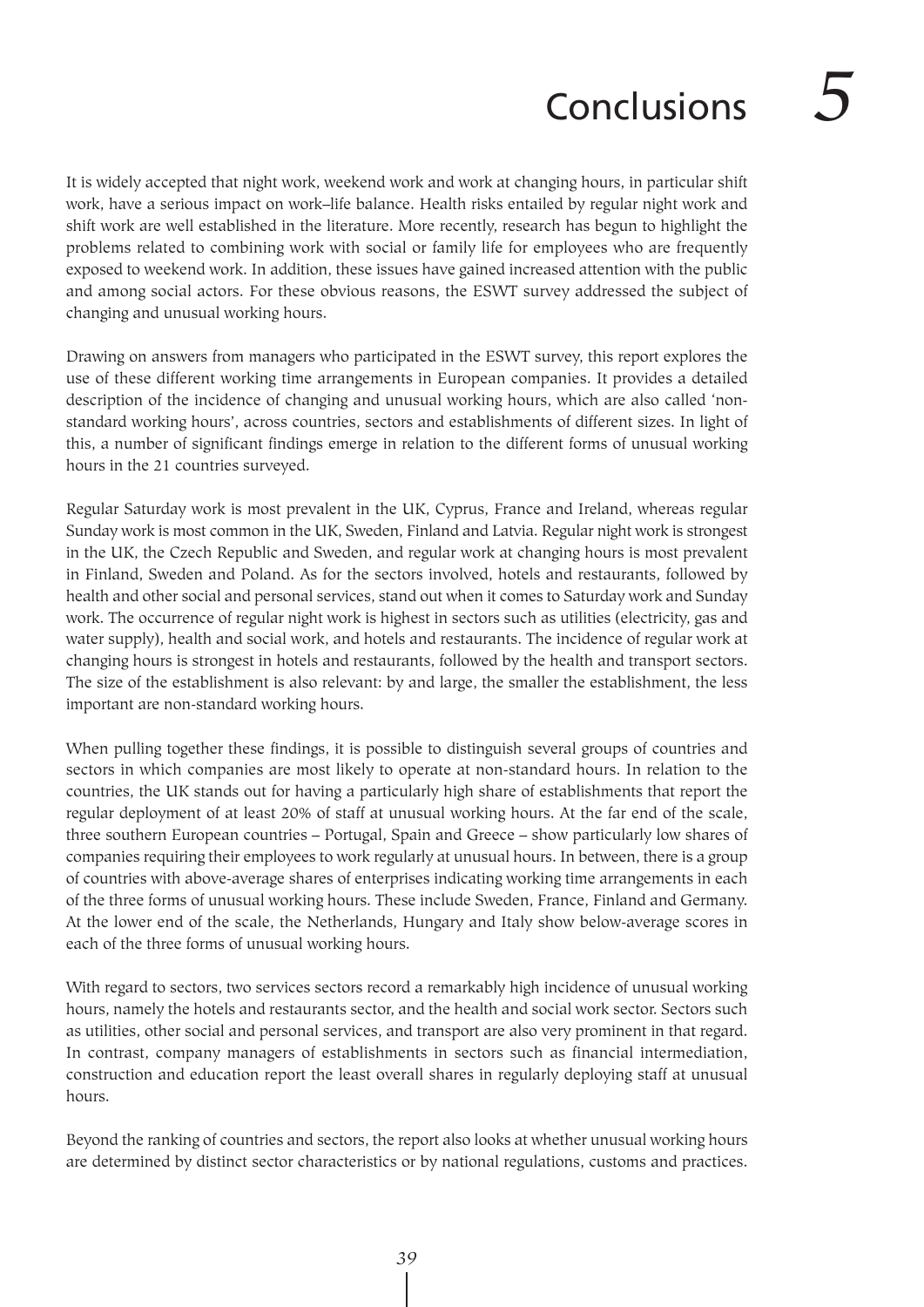Based on a series of multiple logistic regression analyses, it is the characteristics of the sector rather than the country that prove to be of prime importance. This finding comes as no surprise since particular industries and services require specific working time organisations, either for competitive or for social reasons. Also, because individual industries and services are unequally distributed across countries, it should be obvious that sector characteristics impact first on working time practices, including work at non-standard hours, across countries.

However, as soon as possible interactions between country and sector are taken into account, it becomes apparent that country-specific characteristics such as work regulations and work culture can affect working time organisation in individual sectors. Thus, the interaction between country and sector proves to be the single most important explanation for differences in the incidence of unusual working hours. ESWT data supplied profound evidence that neither country nor sectors are standalone determinants of the occurrence of non-standard working hours in European companies. Yet, it is true that sector-specific demands come first with regard to the presence of unusual working hours in companies, but to what extent this occurs depends on country characteristics.

Looking at the problems faced by establishments with regular use of non-standard working hours, ESWT data provide sound evidence of personnel problems. As reported by company managers, establishments that require at least 20% of their staff to work at unusual and changing hours are confronted with more difficulties than companies without unusual working hours. These difficulties relate to sickness, absenteeism and motivational problems, as well as to staff turnover. Since the ESWT is an establishment survey, it is impossible to conclude from the present data that it is employees exposed to unusual working hours, rather than employees working standard hours (for example, from nine to five), who are more likely to suffer from lower motivation or are more often inclined to change jobs. Nonetheless, this survey does show that managers in non-standard hours establishments see themselves confronted at a clearly higher than average level with absenteeism, motivation and staff turnover problems.

For this reason, the question of what compensation workers receive for working at non-standard hours might become equally important for establishments operating these hours and for the employees in these companies. Traditionally, extra pay for unusual or changing working hours has been the widely practised way of compensating for the hardships of night and shift work, and Sunday work. Given the challenge of an ageing workforce, this approach may become unsustainable in the future. Moreover, the same may apply to early retirement, the only widespread non-pay benefit for night and shift work.

According to ESWT data, early retirement is a feature of many establishments operating at unusual and changing hours. Low scores in France and Germany, however, could be interpreted as early signals of the tide turning. The question of other potential working time-related benefits may gain importance, with the future of early retirement becoming a key issue of public debate.

With this in mind, it is useful to shed light on the contractual work hours in establishments with a high incidence of unusual and changing working hours. In terms of contractual working hours, only Sweden among the countries with a high occurrence of unusual working hours in establishments reports substantially shorter contractual working hours in companies with non-standard working hours than in those without unusual working hours. Most notably, for establishments in the UK,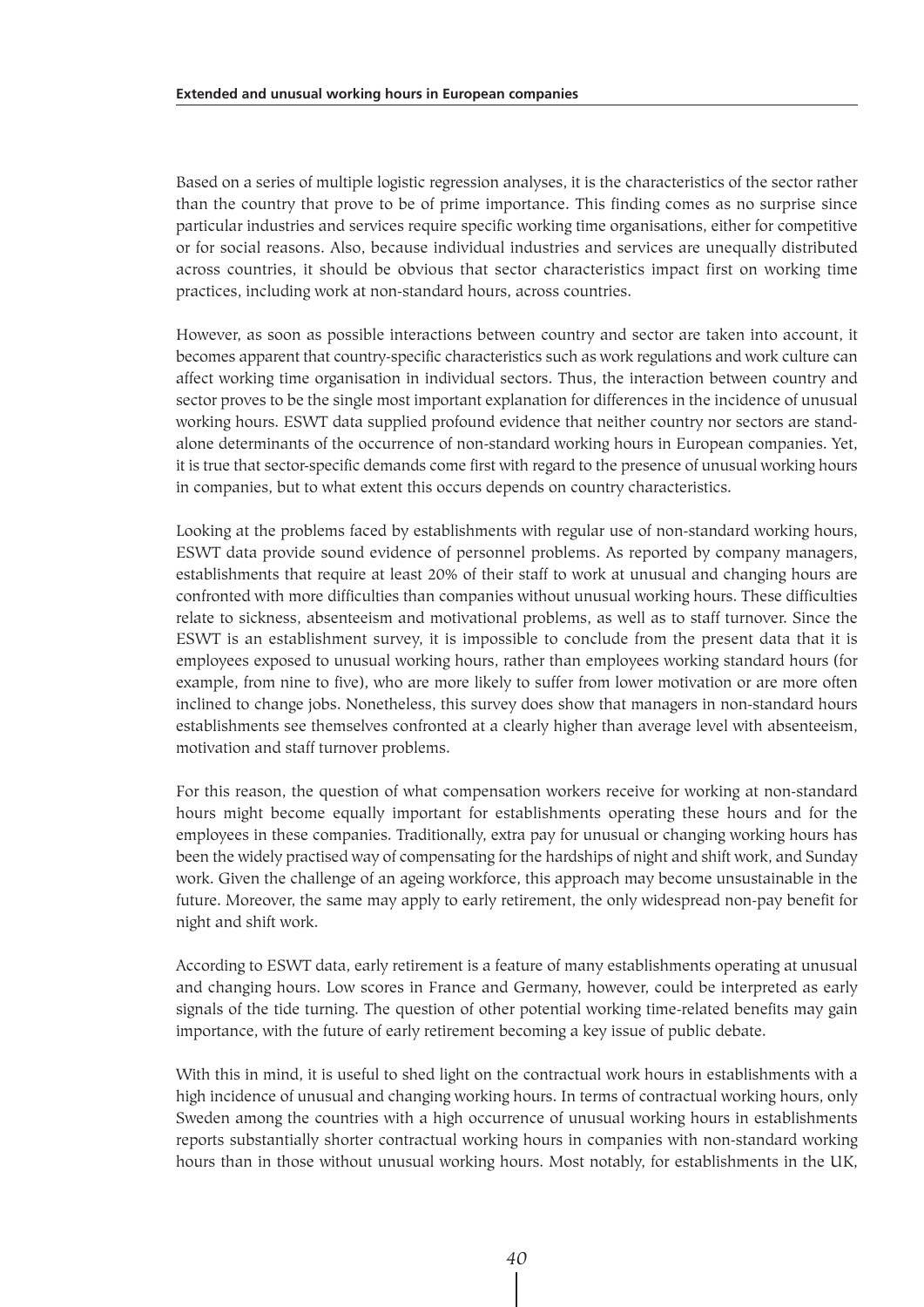which ranks at the top in terms of unusual working hours, no significant difference in working hours exists between these two groups of companies.

So far, the question of alternative working time-related compensations for unusual and changing working hours still seems absent from the policy agenda of most establishments deploying at least 20% of their staff to work regularly at these hours. This conclusion is supported by the European Labour Force Survey which looked at the usual weekly working times of workers in high-profile sectors with non-standard working hours. Since there is thus far no evidence of a comprehensive policy aimed at systematically introducing shorter working hours for employees exposed regularly to unusual working hours, and given that traditional forms of compensation such as early retirement may no longer be at the top of the list of policy options in years to come, there may be a renewed interest among actors at national, industry and company levels in fresh approaches to working time benefits for unusual working hours.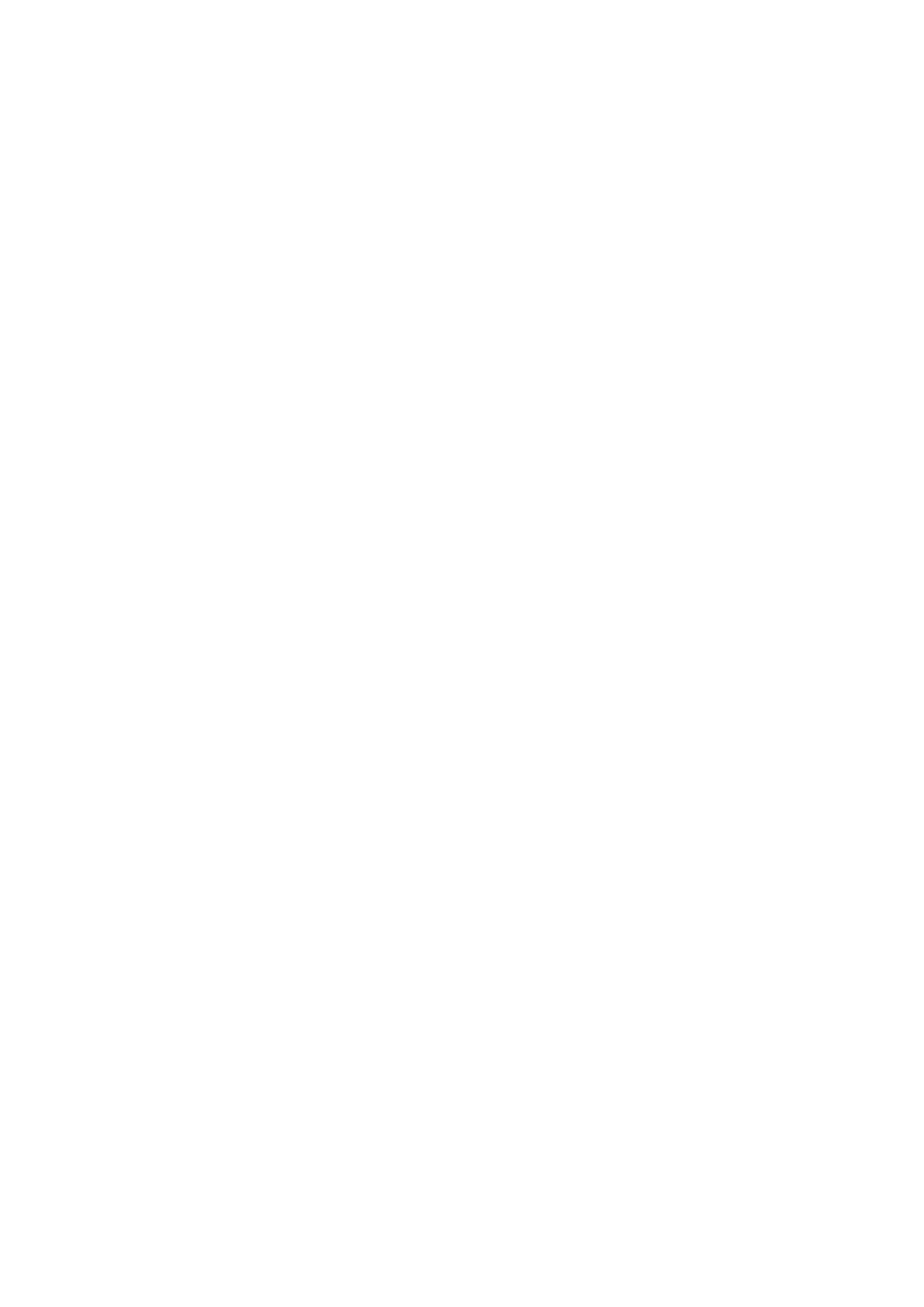## Bibliography

- Anxo, D., Bosch, G., Bosworth, D., Cette, G., Sterner, T. and Taddei, D. (eds.), Work patterns and capital utilisation: An international comparative study, Dordrecht, Kluwer, 1995.
- Anxo, D., Fagan, C., Letablier, M-T., Perraudin, C. and Smith, M., Part-time work in European companies. Establishment Survey on Working Time 2004-2005, European Foundation for the Improvement of Living and Working Conditions, Luxembourg, Office for Official Publications of the European Communities, 2007a.
- Anxo, D., Fagan, C., Letablier, M-T., Perraudin, C. and Smith, M., Parental leave in European companies. Establishment Survey on Working Time 2004-2005, European Foundation for the Improvement of Living and Working Conditions, Luxembourg, Office for Official Publications of the European Communities, 2007b.
- Baillod, J., Holenweger, T., Ley, K. and Saxenhofer, P., Handbuch Arbeitszeit Perspektiven, Probleme, Praxisbeispiele, Zürich, vdf Hochschulverlag, 1993.
- Baret, C., Lehndorff, S. and Sparks, L. (eds.), Flexible working in food retailing: A comparison between France, Germany, the United Kingdom and Japan, London, Routledge, 2000.
- Bauer, F., Groß, H., Lehmann, K. and Munz, E., Arbeitszeit 2003, Cologne, ISO Institut zur Erforschung sozialer Chancen, 2004.
- Bielenski, H., Bosch, G. and Wagner, A., Working time preferences in sixteen European countries, European Foundation for the Improvement of Living and Working Conditions, Luxembourg, Office for Official Publications of the European Communities, 2002a.
- Bielenski, H., Bosch, G. and Wagner, A., Wie die Europäer arbeiten wollen. Erwerbs- und Arbeitszeitwünsche in 16 Ländern. Frankfurt a.M., Campus, 2002b.
- Bosch, G., Dawkins, P. and Michon, F. (eds.), Times are changing. Working time in 14 industrialised countries, Geneva, International Institute for Labour Studies, 1994.
- Bosch, G. and Lehndorff, S., 'Working time', in Széll, G. (ed.), European labour relations. Volume 1: Common features, Aldershot, 2001, pp. 189–220.
- Bosch, G. and Philips, P. (eds.), Building chaos: An international comparison of deregulation in the construction industry, London, Routledge, 2003.
- Bosch, G. and Schief, S., 'Beschäftigung und Vorruhestand älterer Erwerbspersonen in Europa: Neue Formen sozialer Ungleichheit', in Rehberg, K.-S. (ed.), Soziale Ungleichheit, kulturelle Unterschiede: Verhandlungen des 32. Kongresses der Deutschen Gesellschaft für Soziologie in München 2004, Volume 1, Frankfurt a.M., Campus, 2006, pp. 455–72.
- Colquhoun, W.P., Costa, G., Folkard, S. and Knauth, P., Shiftwork Problems and Solutions, Frankfurt a.M., Peter Lang, 1996.
- Demetriades, S., Meixner, M. and Barry, A., European Industrial Relations Observatory (EIRO), Reconciliation of work and family life and collective bargaining in the European Union. An analysis of EIRO articles, European Foundation for the Improvement of Living and Working Conditions, Dublin, 2006.
- Dølvik, J.E. and Waddington, J., 'Can trade unions meet the challenge? Unionisation in the marketised service', in Bosch, G. and Lehndorff, S., Working in the service sector: A tale from different worlds, London, Routledge, 2005, pp. 316–341.
- European Commission, Employment in Europe 2003, Luxembourg, Office for Official Publications of the European Communities, 2003.
- Groß, H., Bosch, G., Delsen, L., Castro, A., Muñoz de Bustillo, R., Llorente, R., Cette, G. and Bosworth, D., A comparative study of operating hours, working time and employment in France, Germany, the Netherlands, Portugal, Spain and the United Kingdom (EUCOWE), Final report to the European Commission, 2004 (unpublished).
- Hornberger, S., Knauth, P., Costa, G. and Folkard, S. (eds.), Shiftwork in the 21st Century, Frankfurt a.M., Peter Lang, 2000.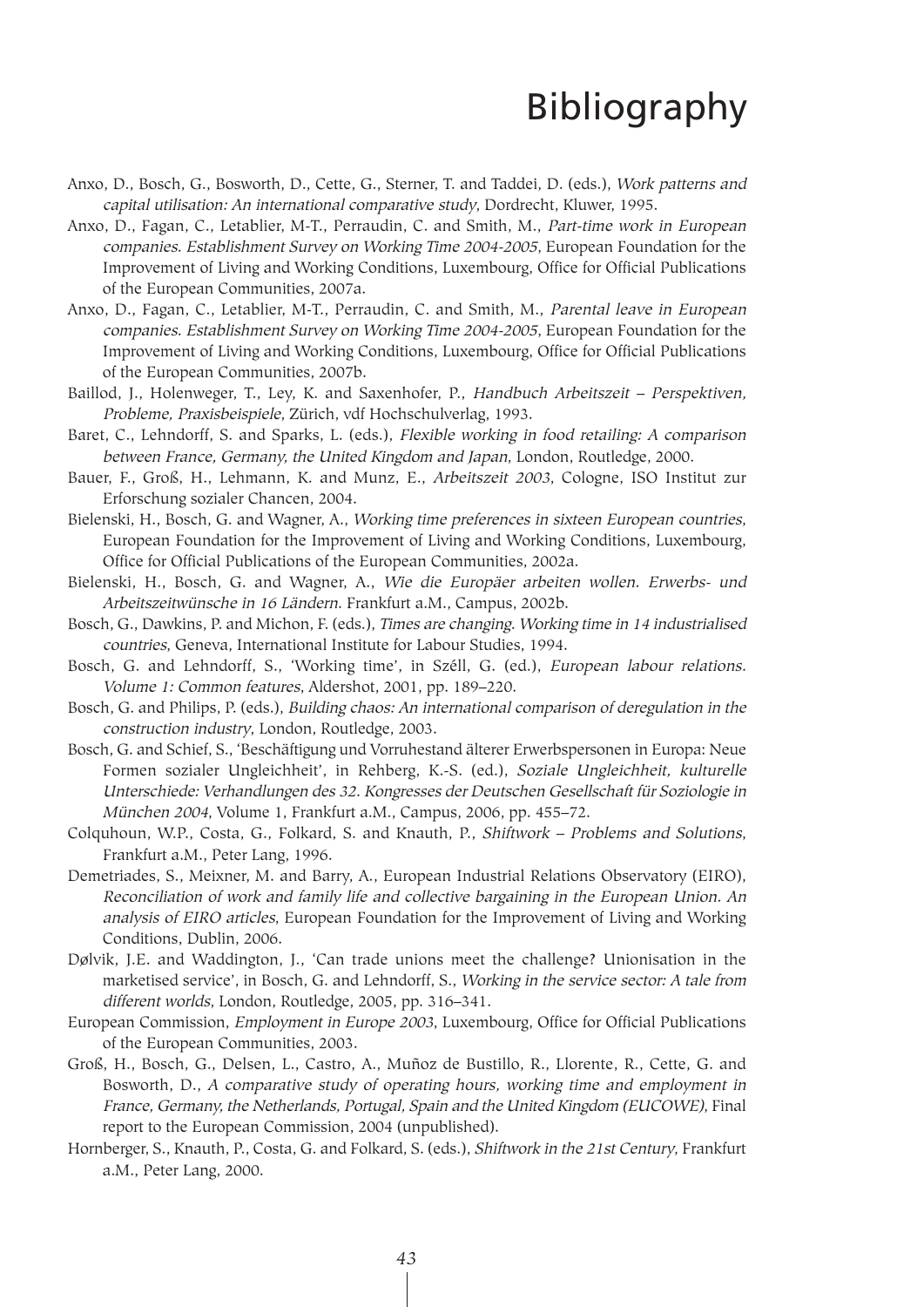- Houtman, I., Andries, F., van den Berg, R. and Dhondt, S., Sectoral profiles of working conditions, European Foundation for the Improvement of Living and Working Conditions, Luxembourg, Office for Official Publications of the European Communities, 2002.
- Jany-Catrice, F. and Lehndorff, S., 'Work organisation and the importance of labour markets in the European retail trade', in Bosch, G. and Lehndorff, S., Working in the service sector: A tale from different worlds, London, Routledge, 2005, pp. 211–236.
- Jürgens, K., 'Die Schimäre der Vereinbarkeit. Familienleben und flexibilisierte Arbeitszeiten', Zeitschrift für Soziologie der Erziehung und Sozialisation, Vol. 23, No. 3, 2003, pp. 251–267.
- Klenner, C. and Pfahl, S., 'Stabilität und Flexibilität. Ungleichmäßige Arbeitszeitmuster und familiale Arrangements', in Seifert, H. (ed.), Flexible Zeiten in der Arbeitswelt, Frankfurt a. M., Campus, 2005, pp. 124–168.
- Leber and Wagner, A., Early and phased retirement in European companies. Establishment Survey on Working Time 2004–2005, European Foundation for the Improvement of Living and Working Conditions, Luxembourg, Office for Official Publications of the European Communities, 2007.
- Lehndorff, S., 'Working time and operating time in the European car industry', in Anxo, D., Bosch, G., Bosworth, D, Cette, G., Sterner, T. and Taddei, D. (eds.), Work patterns and capital utilisation: An international comparative study, Dordrecht, Kluwer, 1995, pp. 311–337.
- Lehndorff, S., 'Working time reduction in the European Union: A diversity of trends and approaches', in Golden, L. and Figart, D. (eds.), Working time: International trends, theory and policy perspectives, London, Routledge, 2000, pp. 38–56.
- Lehndorff, S. (ed.), Das Politische in der Arbeitspolitik: Ansatzpunkte für eine nachhaltige Arbeitsund Arbeitszeitgestaltung, Berlin, Edition Sigma, 2006.
- Martin C. and Le Bihan, B., 'Atypical Working Hours: Consequences for Childcare Arrangements', Social Policy and Administration, Vol. 38, No. 6, 2004, pp. 565–590.
- Muñoz de Bustillo, R. and Fernández, E., 'Capacity utilisation, work organisation and work–life balance', unpublished manuscript Salamanca 2006, publication forthcoming Springer, 2007.
- Pärnänen, A., Sutela, H. and Mahler, S., European Working Conditions Observatory (EWCO), Combining family and full-time work, European Foundation for the Improvement of Living and Working Conditions, Dublin, 2005.
- Riedmann, A., Bielenski, H., Szczurowska, T. and Wagner, A., Working time and work–life balance in European companies. Establishment Survey on Working Time 2004–2005, European Foundation for the Improvement of Living and Working Conditions, Luxembourg, Office for Official Publications of the European Communities, 2006.
- Schief, S., 'Nationale oder unternehmenspezifische Muster der Flexibilität? Eine empirische Untersuchung von Flexibilitätsmustern aus- und inländischer Unternehmen in fünf europäischen Ländern', in Lehndorff, S. (ed.), Das Politische in der Arbeitspolitik: Ansatzpunkte für eine nachhaltige Arbeits- und Arbeitszeitgestaltung, Berlin, Edition Sigma, 2006, pp. 227– 248.
- Simon, M., Kümmerling, A. and Hasselhorn, H.-M., 'Work home conflict among the Nursing Profession', Journal of Occupational and Environmental Health, Vol. 10, No. 4, 2004, pp. 384– 391.
- Van Bastelaer, A. and Vaguer, C., Working times, Eurostat, Statistics in focus, Theme 3, 7/2004, Luxembourg, Office for Official Publications of the European Communities, 2004.
- Wedderburn, A., 'Shiftwork and Health', Best European Studies on time, No. 1, European Foundation for the Improvement of Living and Working Conditions, Luxembourg, Office for Official Publications of the European Communities, 2000.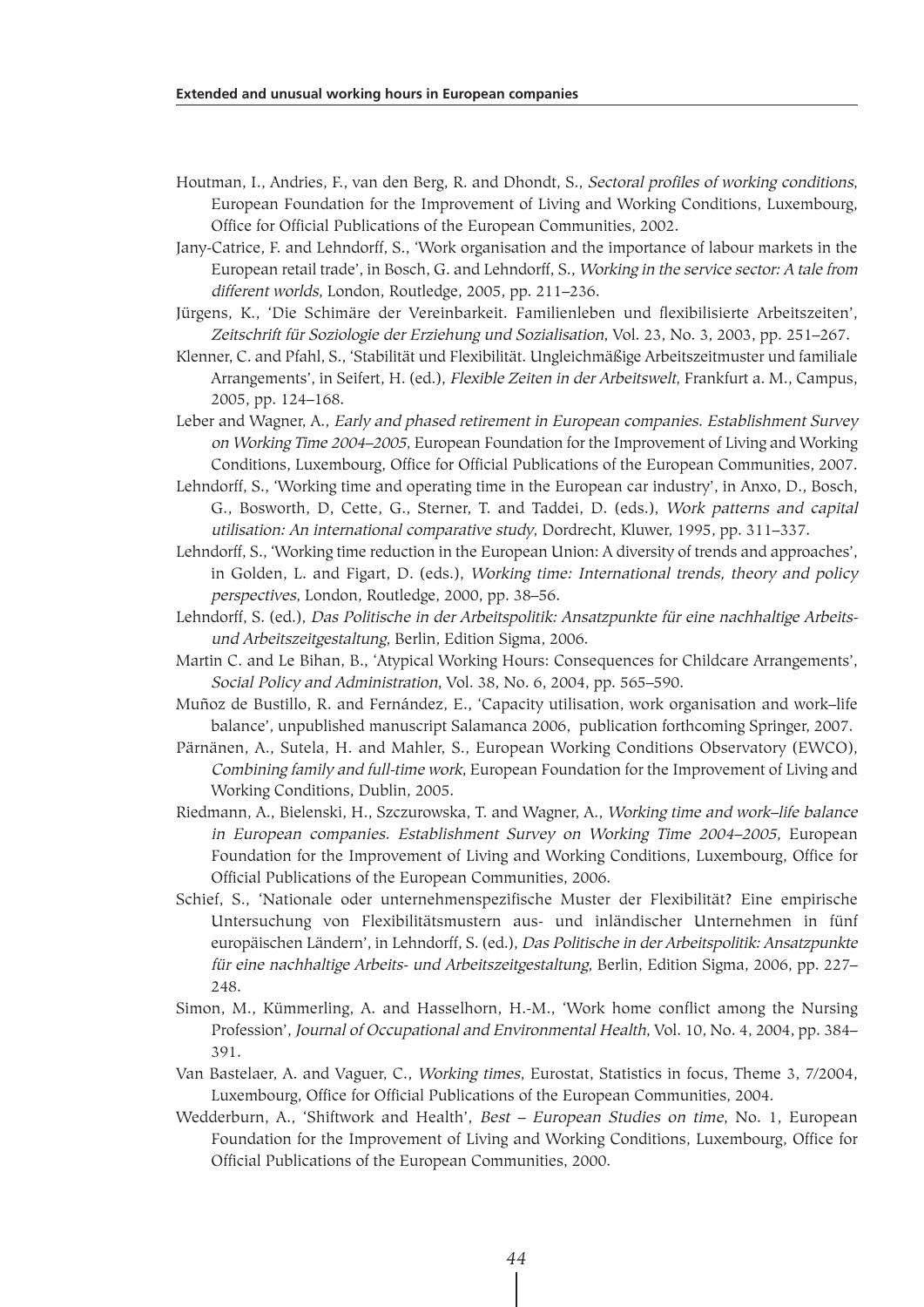## Annex Data related to Chapters 1 to 4

## **Part 1: Data related to Chapter 1**

### **Table A1 Correlations of non-standard working hours, by country**

| Country |                        | <b>Night</b><br>work | Saturday<br>work | Sunday<br>work | Changing<br>working<br>hours |
|---------|------------------------|----------------------|------------------|----------------|------------------------------|
| BE      | Night work             |                      | .23              | .39            | .48                          |
|         | Saturday work          | .23                  |                  | .67            | .22                          |
|         | Sunday work            | .39                  | .67              |                | .30                          |
|         | Changing working hours | .48                  | .22              | .30            |                              |
| DK      | Night work             |                      | .58              | .66            | .32                          |
|         | Saturday work          | .58                  |                  | .86            | .36                          |
|         | Sunday work            | .66                  | .86              |                | .42                          |
|         | Changing working hours | .32                  | .36              | .42            |                              |
| DE      | Night work             |                      | .39              | .47            | .31                          |
|         | Saturday work          | .39                  |                  | .74            | .47                          |
|         | Sunday work            | .47                  | .74              |                | .39                          |
|         | Changing working hours | .31                  | .47              | .39            |                              |
| EL.     | Night work             |                      | .25              | .48            | .29                          |
|         | Saturday work          | .25                  |                  | .57            | .42                          |
|         | Sunday work            | .48                  | .57              |                | .37                          |
|         | Changing working hours | .29                  | .42              | .37            |                              |
| ES      | Night work             |                      | .50              | .57            | .45                          |
|         | Saturday work          | .50                  |                  | .81            | .35                          |
|         | Sunday work            | .57                  | .81              |                | .37                          |
|         | Changing working hours | .45                  | .35              | .37            |                              |
| FR      | Night work             |                      | .31              | .53            | .39                          |
|         | Saturday work          | .31                  |                  | .56            | .32                          |
|         | Sunday work            | .53                  | .56              |                | .42                          |
|         | Changing working hours | .39                  | .32              | .42            |                              |
| IE      | Night work             |                      | .26              | .40            | .27                          |
|         | Saturday work          | .26                  |                  | .69            | .38                          |
|         | Sunday work            | .40                  | .69              |                | .34                          |
|         | Changing working hours | .27                  | .38              | .34            |                              |
| IT      | Night work             |                      | .33              | .52            | .33                          |
|         | Saturday work          | .33                  |                  | .61            | .27                          |
|         | Sunday work            | .52                  | .61              |                | .32                          |
|         | Changing working hours | .33                  | .27              | .32            |                              |
| LU      | Night work             |                      | .49              | .57            | .46                          |
|         | Saturday work          | .49                  |                  | .70            | .48                          |
|         | Sunday work            | .57                  | .70              |                | .40                          |
|         | Changing working hours | .46                  | .48              | .40            |                              |
| ΝL      | Night work             |                      | .53              | .62            | .36                          |
|         | Saturday work          | .53                  |                  | .81            | .33                          |
|         | Sunday work            | .62                  | .81              |                | .43                          |
|         | Changing working hours | .36                  | .33              | .43            |                              |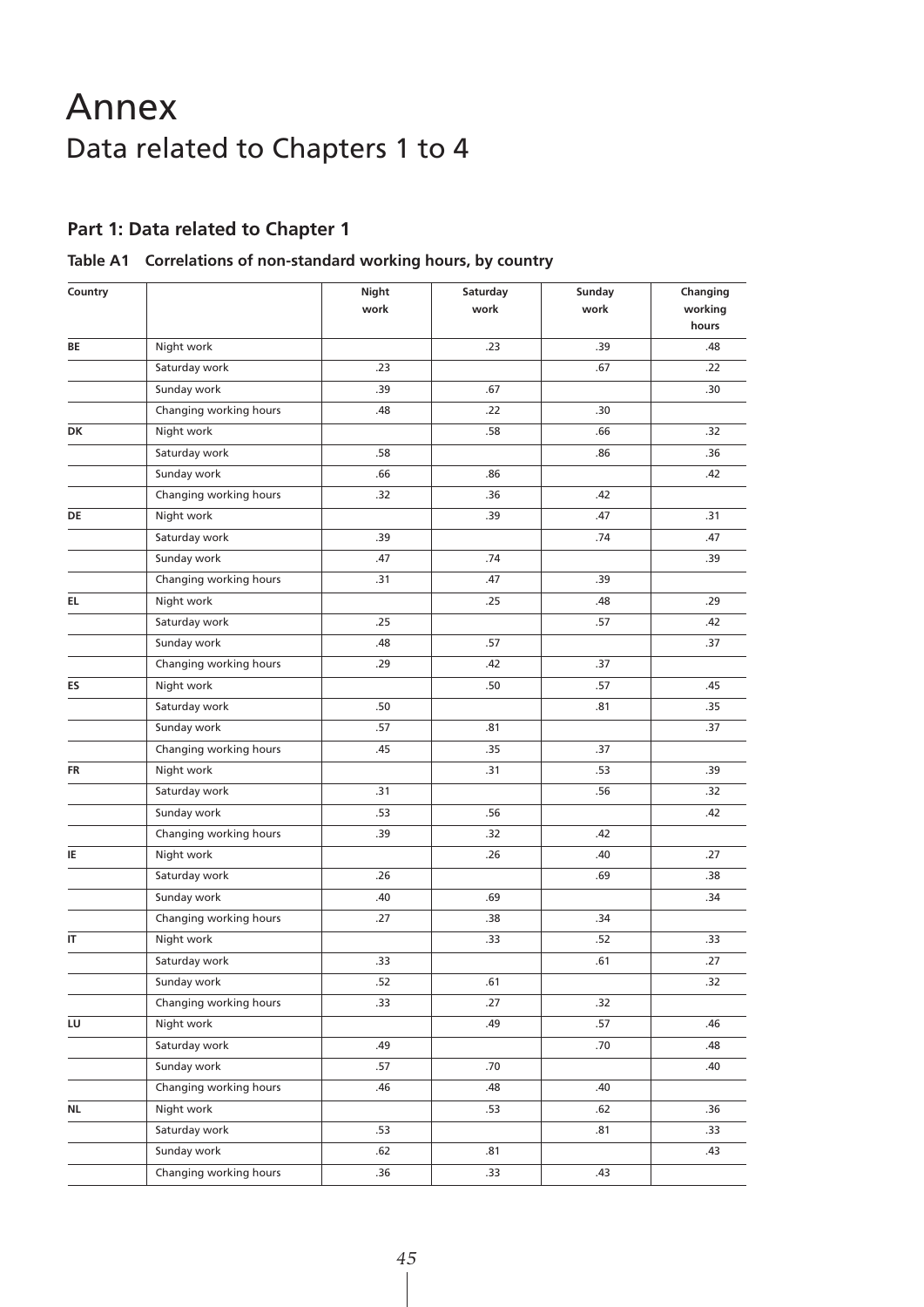| Country |                        | Night<br>work | Saturday<br>work         | Sunday<br>work | Changing<br>working<br>hours |
|---------|------------------------|---------------|--------------------------|----------------|------------------------------|
| AT      | Night work             |               | .50                      | .54            | .50                          |
|         | Saturday work          | .50           |                          | .74            | .40                          |
|         | Sunday work            | .54           | .74                      |                | .42                          |
|         | Changing working hours | .50           | .40                      | .42            |                              |
| PT      | Night work             |               | .20                      | .22            | .35                          |
|         | Saturday work          | .20           |                          | .59            | .28                          |
|         | Sunday work            | .22           | .59                      |                | .33                          |
|         | Changing working hours | .35           | .28                      | .33            |                              |
| FI      | Night work             |               | .46                      | .52            | .45                          |
|         | Saturday work          | .46           |                          | .80            | .54                          |
|         | Sunday work            | .52           | .80                      |                | .56                          |
|         | Changing working hours | .45           | .54                      | .56            |                              |
| SE      | Night work             |               | .47                      | .53            | .40                          |
|         | Saturday work          | .47           |                          | .86            | .41                          |
|         | Sunday work            | .53           | .86                      |                | .48                          |
|         | Changing working hours | .40           | .41                      | .48            |                              |
| UK      | Night work             |               | .43                      | .51            | .31                          |
|         | Saturday work          | .43           |                          | .76            | .28                          |
|         | Sunday work            | .51           | .76                      |                | .33                          |
|         | Changing working hours | .31           | .28                      | .33            |                              |
| CZ      | Night work             |               | .38                      | .50            | .34                          |
|         | Saturday work          | .38           |                          | .74            | .40                          |
|         | Sunday work            | .50           | .74                      |                | .38                          |
|         | Changing working hours | .34           | .40                      | .38            |                              |
| CY      | Night work             |               | .31                      | .55            | .29                          |
|         | Saturday work          | .31           |                          | .54            | .20                          |
|         | Sunday work            | .55           | .54                      |                | .44                          |
|         | Changing working hours | .29           | .20                      | .44            |                              |
| LV      | Night work             |               | .40                      | .49            | .32                          |
|         | Saturday work          | .40           |                          | .86            | .45                          |
|         | Sunday work            | .49           | .86                      |                | .47                          |
|         | Changing working hours | .32           | .45                      | .47            |                              |
| HU      | Night work             |               | .43                      | .70            | .44                          |
|         | Saturday work          | .43           |                          | .63            | .37                          |
|         | Sunday work            | .70           | .63                      |                | .44                          |
|         | Changing working hours | .44           | .37                      | .44            |                              |
| PL      | Night work             |               | .51                      | .63            | .40                          |
|         | Saturday work          | .51           |                          | .78            | .43                          |
|         | Sunday work            | .63           | .78                      |                | .41                          |
|         | Changing working hours | .40           | .43                      | .41            |                              |
| SI      | Night work             |               | .47                      | .61            | .29                          |
|         | Saturday work          | .47           |                          | .72            | .46                          |
|         | Sunday work            | .61           | .72                      |                | .43                          |
|         | Changing working hours | .29           | .46                      | .43            |                              |
|         |                        |               | all $p < .001$ (2-sided) |                |                              |

**Table A1 (***continued***)**

Base: All establishments (management interviews)

Source: ESWT, 2004–2005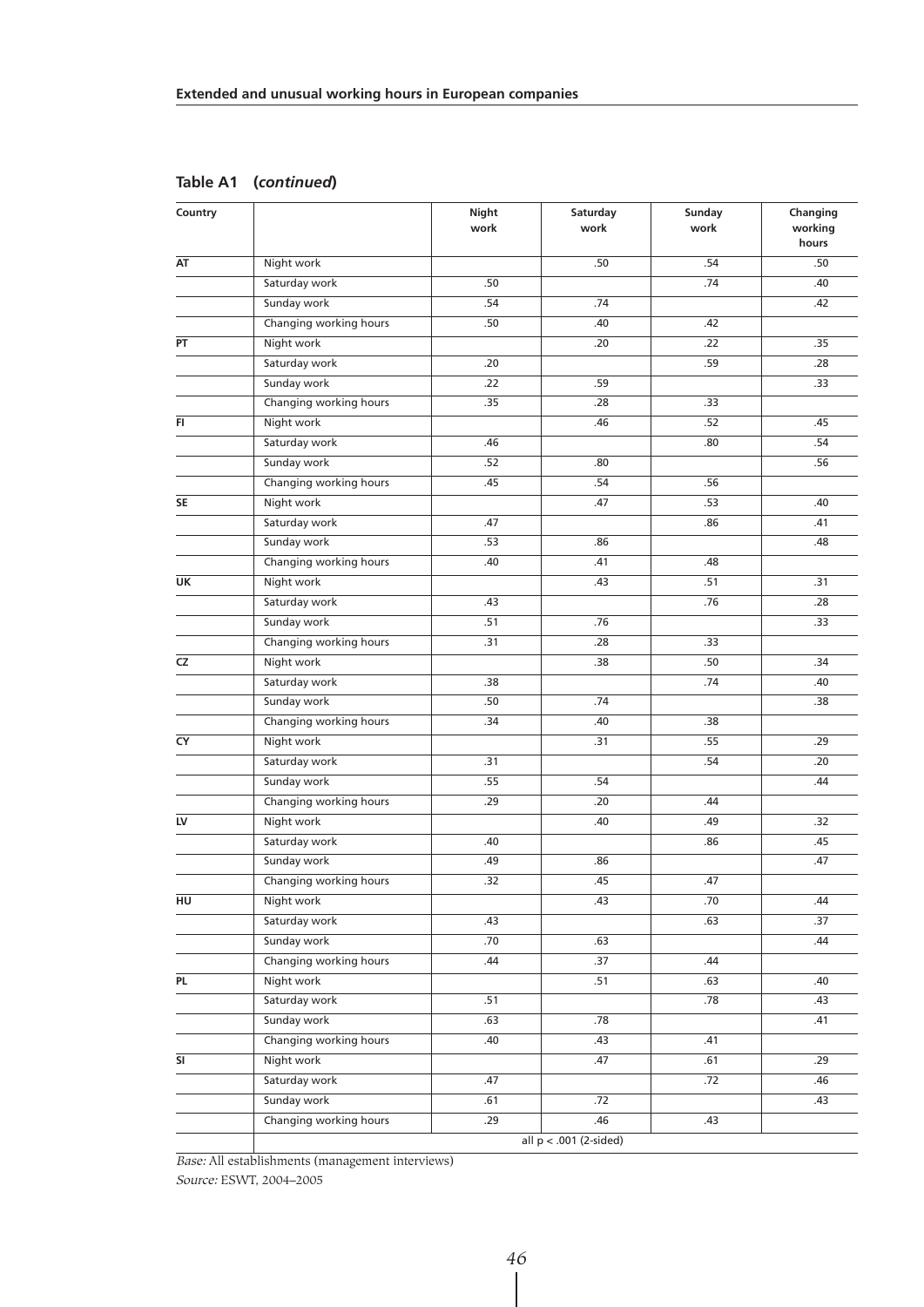| Sector                                                   |                        | Night<br>work | Saturday<br>work | Sunday<br>work | Changing<br>working<br>hours |
|----------------------------------------------------------|------------------------|---------------|------------------|----------------|------------------------------|
| Mining and quarrying (NACE C)                            | Night work             |               | .64              | .79            | .42                          |
|                                                          | Saturday work          | .64           |                  | .73            | .29                          |
|                                                          | Sunday work            | .79           | .73              |                | .45                          |
|                                                          | Changing working hours | .42           | .29              | .45            |                              |
| Manufacturing industries (NACE D)                        | Night work             |               | .37              | .48            | .44                          |
|                                                          | Saturday work          | .37           |                  | .61            | .23                          |
|                                                          | Sunday work            | .48           | .61              |                | .24                          |
|                                                          | Changing working hours | .44           | .23              | .24            |                              |
| Electricity, gas and water supply (NACE E)               | Night work             |               | .59              | .75            | .57                          |
|                                                          | Saturday work          | .59           |                  | .80            | .28                          |
|                                                          | Sunday work            | .75           | .80              |                | .35                          |
|                                                          | Changing working hours | .57           | .28              | .35            |                              |
| Construction (NACE F)                                    | Night work             |               | .42              | .62            | .20                          |
|                                                          | Saturday work          | .42           |                  | .63            | .18                          |
|                                                          | Sunday work            | .62           | .63              |                | .19                          |
|                                                          | Changing working hours | .20           | .18              | .19            |                              |
| Retail, repair (NACE G)                                  | Night work             |               | .12              | .31            | .19                          |
|                                                          | Saturday work          | .12           |                  | .45            | .31                          |
|                                                          | Sunday work            | .31           | .45              |                | .21                          |
|                                                          | Changing working hours | .19           | .31              | .21            |                              |
| Hotels and restaurants (NACE H)                          | Night work             |               | .38              | .32            | .25                          |
|                                                          | Saturday work          | .38           |                  | .85            | .35                          |
|                                                          | Sunday work            | .32           | .85              |                | .40                          |
|                                                          | Changing working hours | .25           | .35              | .40            |                              |
| Transport, storage and communication (NACE I)            | Night work             |               | .15              | .36            | .25                          |
|                                                          | Saturday work          | .15           |                  | .49            | .13                          |
|                                                          | Sunday work            | .36           | .49              |                | .20                          |
|                                                          | Changing working hours | .25           | .13              | .20            |                              |
| Financial intermediation (NACE J)                        | Night work             |               | .33              | .63            | .15                          |
|                                                          | Saturday work          | .33           |                  | .48            | .14                          |
|                                                          | Sunday work            | .63           | .48              |                | .27                          |
|                                                          | Changing working hours | .15           | .14              | .27            |                              |
| Real estate, renting and business activities<br>(NACE K) | Night work             |               | .62              | .77            | .41                          |
|                                                          | Saturday work          | .62           |                  | .75            | .42                          |
|                                                          | Sunday work            | .77           | .75              |                | .43                          |
|                                                          | Changing working hours | .41           | .42              | .43            |                              |
| Public administration (NACE L)                           | Night work             |               | .51              | .76            | .50                          |
|                                                          | Saturday work          | .51           |                  | .70            | .39                          |
|                                                          | Sunday work            | .76           | .70              |                | .54                          |
|                                                          | Changing working hours | .50           | .39              | .54            |                              |
| <b>Education (NACE M)</b>                                | Night work             |               | .31              | .46            | .09                          |
|                                                          | Saturday work          | .31           |                  | .69            | .17                          |
|                                                          | Sunday work            | .46           | .69              |                | .13                          |
|                                                          | Changing working hours | .09           | .17              | .13            |                              |
|                                                          |                        |               |                  |                |                              |

## **Table A2 Correlations of non-standard hours, by sector (based on NACE classification)**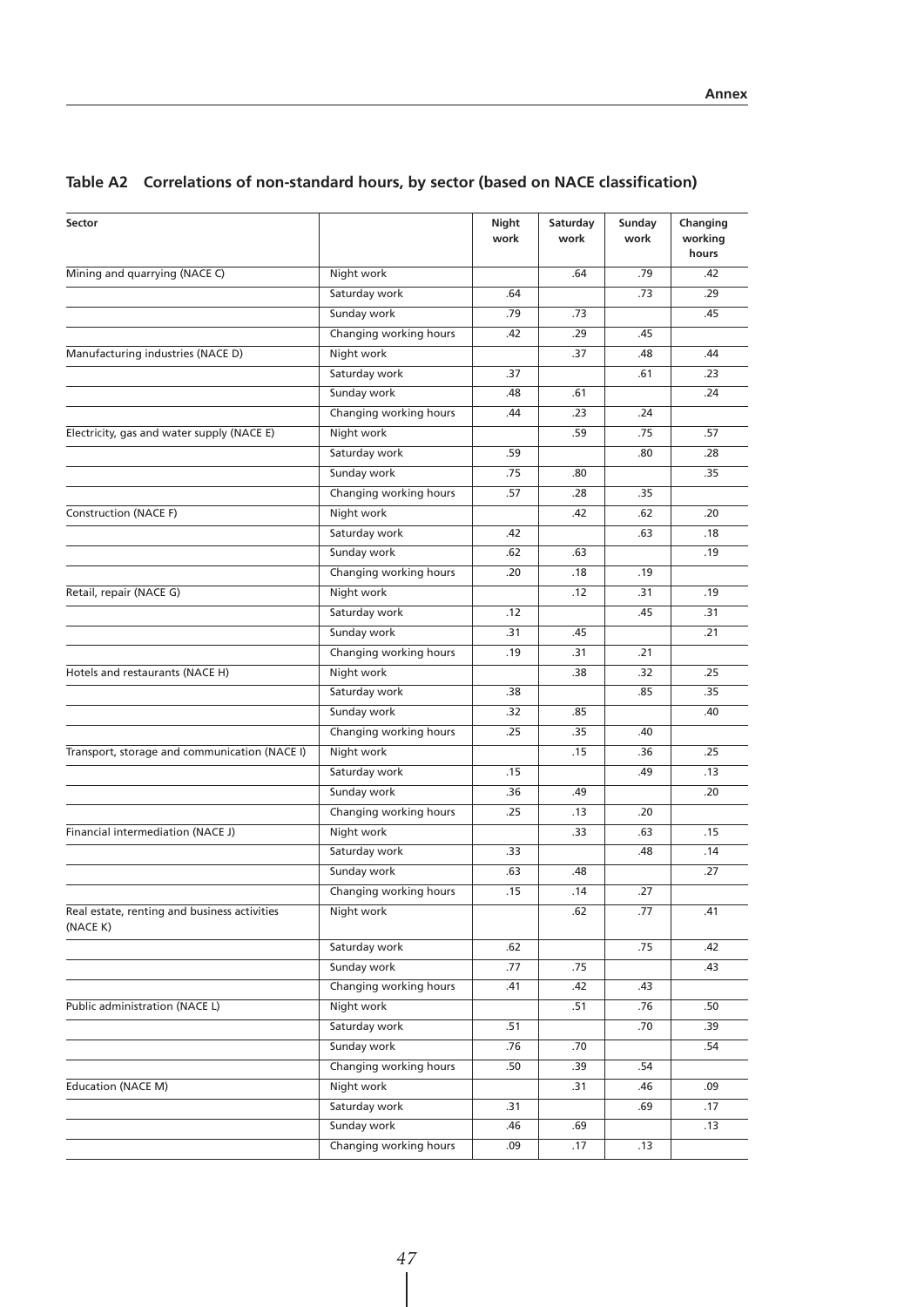#### **Table A2 (***continued***)**

| Sector                                                    |                          | Night<br>work | Saturday<br>work | Sunday<br>work | Changing<br>working<br>hours |  |  |
|-----------------------------------------------------------|--------------------------|---------------|------------------|----------------|------------------------------|--|--|
| Health and social work (NACE N)                           | Night work               |               | .54              | .57            | .33                          |  |  |
|                                                           | Saturday work            | .54           |                  | .90            | .40                          |  |  |
|                                                           | Sunday work              | .57           | .90              |                | .42                          |  |  |
|                                                           | Changing working hours   | .33           | .40              | .42            |                              |  |  |
| Other community, social and personal services<br>(NACE O) | Night work               |               | .33              | .41            | .19                          |  |  |
|                                                           | Saturday work            | .33           |                  | .81            | .21                          |  |  |
|                                                           | Sunday work              | .41           | .81              |                | .20                          |  |  |
|                                                           | Changing working hours   | .19           | .21              | .20            |                              |  |  |
|                                                           | all $p < .001$ (2-sided) |               |                  |                |                              |  |  |

Base: All establishments (management interviews) Source: ESWT, 2004–2005

## **Part 2: Data related to Chapter 2**

This section outlines the method of analysis employed in Chapter 2: a stepwise forward logistic regression (LR) analysis. This method estimates the likelihood with which a certain incidence occurs or not. Dependent variables are generally required to be dichotomous (here: 0=event does not take place vs. 1=event takes place); independent or predictor variables can usually take any form.

The method used here selects first the predictor variable that is able to explain the largest proportion of variance and then adds (step by step) those predictors whose coefficients are further adding significantly to the explained variance. Stepwise regression is a tool that is in general designed for exploratory phases of research.

#### **Model I**

**Dependent variable** (entered in different equations):

| 1. Equation: Saturday work:                       | $0 =$ no employees working on Saturdays vs. 1 = at least 20%<br>of workers work on Saturdays       |
|---------------------------------------------------|----------------------------------------------------------------------------------------------------|
| 2. Equation: Sunday work                          | $0 =$ no employees working on Sundays vs. 1 = at least 20% of<br>workers work on Sundays           |
| 3. Equation: Night work                           | $0 =$ no employees working at night vs. 1 = at least 20% of<br>workers work at night               |
| 4. Equation: <b>Changing hours</b>                | $0 =$ no employees working changing hours vs. $1 =$ at least 20%<br>of workers work changing hours |
| Independent variables (entered in each equation): |                                                                                                    |
| 1. Country                                        | entered as a categorical variable (reference category:<br>Slovenia)                                |
|                                                   |                                                                                                    |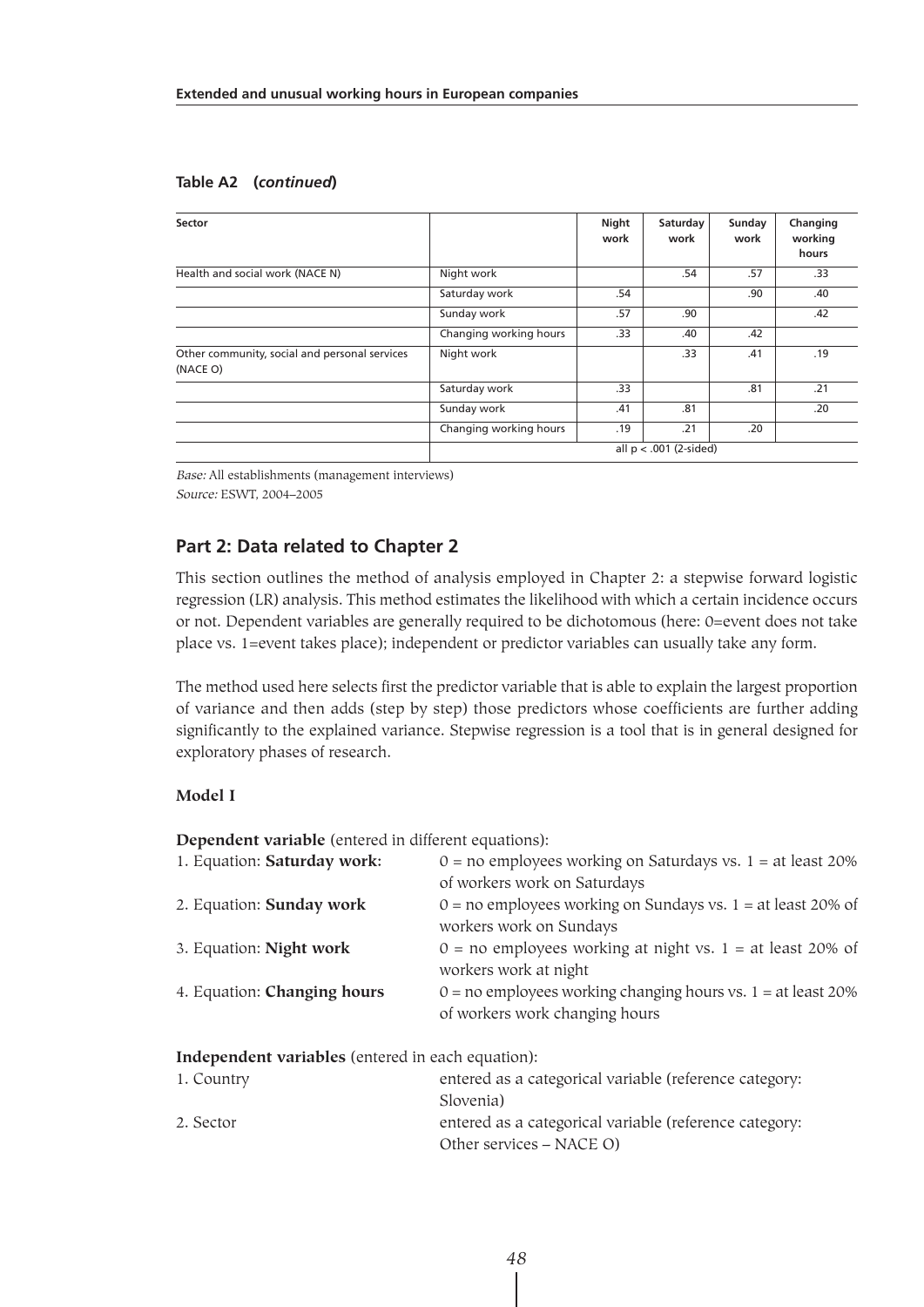#### **Model II**

**Dependent variable** (entered in different equations):

| 1. Equation: Saturday work:         | $0 =$ no employees working on Saturdays vs. 1 = at least 20% |
|-------------------------------------|--------------------------------------------------------------|
|                                     | of workers work on Saturdays                                 |
| 2. Equation: Sunday work            | $0 =$ no employees working on Sundays vs. 1 = at least 20%   |
|                                     | of workers work on Sundays                                   |
| 3. Equation: Night work             | $0 =$ no employees working at night vs. 1 = at least 20% of  |
|                                     | workers work at night                                        |
| 4. Equation: Changing hours         | $0 =$ no employees working changing hours vs. 1 = at least   |
|                                     | 20% of workers work changing hours                           |
|                                     |                                                              |
| $\sim$ 1 $\sim$ 11 $\sim$ 11 $\sim$ |                                                              |

**Independent variables** (entered in each equation):

| 1. Country          | entered as a categorical variable (reference category: |
|---------------------|--------------------------------------------------------|
|                     | Slovenia)                                              |
| 2. Sector           | entered as a categorical variable (reference category: |
|                     | Other services – NACE O)                               |
| 3. Country x sector |                                                        |

Due to space constraints, the results of the regression analysis are not displayed here, but all results are available on request from the authors.

### **Part 3: Data related to Chapter 3**

The data here result from a multiple logistic analysis. This method estimates the likelihood with which a certain incidence occurs or not (see column Exp(B)). Dependent variables are generally required to be dichotomous (here: 0=event does not take place vs. 1=event takes place).

Variables entered into the equation:

**Dependent variable:** Establishment reports difficulties with sickness or absenteeism of employees (1) vs. establishment encounters no such problems (0).

**Independent variables** (each entered in a different equation):

| 1. Night work:     | no exposure to night work vs. up to 19% of workers working |
|--------------------|------------------------------------------------------------|
|                    | at night vs. at least 20% of employees working at night    |
| 2. Saturday work:  | no exposure to Saturday work vs. up to 19% of workers      |
|                    | working on Saturdays vs. at least 20% of employees working |
|                    | on Saturdays                                               |
| 3. Sunday work:    | no exposure to Sunday work vs. up to 19% of workers        |
|                    | working on Sundays vs. at least 20% of employees working   |
|                    | on Sundays                                                 |
| 4. Changing hours: | no exposure to changing hours vs. up to 19% of workers     |
|                    | working changing hours vs. at least 20% of employees       |
|                    | working changing hours                                     |
|                    |                                                            |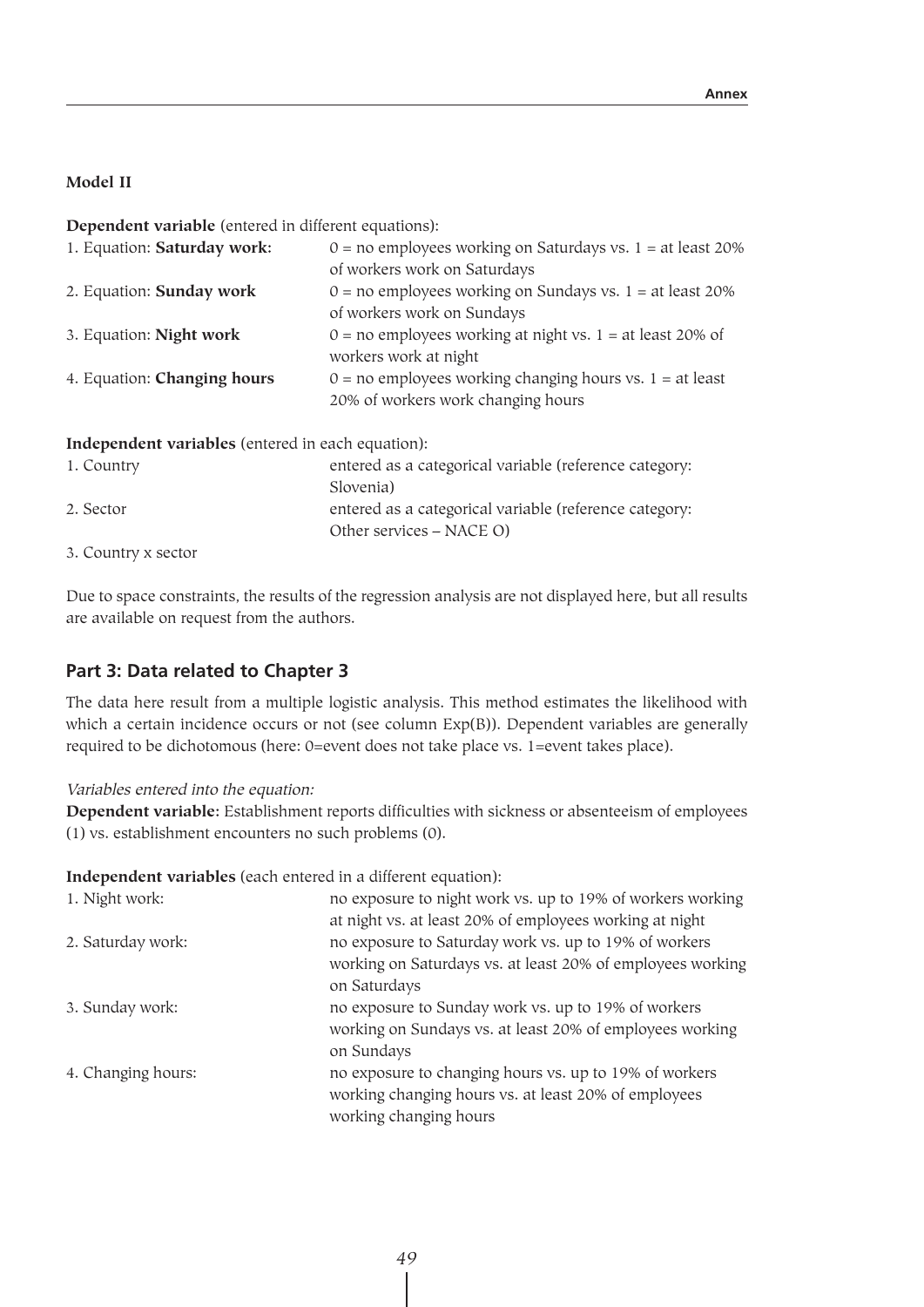#### **Variables controlled for**

- country (entered as categorical variable; reference category: Slovenia)
- sector (entered as categorical variable; reference category: Other services NACE O)
- company size (entered as a trichotomous variable):
	- small establishments (10 to 99 employees) vs. medium establishments (100 to 299 employees) vs. large establishments (>300 employees); reference category: small company size
- proportion of younger workers (entered as a trichotomous variable):

low proportion of younger workers (up to 19% of employees) vs. medium proportion (up to 79%) vs. high proportion (up to 100%); reference category: low proportion of younger workers — proportion of older workers (entered as a trichotomous variable):

- low proportion of older workers (up to 19% of employees) vs. medium proportion (up to 79%) vs. high proportion (up to 100%); reference category: low proportion of older workers
- flexible working time arrangements (entered as a categorial variable):
	- no flexible working time arrangements vs. flexitime vs. compensation of hours vs. compensation with full days off vs. compensation with longer periods off; reference category: longer periods off
- overtime worked (entered as a dummy variable):
	- 0-19% of employees working overtime vs. at least 20% of workers exposed to overtime; reference category: low proportion of overtime workers

Same method and variables were used for the estimation of

- a) Establishment reports difficulties with motivational problems of employees (1) vs. establishment encounters no such problems (0).
- b) Establishment reports difficulties with retaining staff vs. establishment reports no such problems (0).

| Sickness problems              | В             | Exp(B) | в                | Exp(B) | В              | Exp(B) | В                 | Exp(B) |
|--------------------------------|---------------|--------|------------------|--------|----------------|--------|-------------------|--------|
|                                | Night<br>work |        | Saturday<br>work |        | Sunday<br>work |        | Changing<br>hours |        |
| Country                        |               |        |                  |        |                |        |                   |        |
| (reference category: Slovenia) |               |        |                  |        |                |        |                   |        |
| BE                             | $-378***$     | .686   | $-0.357***$      | .700   | $-376***$      | .686   | $-.369***$        | .691   |
| DK                             | $-358***$     | .699   | $-340***$        | .712   | $-.371***$     | .690   | $-.347***$        | .707   |
| DE                             | $-679***$     | .507   | $-703***$        | .495   | $-715***$      | .489   | $-.722***$        | .486   |
| EL.                            | $-1.919***$   | .147   | $-1.914***$      | .148   | $-1.938***$    | .144   | $-1.932***$       | .145   |
| ES                             | $-811***$     | .444   | $-0.774***$      | .461   | $-.807***$     | .446   | $-.767***$        | .464   |
| <b>FR</b>                      | $-143***$     | .867   | $-156***$        | .856   | $-151***$      | .860   | $-147***$         | .864   |
| IE                             | $-624***$     | .536   | $-0.663***$      | .515   | $-658***$      | .518   | $-0.608***$       | .544   |
| IT                             | $-.802***$    | .449   | $-0.813***$      | .444   | $-0.834***$    | .434   | $-.821***$        | .440   |
| LU                             | $.204***$     | 1.227  | $.209***$        | 1.232  | $.190***$      | 1.209  | $.196***$         | 1.217  |
| <b>NL</b>                      | $-0.878***$   | .416   | $-0.877***$      | .416   | $-897***$      | .408   | $-0.869***$       | .419   |
| AT                             | $-702***$     | .496   | $-678***$        | .508   | $-705***$      | .494   | $-.701***$        | .496   |
| PT                             | $-2.065***$   | .127   | $-2.029***$      | .131   | $-2.062***$    | .127   | $-2.097***$       | .123   |
| F1                             | $-566***$     | .568   | $-557***$        | .573   | $-595***$      | .552   | $-624***$         | .536   |
| <b>SE</b>                      | $-748***$     | .473   | $-747***$        | .474   | $-782***$      | .458   | $-.780***$        | .459   |
| UK                             | $-594***$     | .552   | $-0.595***$      | .551   | $-623***$      | .536   | $-562***$         | .570   |
| CZ                             | .029          | 1.029  | $.054*$          | 1.055  | .025           | 1.026  | .044              | 1.045  |
| CY                             | $-1.309***$   | .270   | $-1.307***$      | .271   | $-1.300***$    | .272   | $-1.248***$       | .287   |

**Table A3 Unusual working hours and sickness problems in establishments**

*50*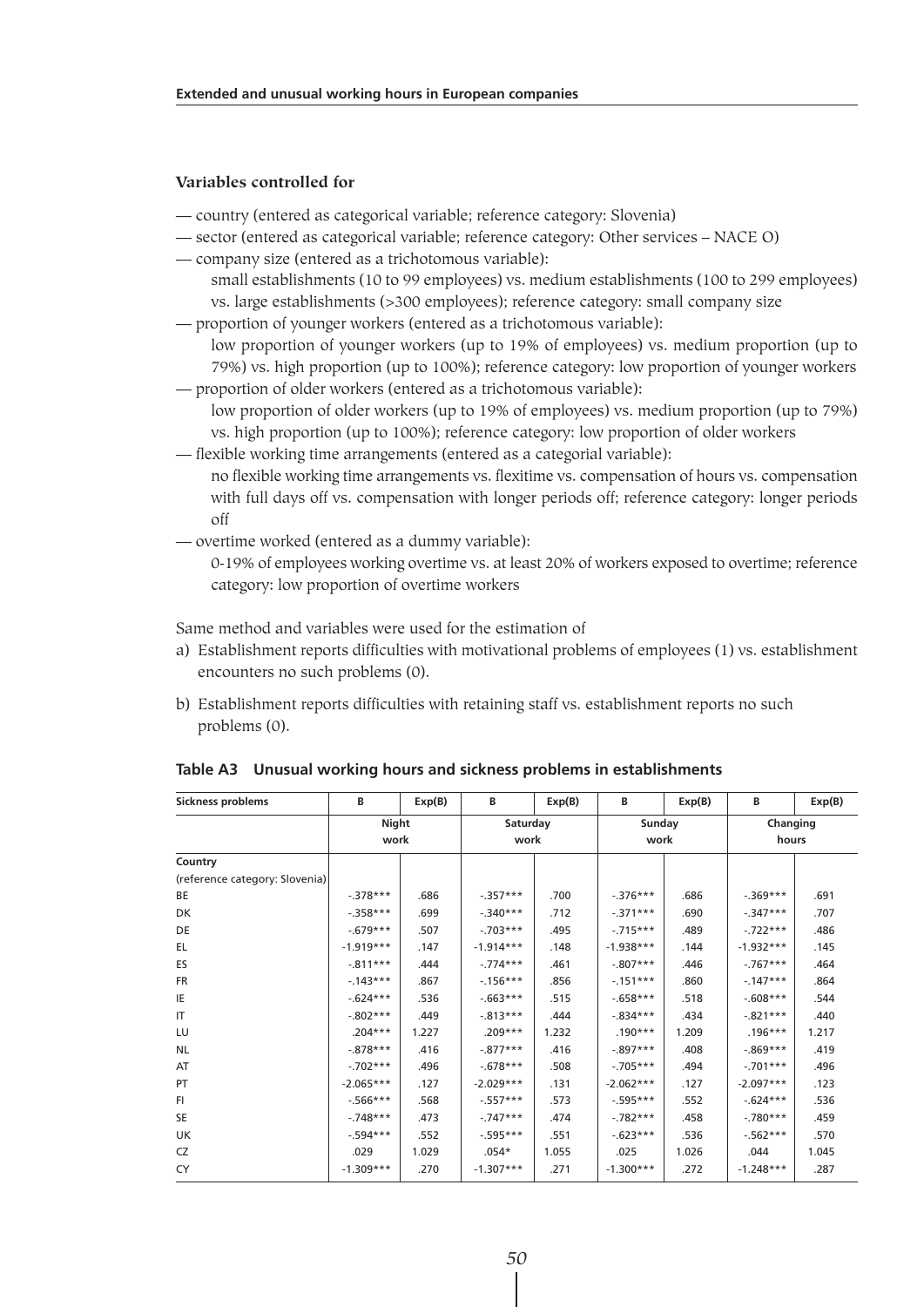## **Table A3 (***continued***)**

| <b>Sickness problems</b>          | В           | Exp(B) | В           | Exp(B)   | В           | Exp(B) | В           | Exp(B)   |  |
|-----------------------------------|-------------|--------|-------------|----------|-------------|--------|-------------|----------|--|
|                                   | Night       |        |             | Saturday |             | Sunday |             | Changing |  |
|                                   | work        |        | work        |          |             | work   |             | hours    |  |
| LV                                | $-579***$   | .561   | $-527***$   | .590     | $-545***$   | .580   | $-572***$   | .564     |  |
| HU                                | $-.948***$  | .388   | $-0.915***$ | .400     | $-0.951***$ | .386   | $-0.961***$ | .383     |  |
| PL.                               | -1.484***   | .227   | $-1.425***$ | .240     | -1.450***   | .235   | -1.500***   | .223     |  |
| Sector                            |             |        |             |          |             |        |             |          |  |
| (reference category:              |             |        |             |          |             |        |             |          |  |
| Other services, NACE O)           |             |        |             |          |             |        |             |          |  |
| Mining and quarrying              | $-.428***$  | .652   | $-.304***$  | .738     | $-.342***$  | .710   | $-433***$   | .649     |  |
| Manufacturing industries          | $.173***$   | 1.189  | $.277***$   | 1.319    | .232***     | 1.261  | $.182***$   | 1.199    |  |
| Electricity, gas and water supply | $-.892***$  | .410   | $-.747***$  | .474     | $-788***$   | .455   | $-0.846***$ | .429     |  |
| Construction                      | $-226***$   | .798   | $-.177***$  | .838     | $-.219***$  | .804   | $-.221***$  | .802     |  |
| Retail, repair                    | $.022*$     | 1.022  | .015        | 1.015    | .017        | 1.017  | $-0.14$     | .986     |  |
| Hotels and restaurants            | $-187***$   | .830   | $-0.086***$ | .918     | $-145***$   | .865   | $-143***$   | .867     |  |
| Transport, storage and            |             |        |             |          |             |        |             |          |  |
| communication                     | $-.217***$  | .805   | $-.129***$  | .879     | $-136***$   | .873   | $-.228***$  | .796     |  |
| Financial intermediation          | $-.706***$  | .494   | $-.672***$  | .510     | $-.713***$  | .490   | $-.708***$  | .493     |  |
| Real estate, renting and          |             |        |             |          |             |        |             |          |  |
| business activities               | $-0.853***$ | .426   | $-.779***$  | .459     | $-.820***$  | .440   | $-.834***$  | .434     |  |
| Public administration             | $-.176***$  | .839   | $-.140***$  | .869     | $-.172***$  | .842   | $-178***$   | .837     |  |
| Education                         | $-.040***$  | .961   | .020        | 1.020    | $-074***$   | .928   | $-.036**$   | .965     |  |
| Health and social work            | $.256***$   | 1.291  | .393***     | 1.482    | $.336***$   | 1.399  | .301***     | 1.351    |  |
| <b>Company size (reference</b>    |             |        |             |          |             |        |             |          |  |
| category: small size)             |             |        |             |          |             |        |             |          |  |
| Medium-sized company              | .671***     | 1.956  | .768***     | 2.155    | .768***     | 2.157  | .731***     | 2.077    |  |
| Large company                     | $.973***$   | 2.646  | $1.121***$  | 3.067    | $1.116***$  | 3.052  | $1.069***$  | 2.913    |  |
| <b>Flexibility Working time</b>   |             |        |             |          |             |        |             |          |  |
| arrangements (reference           |             |        |             |          |             |        |             |          |  |
| category: longer periods off)     |             |        |             |          |             |        |             |          |  |
| No flexibility                    | $.069***$   | 1.071  | $.081***$   | 1.084    | $.092***$   | 1.096  | $.106***$   | 1.112    |  |
| Flexitime                         | $-.024**$   | .976   | $-0.019**$  | .981     | $-.009$     | .991   | $-.005$     | .995     |  |
| Comp. hours                       | $.066***$   | 1.068  | .090***     | 1.094    | $.088***$   | 1.092  | .089***     | 1.093    |  |
| Full days off                     | $-.124***$  | .884   | $-.113***$  | .894     | $-.117***$  | .889   | $-.131***$  | .878     |  |
| High amount overtime              | $-063***$   | .939   | $-0.066***$ | .936     | $-.071***$  | .932   | $-063***$   | .939     |  |
| <b>Proportion of workers</b>      |             |        |             |          |             |        |             |          |  |
| < 30 years                        |             |        |             |          |             |        |             |          |  |
| (reference category:              |             |        |             |          |             |        |             |          |  |
| low proportion)                   |             |        |             |          |             |        |             |          |  |
| Younger workers medium            |             |        |             |          |             |        |             |          |  |
| proportion                        | $.142***$   | 1.152  | $.148***$   | 1.160    | $.143***$   | 1.154  | $.149***$   | 1.161    |  |
| Younger workers high              |             |        |             |          |             |        |             |          |  |
| proportion                        | $.193***$   | 1.213  | $.192***$   | 1.212    | .198***     | 1.218  | .191***     | 1.211    |  |
| Proportion of workers             |             |        |             |          |             |        |             |          |  |
| >49 years                         |             |        |             |          |             |        |             |          |  |
| (reference category:              |             |        |             |          |             |        |             |          |  |
| low proportion)                   |             |        |             |          |             |        |             |          |  |
| Older workers medium              |             |        |             |          |             |        |             |          |  |
| proportion                        | $.234***$   | 1.264  | .237***     | 1.267    | .235***     | 1.265  | .233***     | 1.262    |  |
| Older workers high proportion     | $.126***$   | 1.134  | $.121***$   | 1.129    | $.126***$   | 1.134  | $.130***$   | 1.139    |  |
| Night work trichotomised          |             |        |             |          |             |        |             |          |  |
| (reference category:              |             |        |             |          |             |        |             |          |  |
| no night work)                    |             |        |             |          |             |        |             |          |  |
| Low proportion of night workers   | .433***     | 1.542  |             |          |             |        |             |          |  |
| Night work: At least 20%          |             |        |             |          |             |        |             |          |  |
| of workers                        | $.473***$   | 1.605  |             |          |             |        |             |          |  |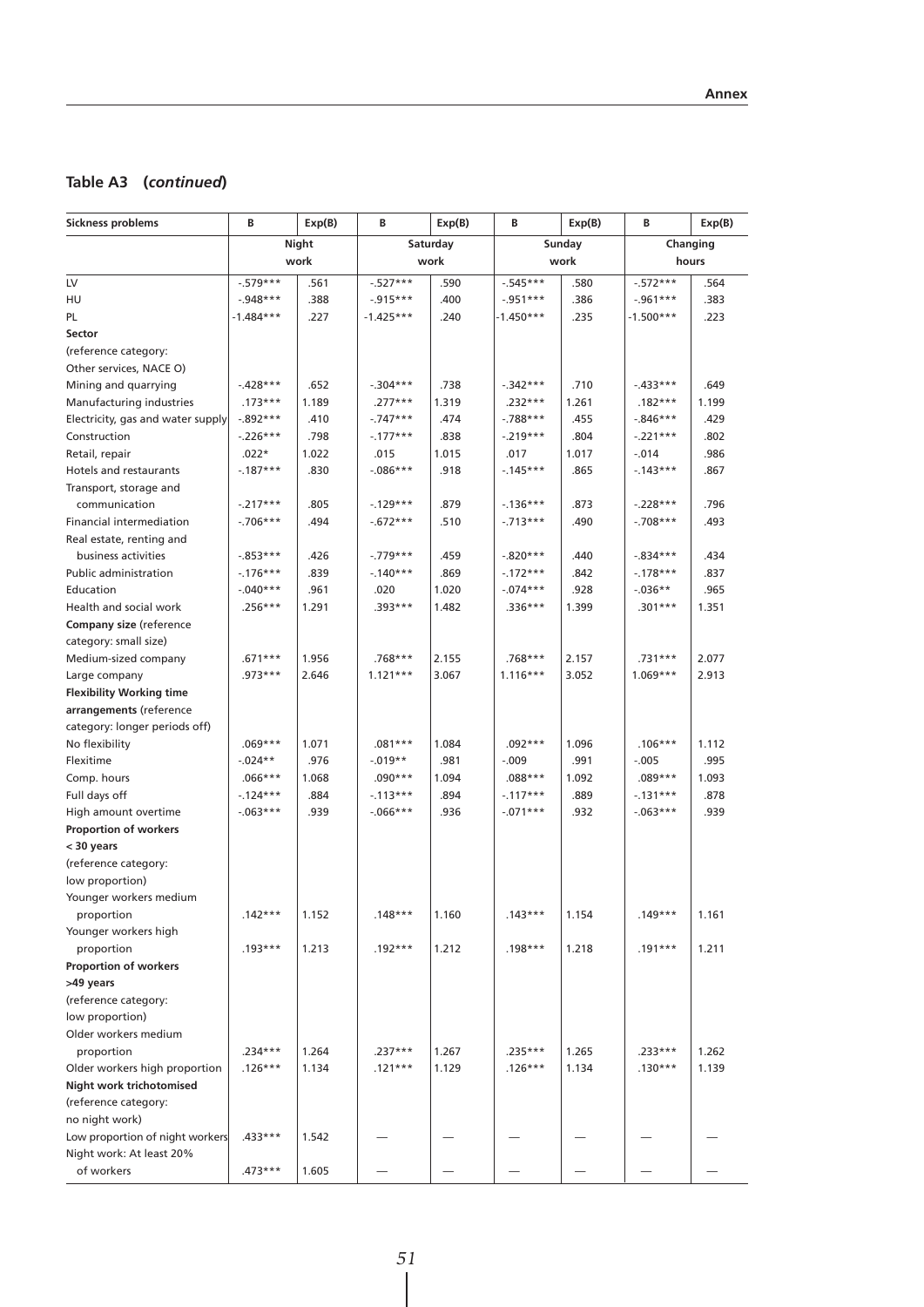#### **Table A3 (***continued***)**

| Sickness problems            | В                    | Exp(B) | В                | Exp(B) | B              | Exp(B) | В                 | Exp(B) |
|------------------------------|----------------------|--------|------------------|--------|----------------|--------|-------------------|--------|
|                              | <b>Night</b><br>work |        | Saturday<br>work |        | Sunday<br>work |        | Changing<br>hours |        |
| Saturday work trichotomised  |                      |        |                  |        |                |        |                   |        |
| (reference category:         |                      |        |                  |        |                |        |                   |        |
| no Saturday work)            |                      |        |                  |        |                |        |                   |        |
| Low proportion of            |                      |        |                  |        |                |        |                   |        |
| Saturday workers             |                      |        | $.124***$        | 1.132  |                |        |                   |        |
| Saturday work: At least      |                      |        |                  |        |                |        |                   |        |
| 20% workers                  |                      |        | $.270***$        | 1.310  |                |        |                   |        |
| Sunday work trichotomised    |                      |        |                  |        |                |        |                   |        |
| (reference category:         |                      |        |                  |        |                |        |                   |        |
| no Sunday work)              |                      |        |                  |        |                |        |                   |        |
| Low proportion of            |                      |        |                  |        |                |        |                   |        |
| Sunday workers               |                      |        |                  |        | $.054***$      | .1,056 |                   |        |
| Sunday work: At least        |                      |        |                  |        |                |        |                   |        |
| 20% workers                  |                      |        |                  |        | $.282***$      | .1,326 |                   |        |
| Changing hours trichotomised |                      |        |                  |        |                |        |                   |        |
| (reference category:         |                      |        |                  |        |                |        |                   |        |
| no changing hours)           |                      |        |                  |        |                |        |                   |        |
| Low proportion of changing   |                      |        |                  |        |                |        |                   |        |
| hours workers                |                      |        |                  |        |                |        | $.183***$         | 1.200  |
| Changing hours: At least     |                      |        |                  |        |                |        |                   |        |
| 20% of workers               |                      |        |                  |        |                |        | $.457***$         | 1.580  |

\*\*\*  $p < .001$ , \*\* $p < .01$ , \* $p < .05$ 

Base: All establishments (management interviews)

Source: ESWT, 2004–2005

#### **Table A4 Unusual working hours and motivational problems in companies**

| <b>Motivational problems</b>   | В          | Exp(B) | В          | Exp(B) | B          | Exp(B) | В           | Exp(B) |
|--------------------------------|------------|--------|------------|--------|------------|--------|-------------|--------|
|                                | Night      |        | Saturday   |        | Sunday     |        | Changing    |        |
|                                | work       |        | work       |        | work       |        | hours       |        |
| Country                        |            |        |            |        |            |        |             |        |
| (reference category: Slovenia) |            |        |            |        |            |        |             |        |
| BE                             | $.616***$  | 1.851  | $.619***$  | 1.858  | $.613***$  | 1.845  | $.648***$   | 1.912  |
| <b>DK</b>                      | $.084*$    | 1.088  | $.103**$   | 1.109  | .060       | 1.062  | $.123**$    | 1.131  |
| DE                             | $.383***$  | 1.467  | $.357***$  | 1.429  | $.359***$  | 1.432  | $.370***$   | 1.447  |
| EL                             | $-623***$  | .537   | $-622***$  | .537   | $-642***$  | .526   | $-0.625***$ | .535   |
| ES                             | $-196***$  | .822   | $-172***$  | .842   | $-199***$  | .820   | $-170***$   | .844   |
| <b>FR</b>                      | $1.254***$ | 3.504  | $1.227***$ | 3.412  | $1.257***$ | 3.516  | $1.269***$  | 3.556  |
| IE                             | $1.092***$ | 2.980  | $1.032***$ | 2.807  | $1.067***$ | 2.906  | $1.112***$  | 3.041  |
| IT                             | $.594***$  | 1.811  | $.589***$  | 1.801  | $.582***$  | 1.789  | $.612***$   | 1.845  |
| LU                             | $.764***$  | 2.146  | .759***    | 2.135  | $.761***$  | 2.141  | $.797***$   | 2.219  |
| <b>NL</b>                      | .008       | 1.008  | .008       | 1.008  | $-.006$    | .994   | .034        | 1.035  |
| AT                             | $-.065$    | .937   | $-.045$    | .956   | $-.061$    | .941   | $-.005$     | .995   |
| PT                             | $-192***$  | .825   | $-151***$  | .860   | $-182***$  | .834   | $-.234***$  | .791   |
| FI.                            | $.343***$  | 1.409  | $.349***$  | 1.418  | $.321***$  | 1.379  | $.326***$   | 1.386  |
| <b>SE</b>                      | $-.016$    | .984   | $-.021$    | .979   | $-.045$    | .956   | $-.016$     | .984   |
| <b>UK</b>                      | $.110***$  | 1.116  | $.075*$    | 1.078  | .067       | 1.069  | $.147***$   | 1.158  |
| CZ                             | $.526***$  | 1.691  | $.545***$  | 1.724  | $.524***$  | 1.689  | $.553***$   | 1.739  |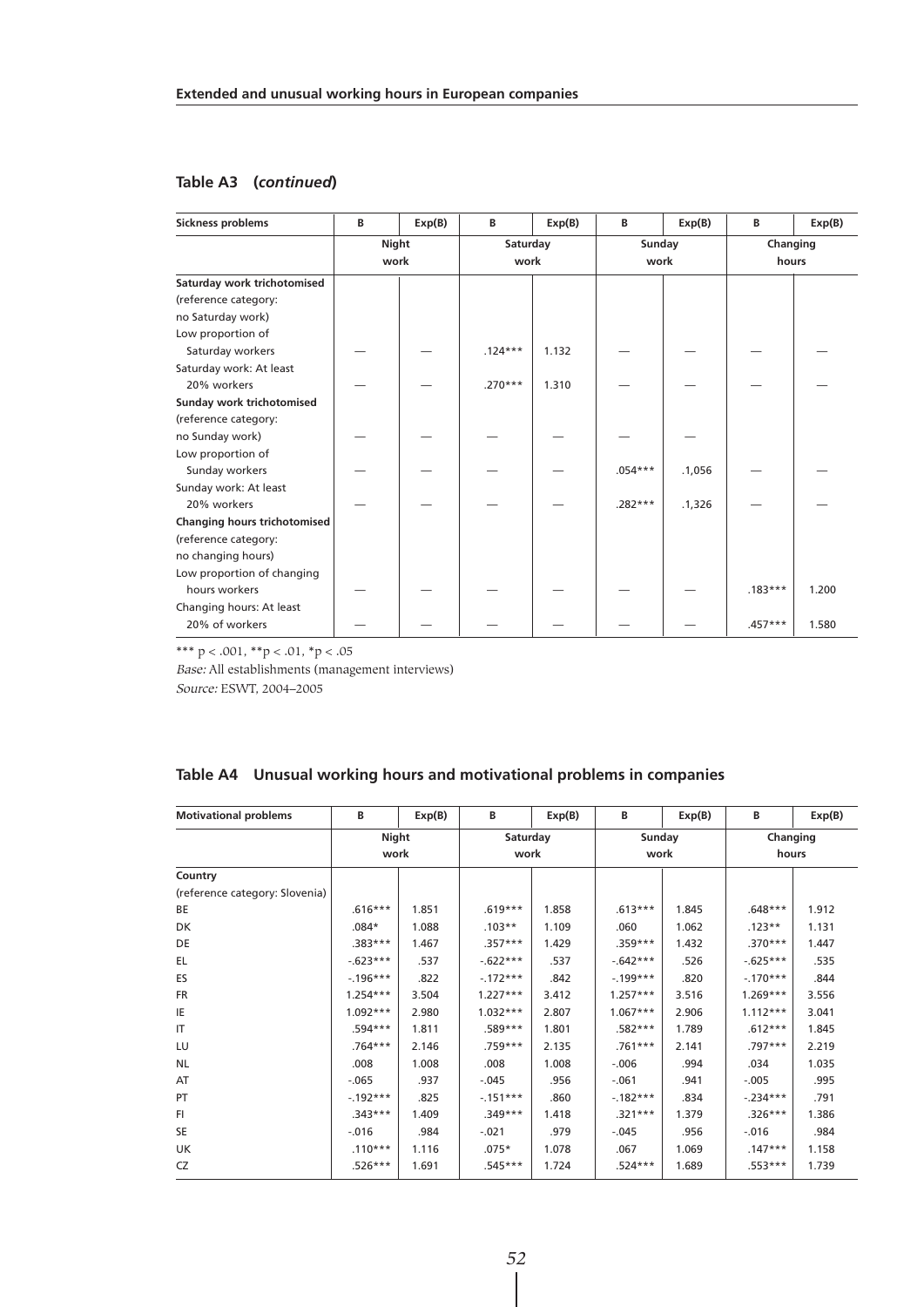## **Table A4 (***continued***)**

| Night<br>Saturday<br>Sunday<br>Changing<br>work<br>work<br>work<br>hours<br>$.248***$<br>$.220**$<br>1.246<br>$.181**$<br>$.215**$<br>1.240<br>1.281<br>1.199<br>.456***<br>.472***<br>$.512***$<br>$.455***$<br>1.576<br>1.577<br>1.603<br>1.669<br>1.050<br>1.086<br>1.051<br>1.056<br>.049<br>$.082*$<br>.050<br>.055<br>.369***<br>1.446<br>$.404***$<br>1.498<br>$.392***$<br>1.480<br>$.363***$<br>1.438<br>(reference category:<br>Other services, NACE O)<br>.571<br>$-673***$<br>.510<br>$-560***$<br>$-585***$<br>.557<br>$-0.696***$<br>.498<br>.749<br>.827<br>.805<br>.748<br>Manufacturing industries<br>$-.288***$<br>$-.190***$<br>$-.217***$<br>$-.291***$<br>Electricity, gas and water<br>.614<br>.612<br>.607<br>$-570***$<br>.566<br>$-.487***$<br>$-.491***$<br>$-.499***$<br>supply<br>.797<br>.777<br>$-.177***$<br>.838<br>$-.227***$<br>.768<br>$-252***$<br>$-263***$<br>.791<br>.772<br>$-.219***$<br>.803<br>$-.271***$<br>.762<br>Retail, repair<br>$-.235***$<br>$-.259***$<br>.739<br>.757<br>$-285***$<br>.752<br>$-.241***$<br>.786<br>$-.302***$<br>$-.278***$<br>Transport, storage and<br>.634<br>.660<br>.600<br>communication<br>$-489***$<br>.613<br>$-456***$<br>$-416***$<br>$-511***$<br>.473<br>.456<br>Financial intermediation<br>$-0.815***$<br>.443<br>$-749***$<br>$-786***$<br>$-.830***$<br>.436<br>Real estate, renting and<br>.604<br>business activities<br>$-556***$<br>.573<br>$-478***$<br>.620<br>$-504***$<br>$-565***$<br>.568<br>.696<br>.709<br>.710<br>.682<br>Public administration<br>$-362***$<br>$-344***$<br>$-343***$<br>$-0.382***$<br>$-0.960***$<br>.383<br>$-868***$<br>.420<br>$-0.983***$<br>.374<br>$-0.982***$<br>.375<br>$-0.502***$<br>$-517***$<br>.596<br>$-.529***$<br>.589<br>$-.551***$<br>.576<br>.605<br>Company size (reference<br>category: small size)<br>.333***<br>$.311***$<br>Medium-sized company<br>$.285***$<br>1.330<br>$.327***$<br>1.387<br>1.395<br>1.365<br>1.071<br>1.072<br>.016<br>1.016<br>$.069***$<br>$.080***$<br>1.084<br>$.069***$<br>Large company<br><b>Flexibility Working time</b><br>arrangements<br>(reference category:<br>longer periods off)<br>.981<br>$-0.033***$<br>.967<br>$-.047***$<br>.954<br>$-0.019**$<br>.007<br>1.007<br>.930<br>.928<br>.951<br>$-073***$<br>$-.075***$<br>$-.051***$<br>$-0.044***$<br>.957<br>1.051<br>1.075<br>1.080<br>1.087<br>Compensated hours<br>$.050***$<br>$.072***$<br>$.077***$<br>$.084***$<br>.946<br>.952<br>Full days off<br>$-055***$<br>.946<br>$-.056***$<br>$-0.049***$<br>$-0.036***$<br>.965<br>High amount overtime<br>.866<br>$-.160***$<br>.852<br>$-158***$<br>.854<br>$-162***$<br>.850<br>$-144***$<br>< 30 years<br>(reference category:<br>Younger workers medium<br>$-.005$<br>.995<br>$-.020***$<br>.980<br>$-0.012**$<br>.988<br>$-0.013**$<br>.987<br>proportion<br>Younger workers high<br>$-.054***$<br>$-0.046***$<br>.955<br>$-.083***$<br>.921<br>proportion<br>$-0.032**$<br>.969<br>.947<br>Proportion of workers<br>.227***<br>$.224***$<br>1.252<br>$.220***$<br>$.224***$<br>1.254<br>proportion<br>1.246<br>1.251<br>1.101<br>.093***<br>$.107***$<br>$.094***$<br>1.098<br>proportion<br>.096***<br>1.098<br>1.113 | <b>Motivational problems</b> | В | Exp(B) | В | Exp(B) | В | Exp(B) | В | Exp(B) |
|----------------------------------------------------------------------------------------------------------------------------------------------------------------------------------------------------------------------------------------------------------------------------------------------------------------------------------------------------------------------------------------------------------------------------------------------------------------------------------------------------------------------------------------------------------------------------------------------------------------------------------------------------------------------------------------------------------------------------------------------------------------------------------------------------------------------------------------------------------------------------------------------------------------------------------------------------------------------------------------------------------------------------------------------------------------------------------------------------------------------------------------------------------------------------------------------------------------------------------------------------------------------------------------------------------------------------------------------------------------------------------------------------------------------------------------------------------------------------------------------------------------------------------------------------------------------------------------------------------------------------------------------------------------------------------------------------------------------------------------------------------------------------------------------------------------------------------------------------------------------------------------------------------------------------------------------------------------------------------------------------------------------------------------------------------------------------------------------------------------------------------------------------------------------------------------------------------------------------------------------------------------------------------------------------------------------------------------------------------------------------------------------------------------------------------------------------------------------------------------------------------------------------------------------------------------------------------------------------------------------------------------------------------------------------------------------------------------------------------------------------------------------------------------------------------------------------------------------------------------------------------------------------------------------------------------------------------------------------------------------------------------------------------------------------------------------------------------------------------------------------------------------------------------------------------------------------------------------|------------------------------|---|--------|---|--------|---|--------|---|--------|
|                                                                                                                                                                                                                                                                                                                                                                                                                                                                                                                                                                                                                                                                                                                                                                                                                                                                                                                                                                                                                                                                                                                                                                                                                                                                                                                                                                                                                                                                                                                                                                                                                                                                                                                                                                                                                                                                                                                                                                                                                                                                                                                                                                                                                                                                                                                                                                                                                                                                                                                                                                                                                                                                                                                                                                                                                                                                                                                                                                                                                                                                                                                                                                                                                      |                              |   |        |   |        |   |        |   |        |
|                                                                                                                                                                                                                                                                                                                                                                                                                                                                                                                                                                                                                                                                                                                                                                                                                                                                                                                                                                                                                                                                                                                                                                                                                                                                                                                                                                                                                                                                                                                                                                                                                                                                                                                                                                                                                                                                                                                                                                                                                                                                                                                                                                                                                                                                                                                                                                                                                                                                                                                                                                                                                                                                                                                                                                                                                                                                                                                                                                                                                                                                                                                                                                                                                      |                              |   |        |   |        |   |        |   |        |
|                                                                                                                                                                                                                                                                                                                                                                                                                                                                                                                                                                                                                                                                                                                                                                                                                                                                                                                                                                                                                                                                                                                                                                                                                                                                                                                                                                                                                                                                                                                                                                                                                                                                                                                                                                                                                                                                                                                                                                                                                                                                                                                                                                                                                                                                                                                                                                                                                                                                                                                                                                                                                                                                                                                                                                                                                                                                                                                                                                                                                                                                                                                                                                                                                      | CY                           |   |        |   |        |   |        |   |        |
|                                                                                                                                                                                                                                                                                                                                                                                                                                                                                                                                                                                                                                                                                                                                                                                                                                                                                                                                                                                                                                                                                                                                                                                                                                                                                                                                                                                                                                                                                                                                                                                                                                                                                                                                                                                                                                                                                                                                                                                                                                                                                                                                                                                                                                                                                                                                                                                                                                                                                                                                                                                                                                                                                                                                                                                                                                                                                                                                                                                                                                                                                                                                                                                                                      | LV                           |   |        |   |        |   |        |   |        |
|                                                                                                                                                                                                                                                                                                                                                                                                                                                                                                                                                                                                                                                                                                                                                                                                                                                                                                                                                                                                                                                                                                                                                                                                                                                                                                                                                                                                                                                                                                                                                                                                                                                                                                                                                                                                                                                                                                                                                                                                                                                                                                                                                                                                                                                                                                                                                                                                                                                                                                                                                                                                                                                                                                                                                                                                                                                                                                                                                                                                                                                                                                                                                                                                                      | HU                           |   |        |   |        |   |        |   |        |
|                                                                                                                                                                                                                                                                                                                                                                                                                                                                                                                                                                                                                                                                                                                                                                                                                                                                                                                                                                                                                                                                                                                                                                                                                                                                                                                                                                                                                                                                                                                                                                                                                                                                                                                                                                                                                                                                                                                                                                                                                                                                                                                                                                                                                                                                                                                                                                                                                                                                                                                                                                                                                                                                                                                                                                                                                                                                                                                                                                                                                                                                                                                                                                                                                      | PL.                          |   |        |   |        |   |        |   |        |
|                                                                                                                                                                                                                                                                                                                                                                                                                                                                                                                                                                                                                                                                                                                                                                                                                                                                                                                                                                                                                                                                                                                                                                                                                                                                                                                                                                                                                                                                                                                                                                                                                                                                                                                                                                                                                                                                                                                                                                                                                                                                                                                                                                                                                                                                                                                                                                                                                                                                                                                                                                                                                                                                                                                                                                                                                                                                                                                                                                                                                                                                                                                                                                                                                      | Sector                       |   |        |   |        |   |        |   |        |
|                                                                                                                                                                                                                                                                                                                                                                                                                                                                                                                                                                                                                                                                                                                                                                                                                                                                                                                                                                                                                                                                                                                                                                                                                                                                                                                                                                                                                                                                                                                                                                                                                                                                                                                                                                                                                                                                                                                                                                                                                                                                                                                                                                                                                                                                                                                                                                                                                                                                                                                                                                                                                                                                                                                                                                                                                                                                                                                                                                                                                                                                                                                                                                                                                      |                              |   |        |   |        |   |        |   |        |
|                                                                                                                                                                                                                                                                                                                                                                                                                                                                                                                                                                                                                                                                                                                                                                                                                                                                                                                                                                                                                                                                                                                                                                                                                                                                                                                                                                                                                                                                                                                                                                                                                                                                                                                                                                                                                                                                                                                                                                                                                                                                                                                                                                                                                                                                                                                                                                                                                                                                                                                                                                                                                                                                                                                                                                                                                                                                                                                                                                                                                                                                                                                                                                                                                      |                              |   |        |   |        |   |        |   |        |
|                                                                                                                                                                                                                                                                                                                                                                                                                                                                                                                                                                                                                                                                                                                                                                                                                                                                                                                                                                                                                                                                                                                                                                                                                                                                                                                                                                                                                                                                                                                                                                                                                                                                                                                                                                                                                                                                                                                                                                                                                                                                                                                                                                                                                                                                                                                                                                                                                                                                                                                                                                                                                                                                                                                                                                                                                                                                                                                                                                                                                                                                                                                                                                                                                      | Mining and quarrying         |   |        |   |        |   |        |   |        |
|                                                                                                                                                                                                                                                                                                                                                                                                                                                                                                                                                                                                                                                                                                                                                                                                                                                                                                                                                                                                                                                                                                                                                                                                                                                                                                                                                                                                                                                                                                                                                                                                                                                                                                                                                                                                                                                                                                                                                                                                                                                                                                                                                                                                                                                                                                                                                                                                                                                                                                                                                                                                                                                                                                                                                                                                                                                                                                                                                                                                                                                                                                                                                                                                                      |                              |   |        |   |        |   |        |   |        |
|                                                                                                                                                                                                                                                                                                                                                                                                                                                                                                                                                                                                                                                                                                                                                                                                                                                                                                                                                                                                                                                                                                                                                                                                                                                                                                                                                                                                                                                                                                                                                                                                                                                                                                                                                                                                                                                                                                                                                                                                                                                                                                                                                                                                                                                                                                                                                                                                                                                                                                                                                                                                                                                                                                                                                                                                                                                                                                                                                                                                                                                                                                                                                                                                                      |                              |   |        |   |        |   |        |   |        |
|                                                                                                                                                                                                                                                                                                                                                                                                                                                                                                                                                                                                                                                                                                                                                                                                                                                                                                                                                                                                                                                                                                                                                                                                                                                                                                                                                                                                                                                                                                                                                                                                                                                                                                                                                                                                                                                                                                                                                                                                                                                                                                                                                                                                                                                                                                                                                                                                                                                                                                                                                                                                                                                                                                                                                                                                                                                                                                                                                                                                                                                                                                                                                                                                                      |                              |   |        |   |        |   |        |   |        |
|                                                                                                                                                                                                                                                                                                                                                                                                                                                                                                                                                                                                                                                                                                                                                                                                                                                                                                                                                                                                                                                                                                                                                                                                                                                                                                                                                                                                                                                                                                                                                                                                                                                                                                                                                                                                                                                                                                                                                                                                                                                                                                                                                                                                                                                                                                                                                                                                                                                                                                                                                                                                                                                                                                                                                                                                                                                                                                                                                                                                                                                                                                                                                                                                                      | Construction                 |   |        |   |        |   |        |   |        |
|                                                                                                                                                                                                                                                                                                                                                                                                                                                                                                                                                                                                                                                                                                                                                                                                                                                                                                                                                                                                                                                                                                                                                                                                                                                                                                                                                                                                                                                                                                                                                                                                                                                                                                                                                                                                                                                                                                                                                                                                                                                                                                                                                                                                                                                                                                                                                                                                                                                                                                                                                                                                                                                                                                                                                                                                                                                                                                                                                                                                                                                                                                                                                                                                                      |                              |   |        |   |        |   |        |   |        |
|                                                                                                                                                                                                                                                                                                                                                                                                                                                                                                                                                                                                                                                                                                                                                                                                                                                                                                                                                                                                                                                                                                                                                                                                                                                                                                                                                                                                                                                                                                                                                                                                                                                                                                                                                                                                                                                                                                                                                                                                                                                                                                                                                                                                                                                                                                                                                                                                                                                                                                                                                                                                                                                                                                                                                                                                                                                                                                                                                                                                                                                                                                                                                                                                                      | Hotels and restaurants       |   |        |   |        |   |        |   |        |
|                                                                                                                                                                                                                                                                                                                                                                                                                                                                                                                                                                                                                                                                                                                                                                                                                                                                                                                                                                                                                                                                                                                                                                                                                                                                                                                                                                                                                                                                                                                                                                                                                                                                                                                                                                                                                                                                                                                                                                                                                                                                                                                                                                                                                                                                                                                                                                                                                                                                                                                                                                                                                                                                                                                                                                                                                                                                                                                                                                                                                                                                                                                                                                                                                      |                              |   |        |   |        |   |        |   |        |
|                                                                                                                                                                                                                                                                                                                                                                                                                                                                                                                                                                                                                                                                                                                                                                                                                                                                                                                                                                                                                                                                                                                                                                                                                                                                                                                                                                                                                                                                                                                                                                                                                                                                                                                                                                                                                                                                                                                                                                                                                                                                                                                                                                                                                                                                                                                                                                                                                                                                                                                                                                                                                                                                                                                                                                                                                                                                                                                                                                                                                                                                                                                                                                                                                      |                              |   |        |   |        |   |        |   |        |
|                                                                                                                                                                                                                                                                                                                                                                                                                                                                                                                                                                                                                                                                                                                                                                                                                                                                                                                                                                                                                                                                                                                                                                                                                                                                                                                                                                                                                                                                                                                                                                                                                                                                                                                                                                                                                                                                                                                                                                                                                                                                                                                                                                                                                                                                                                                                                                                                                                                                                                                                                                                                                                                                                                                                                                                                                                                                                                                                                                                                                                                                                                                                                                                                                      |                              |   |        |   |        |   |        |   |        |
|                                                                                                                                                                                                                                                                                                                                                                                                                                                                                                                                                                                                                                                                                                                                                                                                                                                                                                                                                                                                                                                                                                                                                                                                                                                                                                                                                                                                                                                                                                                                                                                                                                                                                                                                                                                                                                                                                                                                                                                                                                                                                                                                                                                                                                                                                                                                                                                                                                                                                                                                                                                                                                                                                                                                                                                                                                                                                                                                                                                                                                                                                                                                                                                                                      |                              |   |        |   |        |   |        |   |        |
|                                                                                                                                                                                                                                                                                                                                                                                                                                                                                                                                                                                                                                                                                                                                                                                                                                                                                                                                                                                                                                                                                                                                                                                                                                                                                                                                                                                                                                                                                                                                                                                                                                                                                                                                                                                                                                                                                                                                                                                                                                                                                                                                                                                                                                                                                                                                                                                                                                                                                                                                                                                                                                                                                                                                                                                                                                                                                                                                                                                                                                                                                                                                                                                                                      |                              |   |        |   |        |   |        |   |        |
|                                                                                                                                                                                                                                                                                                                                                                                                                                                                                                                                                                                                                                                                                                                                                                                                                                                                                                                                                                                                                                                                                                                                                                                                                                                                                                                                                                                                                                                                                                                                                                                                                                                                                                                                                                                                                                                                                                                                                                                                                                                                                                                                                                                                                                                                                                                                                                                                                                                                                                                                                                                                                                                                                                                                                                                                                                                                                                                                                                                                                                                                                                                                                                                                                      |                              |   |        |   |        |   |        |   |        |
|                                                                                                                                                                                                                                                                                                                                                                                                                                                                                                                                                                                                                                                                                                                                                                                                                                                                                                                                                                                                                                                                                                                                                                                                                                                                                                                                                                                                                                                                                                                                                                                                                                                                                                                                                                                                                                                                                                                                                                                                                                                                                                                                                                                                                                                                                                                                                                                                                                                                                                                                                                                                                                                                                                                                                                                                                                                                                                                                                                                                                                                                                                                                                                                                                      | Education                    |   |        |   |        |   |        |   |        |
|                                                                                                                                                                                                                                                                                                                                                                                                                                                                                                                                                                                                                                                                                                                                                                                                                                                                                                                                                                                                                                                                                                                                                                                                                                                                                                                                                                                                                                                                                                                                                                                                                                                                                                                                                                                                                                                                                                                                                                                                                                                                                                                                                                                                                                                                                                                                                                                                                                                                                                                                                                                                                                                                                                                                                                                                                                                                                                                                                                                                                                                                                                                                                                                                                      | Health and social care       |   |        |   |        |   |        |   |        |
|                                                                                                                                                                                                                                                                                                                                                                                                                                                                                                                                                                                                                                                                                                                                                                                                                                                                                                                                                                                                                                                                                                                                                                                                                                                                                                                                                                                                                                                                                                                                                                                                                                                                                                                                                                                                                                                                                                                                                                                                                                                                                                                                                                                                                                                                                                                                                                                                                                                                                                                                                                                                                                                                                                                                                                                                                                                                                                                                                                                                                                                                                                                                                                                                                      |                              |   |        |   |        |   |        |   |        |
|                                                                                                                                                                                                                                                                                                                                                                                                                                                                                                                                                                                                                                                                                                                                                                                                                                                                                                                                                                                                                                                                                                                                                                                                                                                                                                                                                                                                                                                                                                                                                                                                                                                                                                                                                                                                                                                                                                                                                                                                                                                                                                                                                                                                                                                                                                                                                                                                                                                                                                                                                                                                                                                                                                                                                                                                                                                                                                                                                                                                                                                                                                                                                                                                                      |                              |   |        |   |        |   |        |   |        |
|                                                                                                                                                                                                                                                                                                                                                                                                                                                                                                                                                                                                                                                                                                                                                                                                                                                                                                                                                                                                                                                                                                                                                                                                                                                                                                                                                                                                                                                                                                                                                                                                                                                                                                                                                                                                                                                                                                                                                                                                                                                                                                                                                                                                                                                                                                                                                                                                                                                                                                                                                                                                                                                                                                                                                                                                                                                                                                                                                                                                                                                                                                                                                                                                                      |                              |   |        |   |        |   |        |   |        |
|                                                                                                                                                                                                                                                                                                                                                                                                                                                                                                                                                                                                                                                                                                                                                                                                                                                                                                                                                                                                                                                                                                                                                                                                                                                                                                                                                                                                                                                                                                                                                                                                                                                                                                                                                                                                                                                                                                                                                                                                                                                                                                                                                                                                                                                                                                                                                                                                                                                                                                                                                                                                                                                                                                                                                                                                                                                                                                                                                                                                                                                                                                                                                                                                                      |                              |   |        |   |        |   |        |   |        |
|                                                                                                                                                                                                                                                                                                                                                                                                                                                                                                                                                                                                                                                                                                                                                                                                                                                                                                                                                                                                                                                                                                                                                                                                                                                                                                                                                                                                                                                                                                                                                                                                                                                                                                                                                                                                                                                                                                                                                                                                                                                                                                                                                                                                                                                                                                                                                                                                                                                                                                                                                                                                                                                                                                                                                                                                                                                                                                                                                                                                                                                                                                                                                                                                                      |                              |   |        |   |        |   |        |   |        |
|                                                                                                                                                                                                                                                                                                                                                                                                                                                                                                                                                                                                                                                                                                                                                                                                                                                                                                                                                                                                                                                                                                                                                                                                                                                                                                                                                                                                                                                                                                                                                                                                                                                                                                                                                                                                                                                                                                                                                                                                                                                                                                                                                                                                                                                                                                                                                                                                                                                                                                                                                                                                                                                                                                                                                                                                                                                                                                                                                                                                                                                                                                                                                                                                                      |                              |   |        |   |        |   |        |   |        |
|                                                                                                                                                                                                                                                                                                                                                                                                                                                                                                                                                                                                                                                                                                                                                                                                                                                                                                                                                                                                                                                                                                                                                                                                                                                                                                                                                                                                                                                                                                                                                                                                                                                                                                                                                                                                                                                                                                                                                                                                                                                                                                                                                                                                                                                                                                                                                                                                                                                                                                                                                                                                                                                                                                                                                                                                                                                                                                                                                                                                                                                                                                                                                                                                                      |                              |   |        |   |        |   |        |   |        |
|                                                                                                                                                                                                                                                                                                                                                                                                                                                                                                                                                                                                                                                                                                                                                                                                                                                                                                                                                                                                                                                                                                                                                                                                                                                                                                                                                                                                                                                                                                                                                                                                                                                                                                                                                                                                                                                                                                                                                                                                                                                                                                                                                                                                                                                                                                                                                                                                                                                                                                                                                                                                                                                                                                                                                                                                                                                                                                                                                                                                                                                                                                                                                                                                                      |                              |   |        |   |        |   |        |   |        |
|                                                                                                                                                                                                                                                                                                                                                                                                                                                                                                                                                                                                                                                                                                                                                                                                                                                                                                                                                                                                                                                                                                                                                                                                                                                                                                                                                                                                                                                                                                                                                                                                                                                                                                                                                                                                                                                                                                                                                                                                                                                                                                                                                                                                                                                                                                                                                                                                                                                                                                                                                                                                                                                                                                                                                                                                                                                                                                                                                                                                                                                                                                                                                                                                                      | No flexibility               |   |        |   |        |   |        |   |        |
|                                                                                                                                                                                                                                                                                                                                                                                                                                                                                                                                                                                                                                                                                                                                                                                                                                                                                                                                                                                                                                                                                                                                                                                                                                                                                                                                                                                                                                                                                                                                                                                                                                                                                                                                                                                                                                                                                                                                                                                                                                                                                                                                                                                                                                                                                                                                                                                                                                                                                                                                                                                                                                                                                                                                                                                                                                                                                                                                                                                                                                                                                                                                                                                                                      | Flexitime                    |   |        |   |        |   |        |   |        |
|                                                                                                                                                                                                                                                                                                                                                                                                                                                                                                                                                                                                                                                                                                                                                                                                                                                                                                                                                                                                                                                                                                                                                                                                                                                                                                                                                                                                                                                                                                                                                                                                                                                                                                                                                                                                                                                                                                                                                                                                                                                                                                                                                                                                                                                                                                                                                                                                                                                                                                                                                                                                                                                                                                                                                                                                                                                                                                                                                                                                                                                                                                                                                                                                                      |                              |   |        |   |        |   |        |   |        |
|                                                                                                                                                                                                                                                                                                                                                                                                                                                                                                                                                                                                                                                                                                                                                                                                                                                                                                                                                                                                                                                                                                                                                                                                                                                                                                                                                                                                                                                                                                                                                                                                                                                                                                                                                                                                                                                                                                                                                                                                                                                                                                                                                                                                                                                                                                                                                                                                                                                                                                                                                                                                                                                                                                                                                                                                                                                                                                                                                                                                                                                                                                                                                                                                                      |                              |   |        |   |        |   |        |   |        |
|                                                                                                                                                                                                                                                                                                                                                                                                                                                                                                                                                                                                                                                                                                                                                                                                                                                                                                                                                                                                                                                                                                                                                                                                                                                                                                                                                                                                                                                                                                                                                                                                                                                                                                                                                                                                                                                                                                                                                                                                                                                                                                                                                                                                                                                                                                                                                                                                                                                                                                                                                                                                                                                                                                                                                                                                                                                                                                                                                                                                                                                                                                                                                                                                                      |                              |   |        |   |        |   |        |   |        |
|                                                                                                                                                                                                                                                                                                                                                                                                                                                                                                                                                                                                                                                                                                                                                                                                                                                                                                                                                                                                                                                                                                                                                                                                                                                                                                                                                                                                                                                                                                                                                                                                                                                                                                                                                                                                                                                                                                                                                                                                                                                                                                                                                                                                                                                                                                                                                                                                                                                                                                                                                                                                                                                                                                                                                                                                                                                                                                                                                                                                                                                                                                                                                                                                                      | Proportion of workers        |   |        |   |        |   |        |   |        |
|                                                                                                                                                                                                                                                                                                                                                                                                                                                                                                                                                                                                                                                                                                                                                                                                                                                                                                                                                                                                                                                                                                                                                                                                                                                                                                                                                                                                                                                                                                                                                                                                                                                                                                                                                                                                                                                                                                                                                                                                                                                                                                                                                                                                                                                                                                                                                                                                                                                                                                                                                                                                                                                                                                                                                                                                                                                                                                                                                                                                                                                                                                                                                                                                                      |                              |   |        |   |        |   |        |   |        |
|                                                                                                                                                                                                                                                                                                                                                                                                                                                                                                                                                                                                                                                                                                                                                                                                                                                                                                                                                                                                                                                                                                                                                                                                                                                                                                                                                                                                                                                                                                                                                                                                                                                                                                                                                                                                                                                                                                                                                                                                                                                                                                                                                                                                                                                                                                                                                                                                                                                                                                                                                                                                                                                                                                                                                                                                                                                                                                                                                                                                                                                                                                                                                                                                                      |                              |   |        |   |        |   |        |   |        |
|                                                                                                                                                                                                                                                                                                                                                                                                                                                                                                                                                                                                                                                                                                                                                                                                                                                                                                                                                                                                                                                                                                                                                                                                                                                                                                                                                                                                                                                                                                                                                                                                                                                                                                                                                                                                                                                                                                                                                                                                                                                                                                                                                                                                                                                                                                                                                                                                                                                                                                                                                                                                                                                                                                                                                                                                                                                                                                                                                                                                                                                                                                                                                                                                                      | low proportion)              |   |        |   |        |   |        |   |        |
|                                                                                                                                                                                                                                                                                                                                                                                                                                                                                                                                                                                                                                                                                                                                                                                                                                                                                                                                                                                                                                                                                                                                                                                                                                                                                                                                                                                                                                                                                                                                                                                                                                                                                                                                                                                                                                                                                                                                                                                                                                                                                                                                                                                                                                                                                                                                                                                                                                                                                                                                                                                                                                                                                                                                                                                                                                                                                                                                                                                                                                                                                                                                                                                                                      |                              |   |        |   |        |   |        |   |        |
|                                                                                                                                                                                                                                                                                                                                                                                                                                                                                                                                                                                                                                                                                                                                                                                                                                                                                                                                                                                                                                                                                                                                                                                                                                                                                                                                                                                                                                                                                                                                                                                                                                                                                                                                                                                                                                                                                                                                                                                                                                                                                                                                                                                                                                                                                                                                                                                                                                                                                                                                                                                                                                                                                                                                                                                                                                                                                                                                                                                                                                                                                                                                                                                                                      |                              |   |        |   |        |   |        |   |        |
|                                                                                                                                                                                                                                                                                                                                                                                                                                                                                                                                                                                                                                                                                                                                                                                                                                                                                                                                                                                                                                                                                                                                                                                                                                                                                                                                                                                                                                                                                                                                                                                                                                                                                                                                                                                                                                                                                                                                                                                                                                                                                                                                                                                                                                                                                                                                                                                                                                                                                                                                                                                                                                                                                                                                                                                                                                                                                                                                                                                                                                                                                                                                                                                                                      |                              |   |        |   |        |   |        |   |        |
|                                                                                                                                                                                                                                                                                                                                                                                                                                                                                                                                                                                                                                                                                                                                                                                                                                                                                                                                                                                                                                                                                                                                                                                                                                                                                                                                                                                                                                                                                                                                                                                                                                                                                                                                                                                                                                                                                                                                                                                                                                                                                                                                                                                                                                                                                                                                                                                                                                                                                                                                                                                                                                                                                                                                                                                                                                                                                                                                                                                                                                                                                                                                                                                                                      |                              |   |        |   |        |   |        |   |        |
|                                                                                                                                                                                                                                                                                                                                                                                                                                                                                                                                                                                                                                                                                                                                                                                                                                                                                                                                                                                                                                                                                                                                                                                                                                                                                                                                                                                                                                                                                                                                                                                                                                                                                                                                                                                                                                                                                                                                                                                                                                                                                                                                                                                                                                                                                                                                                                                                                                                                                                                                                                                                                                                                                                                                                                                                                                                                                                                                                                                                                                                                                                                                                                                                                      |                              |   |        |   |        |   |        |   |        |
|                                                                                                                                                                                                                                                                                                                                                                                                                                                                                                                                                                                                                                                                                                                                                                                                                                                                                                                                                                                                                                                                                                                                                                                                                                                                                                                                                                                                                                                                                                                                                                                                                                                                                                                                                                                                                                                                                                                                                                                                                                                                                                                                                                                                                                                                                                                                                                                                                                                                                                                                                                                                                                                                                                                                                                                                                                                                                                                                                                                                                                                                                                                                                                                                                      | >49 years                    |   |        |   |        |   |        |   |        |
|                                                                                                                                                                                                                                                                                                                                                                                                                                                                                                                                                                                                                                                                                                                                                                                                                                                                                                                                                                                                                                                                                                                                                                                                                                                                                                                                                                                                                                                                                                                                                                                                                                                                                                                                                                                                                                                                                                                                                                                                                                                                                                                                                                                                                                                                                                                                                                                                                                                                                                                                                                                                                                                                                                                                                                                                                                                                                                                                                                                                                                                                                                                                                                                                                      | (reference category:         |   |        |   |        |   |        |   |        |
|                                                                                                                                                                                                                                                                                                                                                                                                                                                                                                                                                                                                                                                                                                                                                                                                                                                                                                                                                                                                                                                                                                                                                                                                                                                                                                                                                                                                                                                                                                                                                                                                                                                                                                                                                                                                                                                                                                                                                                                                                                                                                                                                                                                                                                                                                                                                                                                                                                                                                                                                                                                                                                                                                                                                                                                                                                                                                                                                                                                                                                                                                                                                                                                                                      | low proportion)              |   |        |   |        |   |        |   |        |
|                                                                                                                                                                                                                                                                                                                                                                                                                                                                                                                                                                                                                                                                                                                                                                                                                                                                                                                                                                                                                                                                                                                                                                                                                                                                                                                                                                                                                                                                                                                                                                                                                                                                                                                                                                                                                                                                                                                                                                                                                                                                                                                                                                                                                                                                                                                                                                                                                                                                                                                                                                                                                                                                                                                                                                                                                                                                                                                                                                                                                                                                                                                                                                                                                      | Older workers medium         |   |        |   |        |   |        |   |        |
|                                                                                                                                                                                                                                                                                                                                                                                                                                                                                                                                                                                                                                                                                                                                                                                                                                                                                                                                                                                                                                                                                                                                                                                                                                                                                                                                                                                                                                                                                                                                                                                                                                                                                                                                                                                                                                                                                                                                                                                                                                                                                                                                                                                                                                                                                                                                                                                                                                                                                                                                                                                                                                                                                                                                                                                                                                                                                                                                                                                                                                                                                                                                                                                                                      |                              |   |        |   |        |   |        |   |        |
|                                                                                                                                                                                                                                                                                                                                                                                                                                                                                                                                                                                                                                                                                                                                                                                                                                                                                                                                                                                                                                                                                                                                                                                                                                                                                                                                                                                                                                                                                                                                                                                                                                                                                                                                                                                                                                                                                                                                                                                                                                                                                                                                                                                                                                                                                                                                                                                                                                                                                                                                                                                                                                                                                                                                                                                                                                                                                                                                                                                                                                                                                                                                                                                                                      | Older workers high           |   |        |   |        |   |        |   |        |
|                                                                                                                                                                                                                                                                                                                                                                                                                                                                                                                                                                                                                                                                                                                                                                                                                                                                                                                                                                                                                                                                                                                                                                                                                                                                                                                                                                                                                                                                                                                                                                                                                                                                                                                                                                                                                                                                                                                                                                                                                                                                                                                                                                                                                                                                                                                                                                                                                                                                                                                                                                                                                                                                                                                                                                                                                                                                                                                                                                                                                                                                                                                                                                                                                      |                              |   |        |   |        |   |        |   |        |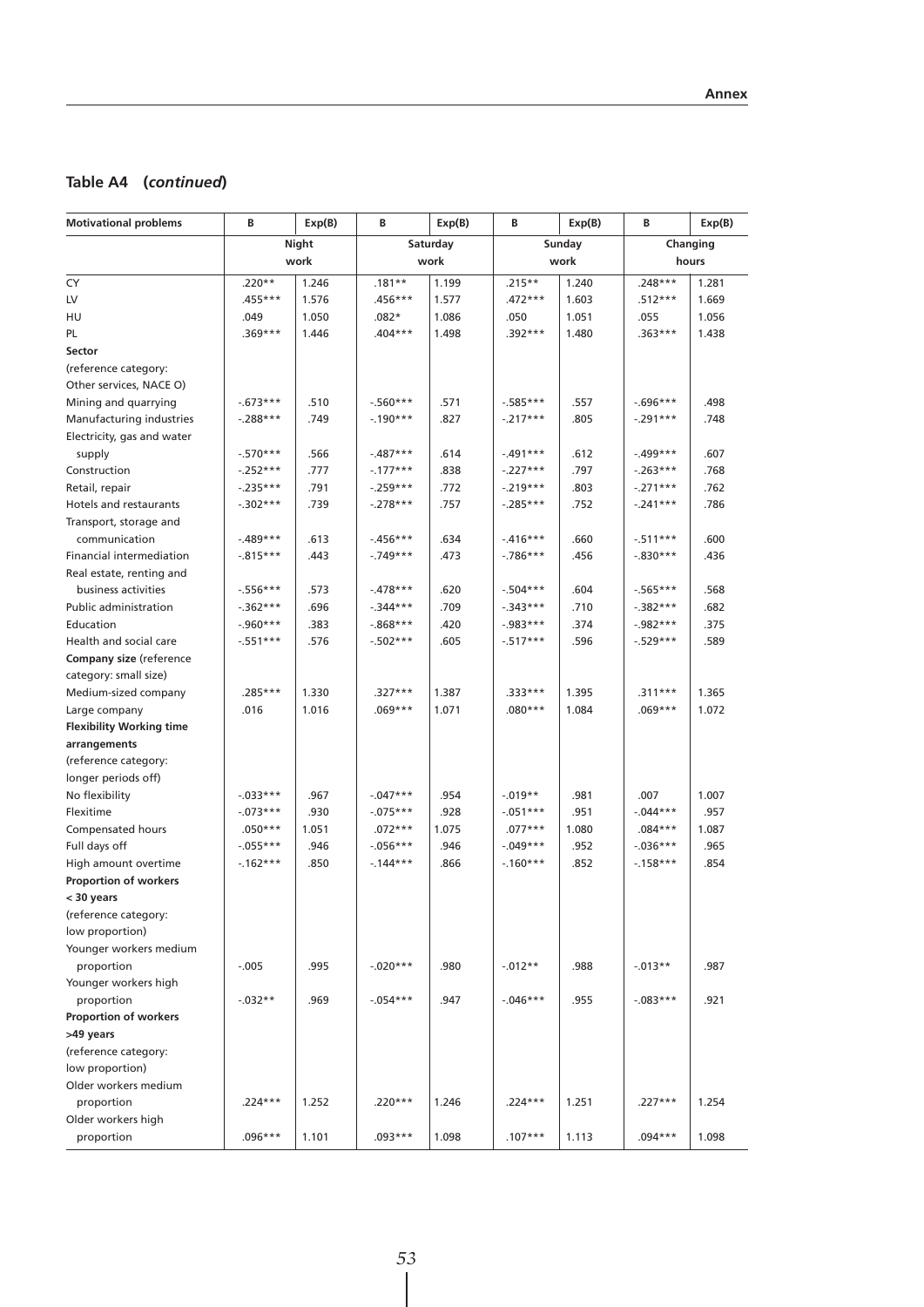#### **Table A4 (***continued***)**

| <b>Motivational problems</b> | B            | Exp(B) | B         | Exp(B) | В         | Exp(B) | В         | Exp(B)   |
|------------------------------|--------------|--------|-----------|--------|-----------|--------|-----------|----------|
|                              | <b>Night</b> |        | Saturday  |        | Sunday    |        |           | Changing |
|                              | work         |        | work      |        | work      |        |           | hours    |
| Night work trichotomised     |              |        |           |        |           |        |           |          |
| (reference category:         |              |        |           |        |           |        |           |          |
| no night work)               |              |        |           |        |           |        |           |          |
| Low proportion of night      |              |        |           |        |           |        |           |          |
| workers                      | $.202***$    | 1.223  |           |        |           |        |           |          |
| Night work: At least 20%     |              |        |           |        |           |        |           |          |
| workers                      | $.425***$    | 1.529  |           |        |           |        |           |          |
| Saturday work trichotomised  |              |        |           |        |           |        |           |          |
| (reference category:         |              |        |           |        |           |        |           |          |
| no Saturday work)            |              |        |           |        |           |        |           |          |
| Low proportion of            |              |        |           |        |           |        |           |          |
| Saturday workers             |              |        | $.251***$ | 1.285  |           |        |           |          |
| Saturday work: at least      |              |        |           |        |           |        |           |          |
| 20% of staff                 |              |        | .395***   | 1.485  |           |        |           |          |
| Sunday work trichotomised    |              |        |           |        |           |        |           |          |
| (reference category:         |              |        |           |        |           |        |           |          |
| no Sunday work)              |              |        |           |        |           |        |           |          |
| Low proportion of            |              |        |           |        |           |        |           |          |
| Sunday workers               |              |        |           |        | $.089***$ | 1.093  |           |          |
| Sunday work: at least        |              |        |           |        |           |        |           |          |
| 20% of staff                 |              |        |           |        | $.321***$ | 1.379  |           |          |
| <b>Changing hours</b>        |              |        |           |        |           |        |           |          |
| trichotomised                |              |        |           |        |           |        |           |          |
| (reference category:         |              |        |           |        |           |        |           |          |
| no changing working hours)   |              |        |           |        |           |        |           |          |
| Low proportion of            |              |        |           |        |           |        |           |          |
| changing hours workers       |              |        |           |        |           |        | $.179***$ | 1.196    |
| Changing hours:              |              |        |           |        |           |        |           |          |
| At least 20% of staff        |              |        |           |        |           |        | $.334***$ | 1.397    |

\*\*\*  $p < .001,$  \*\* $p < .01,$  \* $p < .05$ 

Base: All establishments (management interviews)

Source: ESWT, 2004–2005

| <b>Problems retaining staff</b> | В          | Exp(B) | В          | Exp(B)   | В          | Exp(B) | В          | Exp(B)   |
|---------------------------------|------------|--------|------------|----------|------------|--------|------------|----------|
|                                 |            | Night  |            | Saturday |            | Sunday |            | Changing |
|                                 |            | work   |            | work     |            | work   |            | hours    |
| Country                         |            |        |            |          |            |        |            |          |
| (reference category: Slovenia)  |            |        |            |          |            |        |            |          |
| BE                              | $.869***$  | 2.384  | $.878***$  | 2.406    | $.878***$  | 2.405  | .888***    | 2.429    |
| DK.                             | $.179***$  | 1.196  | $.200***$  | 1.222    | $.156**$   | 1.168  | $.178***$  | 1.195    |
| DE                              | $-189***$  | .828   | $-223***$  | .800     | $-.200***$ | .819   | $-198***$  | .820     |
| EL.                             | $.967***$  | 2.629  | $.998***$  | 2.714    | $.989***$  | 2.688  | $.985***$  | 2.678    |
| ES                              | $.514***$  | 1.672  | $.564***$  | 1.758    | $.540***$  | 1.716  | $.560***$  | 1.751    |
| <b>FR</b>                       | $1.069***$ | 2.912  | $1.024***$ | 2.785    | $1.083***$ | 2.952  | $1.071***$ | 2.917    |
| IE                              | $.695***$  | 2.004  | $.639***$  | 1.895    | $.687***$  | 1.987  | $.727***$  | 2.068    |
| IT                              | $.811***$  | 2.250  | $.810***$  | 2.247    | $.822***$  | 2.275  | $.844***$  | 2.325    |
| LU                              | $.265**$   | 1.303  | $.246**$   | 1.279    | $.252**$   | 1.286  | $.255**$   | 1.290    |
| <b>NL</b>                       | $-.222***$ | .801   | $-214***$  | .807     | $-218***$  | .804   | $-169**$   | .844     |
| AT                              | $-166**$   | .847   | $-148**$   | .863     | $-143**$   | .866   | $-105*$    | .901     |

#### **Table A5 Unusual working hours and companies' difficulties in retaining staff**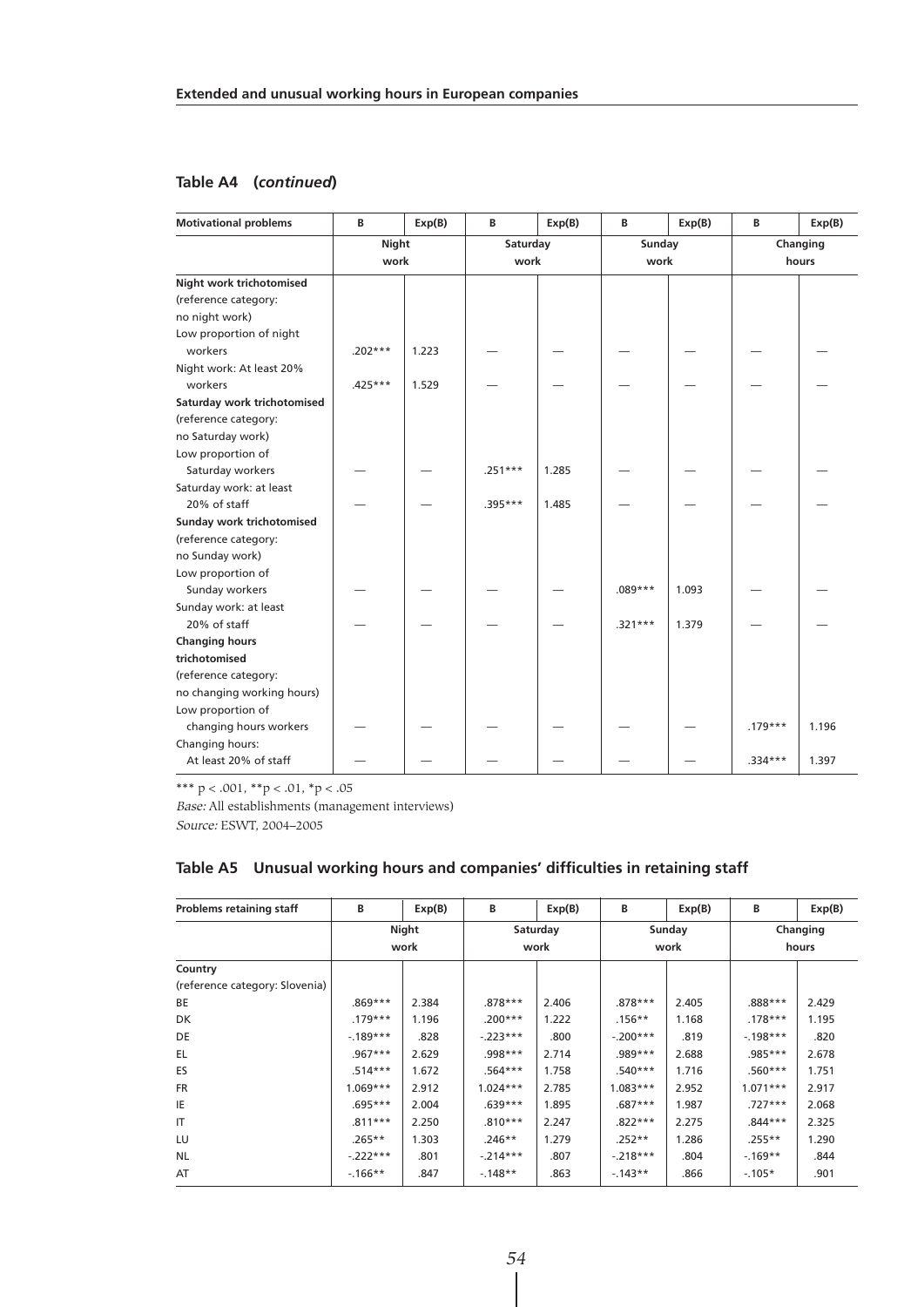## **Table A5 (***continued***)**

| <b>Problems retaining staff</b> | В           | Exp(B) | В           | Exp(B) | в           | Exp(B) | В           | Exp(B)   |
|---------------------------------|-------------|--------|-------------|--------|-------------|--------|-------------|----------|
|                                 | Night       |        | Saturday    |        |             | Sunday |             | Changing |
|                                 | work        |        | work        |        | work        |        |             | hours    |
| PT                              | $-.327***$  | .721   | $-0.265***$ | .767   | $-.281***$  | .755   | $-348***$   | .706     |
| FI.                             | .100        | 1.105  | .081        | 1.084  | .062        | 1.064  | .054        | 1.056    |
| SE                              | $-.043$     | .958   | $-0.058$    | .943   | $-.082$     | .921   | $-.077$     | .926     |
| UK                              | $.844***$   | 2.325  | $.813***$   | 2.254  | $.800***$   | 2.225  | .886***     | 2.426    |
| CZ                              | $.688***$   | 1.989  | .707***     | 2.029  | $.691***$   | 1.995  | .712***     | 2.038    |
| CY                              | $1.460***$  | 4.304  | $1.420***$  | 4.136  | $1.461***$  | 4.311  | $1.497***$  | 4.469    |
| LV                              | $1.386***$  | 3.999  | $1.396***$  | 4.039  | $1.363***$  | 3.907  | $1.409***$  | 4.093    |
| HU                              | .280***     | 1.323  | .323***     | 1.381  | .298***     | 1.347  | .286***     | 1.332    |
| PL.                             | $.584***$   | 1.794  | $.620***$   | 1.860  | $.613***$   | 1.846  | $.577***$   | 1.781    |
| Sector                          |             |        |             |        |             |        |             |          |
| (reference category:            |             |        |             |        |             |        |             |          |
| Other services, NACE O)         |             |        |             |        |             |        |             |          |
| Mining and quarrying            | $-.412***$  | .662   | $-244***$   | .784   | $-.256***$  | .774   | $-441***$   | .644     |
| Manufacturing industries        | $-.296***$  | .744   | $-128***$   | .880   | $-136***$   | .873   | $-.286***$  | .752     |
| Electricity, gas and water      |             |        |             |        |             |        |             |          |
| supply                          | $-666***$   | .514   | $-562***$   | .570   | $-0.608***$ | .544   | $-.609***$  | .544     |
| Construction                    | $-.353***$  | .702   | $-.207***$  | .813   | $-.212***$  | .809   | $-.311***$  | .732     |
| Retail, repair                  | $-.217***$  | .805   | $-202***$   | .817   | $-131***$   | .878   | $-.237***$  | .789     |
| Hotels and restaurants          | .006        | 1.006  | $-0.016$    | .984   | $-052***$   | .949   | .012        | 1.012    |
| Transport, storage and          |             |        |             |        |             |        |             |          |
| communication                   | $-.247***$  | .781   | $-184***$   | .832   | $-140***$   | .869   | $-263***$   | .769     |
| Financial intermediation        | $-.910***$  | .403   | $-.778***$  | .460   | $-.778***$  | .459   | $-.901***$  | .406     |
| Real estate, renting and        |             |        |             |        |             |        |             |          |
| business activities             | $-053***$   | .948   | $.091***$   | 1.095  | $.072***$   | 1.075  | $-0.032*$   | .968     |
| Public administration           | $-.698***$  | .498   | $-621***$   | .537   | $-628***$   | .534   | $-0.695***$ | .499     |
| Education                       | $-768***$   | .464   | $-603***$   | .547   | $-728***$   | .483   | $-0.755***$ | .470     |
| Health and social work          | $-0.353***$ | .703   | $-.299***$  | .742   | $-333***$   | .717   | $-.390***$  | .677     |
| Company size (reference         |             |        |             |        |             |        |             |          |
| category: small size)           |             |        |             |        |             |        |             |          |
| Medium company                  | $.128***$   | 1.137  | $.158***$   | 1.171  | $.134***$   | 1.143  | $.160***$   | 1.174    |
| Large company                   | $.260***$   | 1.297  | $.265***$   | 1.303  | .232***     | 1.261  | .283***     | 1.327    |
| <b>Flexibility Working time</b> |             |        |             |        |             |        |             |          |
| arrangements                    |             |        |             |        |             |        |             |          |
| (reference category:            |             |        |             |        |             |        |             |          |
| longer periods off)             |             |        |             |        |             |        |             |          |
| No flexibility                  | .010        | 1.011  | $-0.018**$  | .982   | $.025**$    | 1.025  | $.033***$   | 1.034    |
| Flexitime                       | $-.076***$  | .927   | $-103***$   | .902   | $-062***$   | .940   | $-.097***$  | .908     |
| Compensate hours                | $.050***$   | 1.051  | .055***     | 1.057  | $.076***$   | 1.079  | $.056***$   | 1.057    |
| Full days off                   | $.073***$   | 1.075  | $.061***$   | 1.063  | $.080***$   | 1.083  | $.054***$   | 1.056    |
| High amount overtime            | $-104***$   | .901   | $-077***$   | .926   | $-087***$   | .917   | $-.098***$  | .906     |
| Proportion of workers           |             |        |             |        |             |        |             |          |
| < 30 years                      |             |        |             |        |             |        |             |          |
| (reference category:            |             |        |             |        |             |        |             |          |
| low proportion)                 |             |        |             |        |             |        |             |          |
| Younger workers medium          |             |        |             |        |             |        |             |          |
| proportion                      | $.301***$   | 1.351  | .282***     | 1.326  | $.284***$   | 1.329  | .294***     | 1.342    |
| Younger workers high            |             |        |             |        |             |        |             |          |
| proportion                      | .744***     | 2.104  | $.700***$   | 2.013  | $.712***$   | 2.038  | .739***     | 2.094    |
|                                 |             |        |             |        |             |        |             |          |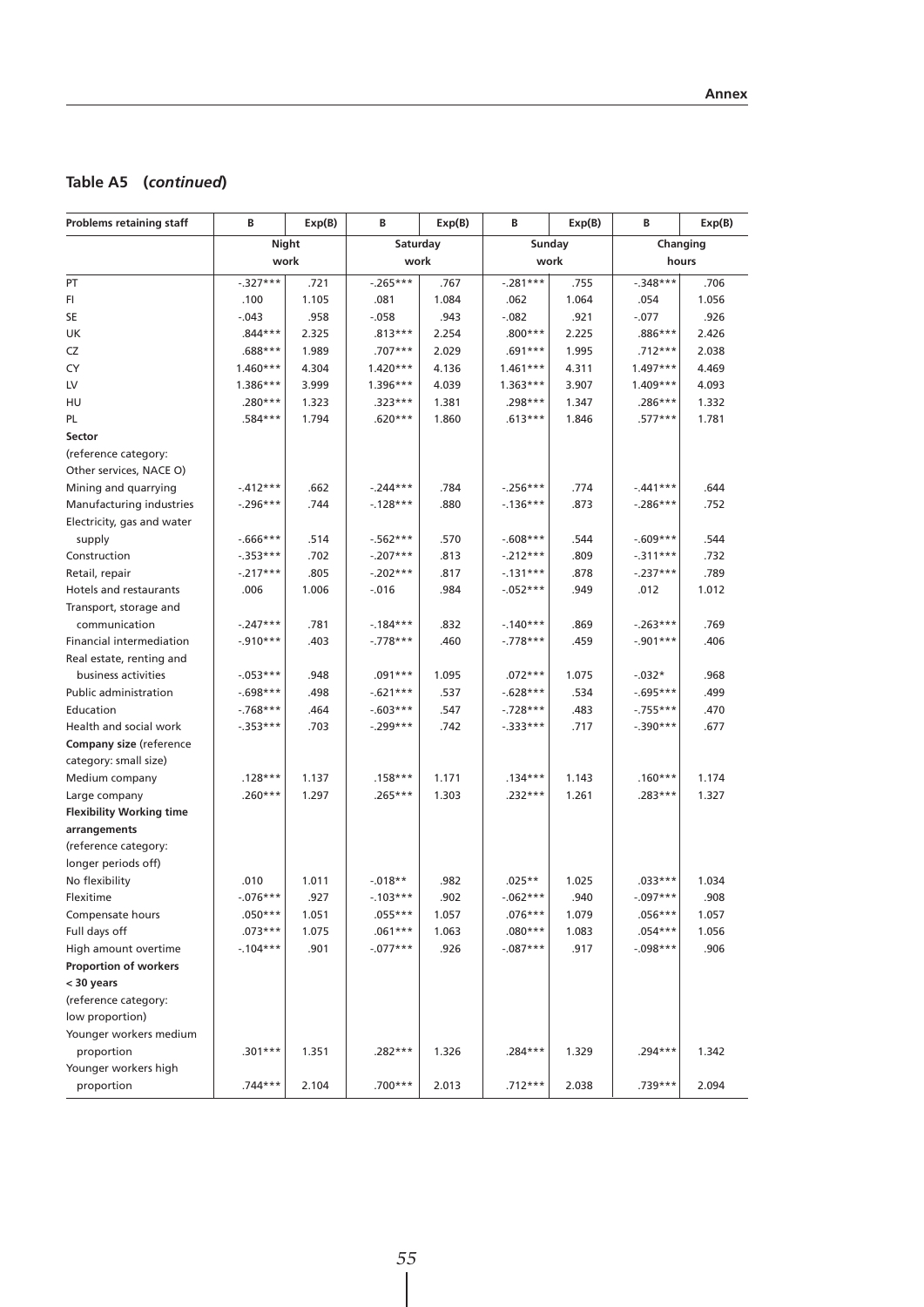## **Table A5 (***continued***)**

| <b>Problems retaining staff</b> | В          | Exp(B) | В         | Exp(B) | в          | Exp(B) | B           | Exp(B) |
|---------------------------------|------------|--------|-----------|--------|------------|--------|-------------|--------|
|                                 | Night      |        | Saturday  |        | Sunday     |        | Changing    |        |
|                                 | work       |        | work      |        | work       |        | hours       |        |
| Proportion of workers           |            |        |           |        |            |        |             |        |
| >49 years                       |            |        |           |        |            |        |             |        |
| (reference category:            |            |        |           |        |            |        |             |        |
| low proportion)                 |            |        |           |        |            |        |             |        |
| Older workers medium            |            |        |           |        |            |        |             |        |
| proportion                      | $-.107***$ | .898   | $-105***$ | .900   | $-.102***$ | .903   | $-0.095***$ | .909   |
| Older workers high              |            |        |           |        |            |        |             |        |
| proportion                      | $.129***$  | 1.138  | $.100***$ | 1.105  | $.120***$  | 1.127  | $.138***$   | 1.147  |
| Night work trichotomised        |            |        |           |        |            |        |             |        |
| (reference category:            |            |        |           |        |            |        |             |        |
| no night work)                  |            |        |           |        |            |        |             |        |
| Low proportion of night         |            |        |           |        |            |        |             |        |
| workers                         | $.264***$  | 1.303  |           |        |            |        |             |        |
| Night work: At least            |            |        |           |        |            |        |             |        |
| 20% workers                     | $.280***$  | 1.324  |           |        |            |        |             |        |
| Saturday work trichotomised     |            |        |           |        |            |        |             |        |
| (reference category:            |            |        |           |        |            |        |             |        |
| no Saturday work)               |            |        |           |        |            |        |             |        |
| Low proportion of Saturday      |            |        |           |        |            |        |             |        |
| workers                         |            |        | $.204***$ | 1.227  |            |        |             |        |
| Saturday work: At least         |            |        |           |        |            |        |             |        |
| 20% workers                     |            |        | $.503***$ | 1.654  |            |        |             |        |
| Sunday work trichotomised       |            |        |           |        |            |        |             |        |
| (reference category:            |            |        |           |        |            |        |             |        |
| no Sunday work)                 |            |        |           |        |            |        |             |        |
| Low proportion of               |            |        |           |        |            |        |             |        |
| Sunday workers                  |            |        |           |        | $.297***$  | 1.346  |             |        |
| Sunday work: At least           |            |        |           |        |            |        |             |        |
| 20% workers                     |            |        |           |        | $.516***$  | 1.676  |             |        |
| Changing hours trichotomised    |            |        |           |        |            |        |             |        |
| (reference category:            |            |        |           |        |            |        |             |        |
| no changing working hours)      |            |        |           |        |            |        |             |        |
| Low proportion of changing      |            |        |           |        |            |        |             |        |
| hours workers                   |            |        |           |        |            |        | $.172***$   | 1.188  |
| Changing hours: At least        |            |        |           |        |            |        |             |        |
| 20% workers                     |            |        |           |        |            |        | .409***     | 1.506  |

\*\*\*  $p < .001$ , \*\* $p < .01$ , \* $p < .05$ 

Base: All establishments (management interviews)

Source: ESWT, 2004–2005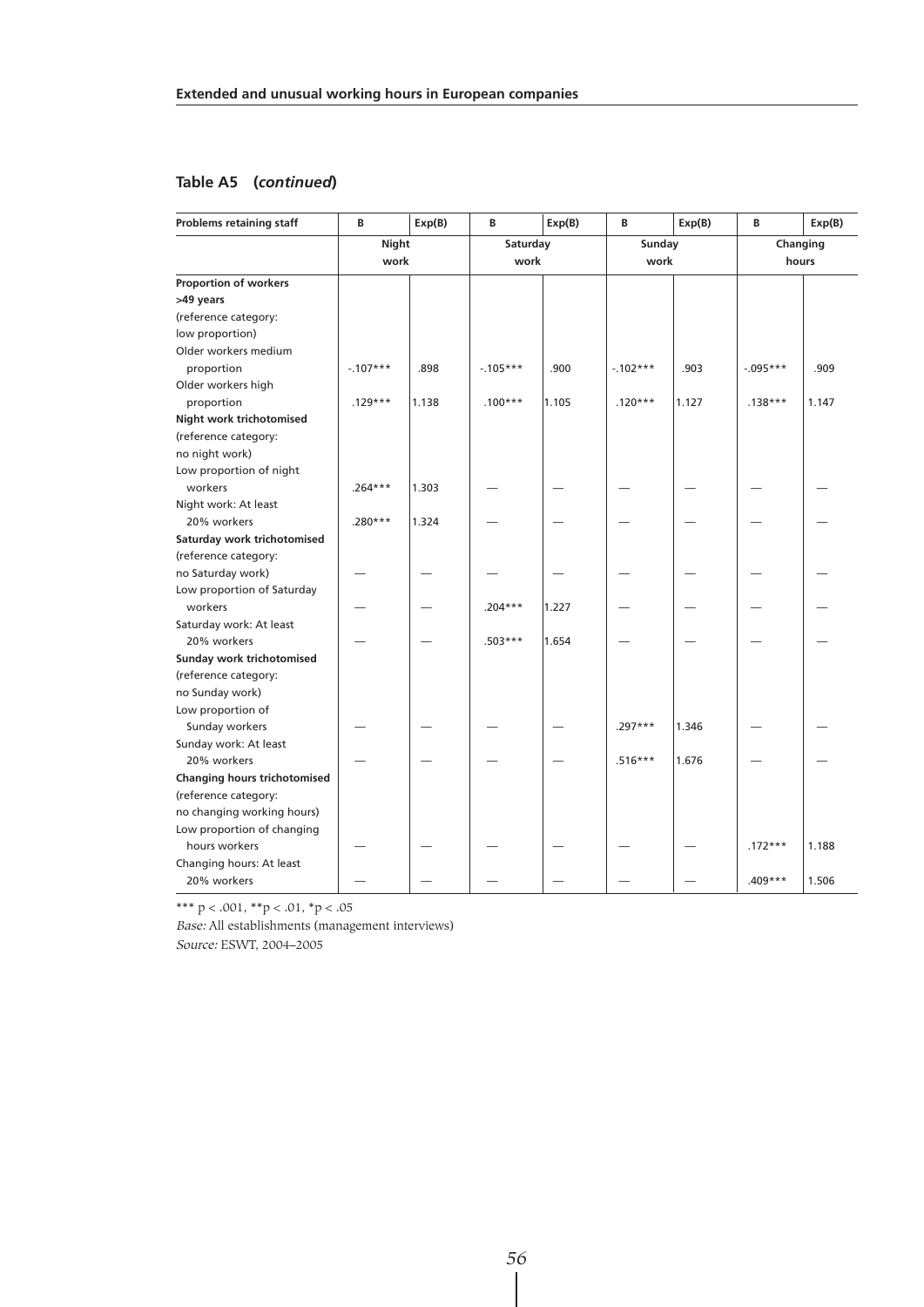## **Part 4: Data related to Chapter 4**

| Table A6 Possibility of early retirement in companies with and without night work, |
|------------------------------------------------------------------------------------|
| by country $(\%)$                                                                  |

| Possibility of         | No night work | At least 20% of staff | Difference     |
|------------------------|---------------|-----------------------|----------------|
| early retirement given |               | work at night         |                |
| EL                     | 39            | 68                    | 28             |
| BE                     | 62            | 87                    | 25             |
| PT                     | 40            | 61                    | 21             |
| IE                     | 60            | 78                    | 18             |
| ES                     | 47            | 60                    | 13             |
| HU                     | 46            | 59                    | 12             |
| DK                     | 63            | 71                    | 9              |
| LU                     | 64            | 70                    | $\overline{7}$ |
| $\overline{\text{CZ}}$ | 94            | 100                   | 6              |
| CY                     | 52            | 58                    | 6              |
| EU21                   | 55            | 58                    | $\overline{3}$ |
| LV                     | 71            | 73                    | $\overline{2}$ |
| <b>FR</b>              | 56            | 58                    | $\overline{2}$ |
| PL                     | 80            | 82                    | $\overline{2}$ |
| FI.                    | 86            | 86                    | $\pmb{0}$      |
| UK                     | 71            | 71                    | $\pmb{0}$      |
| AT                     | 37            | 36                    | $-1$           |
| SE                     | 40            | 39                    | $-1$           |
| SI                     | 50            | 48                    | $-2$           |
| $\sf IT$               | 15            | 13                    | $-2$           |
| <b>NL</b>              | 77            | 71                    | $-7$           |
| DE                     | 56            | 45                    | $-11$          |

Base: All establishments (management interviews)

Source: ESWT, 2004–2005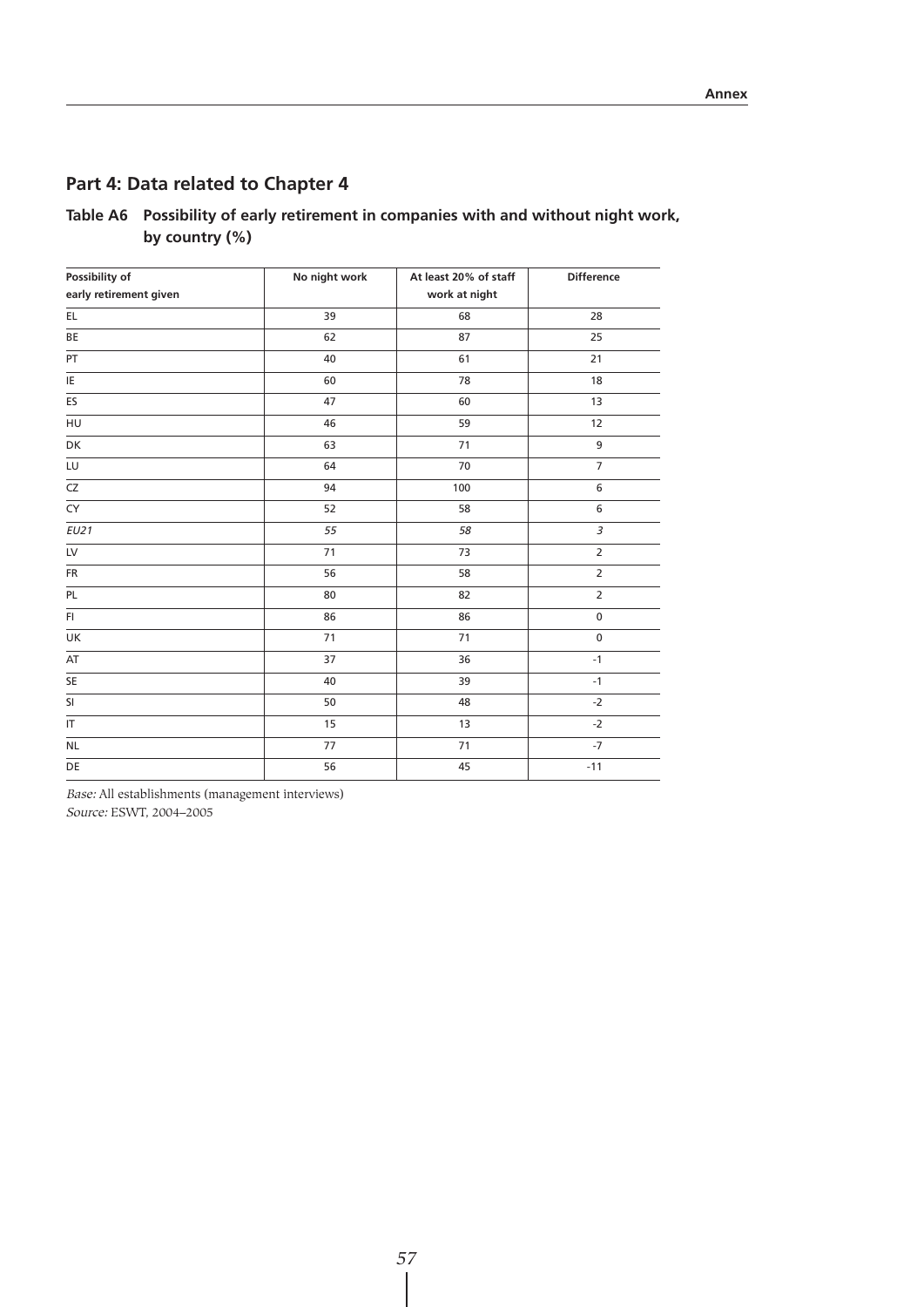| Possibility of         | No shift work | At least 20% of staff | <b>Difference</b> |
|------------------------|---------------|-----------------------|-------------------|
| early retirement given |               | work shift hours      |                   |
| HU                     | 46            | 65                    | 19                |
| CY                     | 49            | 67                    | 18                |
| ES                     | 49            | 60                    | 11                |
| DK                     | 62            | 73                    | 11                |
| BE                     | 63            | 71                    | 8                 |
| SE                     | 39            | 45                    | 6                 |
| EU21                   | 55            | 60                    | 5                 |
| <b>NL</b>              | 76            | 80                    | $\overline{4}$    |
| DE                     | 53            | 57                    | $\overline{4}$    |
| AT                     | 37            | 41                    | $\overline{4}$    |
| IE                     | 62            | 64                    | 3                 |
| F1                     | 85            | 88                    | 3                 |
| CZ                     | 94            | 97                    | $\overline{2}$    |
| LV                     | 76            | 78                    | $\overline{2}$    |
| LU                     | 63            | 64                    | $\mathbf{1}$      |
| UK                     | 71            | 72                    | $\mathbf{1}$      |
| EL                     | 41            | 41                    | $\pmb{0}$         |
| PT                     | 43            | 43                    | $\pmb{0}$         |
| IT                     | 16            | 14                    | $-1$              |
| SI                     | 49            | 48                    | $-2$              |
| FR                     | 57            | 54                    | $-3$              |
| PL                     | 82            | 79                    | $-3$              |

### **Table A7 Possibility of early retirement in companies with and without changing working hours, by country (%)**

Base: All establishments (management interviews) Source: ESWT, 2004–2005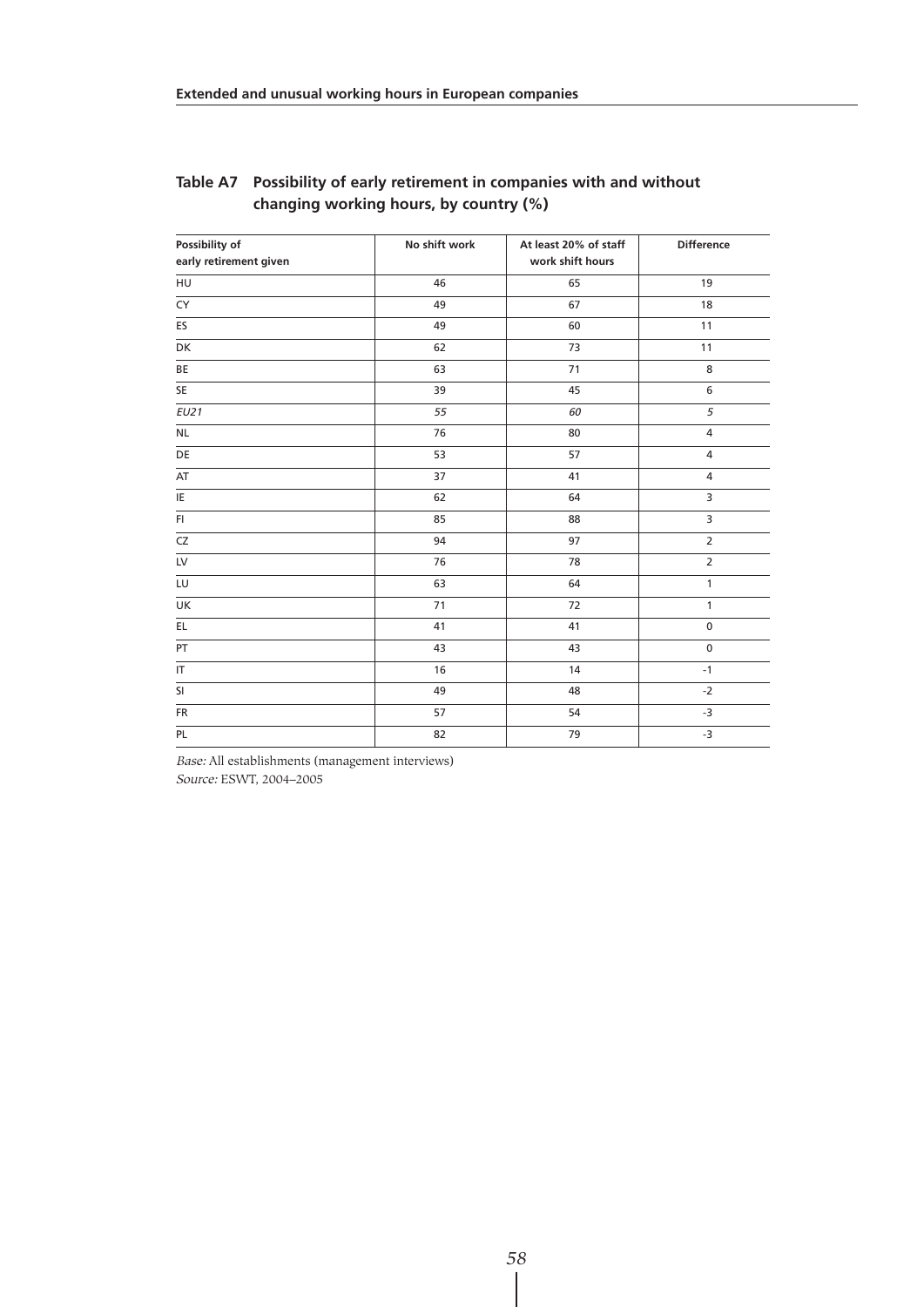| Country                           | No Sunday<br>work | At least 20% of staff<br>work Sundays | <b>Difference</b> |
|-----------------------------------|-------------------|---------------------------------------|-------------------|
| CY                                | 38.8              | 40.7                                  | 1.9               |
| LV                                | 39.2              | 40.9                                  | 1.7               |
| AT                                | 38.9              | 40                                    | 1.1               |
| LU                                | 40.2              | 41.3                                  | 1.1               |
| DE                                | 38.8              | 39.5                                  | 0.7               |
| PL                                | 39.7              | 40.4                                  | 0.7               |
| EL.                               | 39.9              | 40.4                                  | 0.5               |
| FR                                | 36.2              | 36.6                                  | 0.4               |
| $\overline{\mathsf{IE}}$          | 38.6              | 39                                    | 0.4               |
| HU                                | 39.9              | 40.2                                  | 0.3               |
| ES                                | 39.1              | 39.4                                  | 0.3               |
| CZ                                | 40                | 40.3                                  | 0.3               |
| <b>SI</b>                         | 40                | 40.2                                  | 0.2               |
| PT                                | 39.6              | 39.7                                  | 0.1               |
| <b>BE</b>                         | 38.2              | 38.3                                  | 0.1               |
| DK                                | 37                | 36.9                                  | $-0.1$            |
| FI.                               | 38.1              | 37.9                                  | $-0.2$            |
| UK                                | 38.6              | 38.4                                  | $-0.2$            |
| $\ensuremath{\mathsf{IT}}\xspace$ | 38.9              | 38.6                                  | $-0.3$            |
| <b>NL</b>                         | 38.3              | 37.4                                  | $-0.9$            |
| <b>SE</b>                         | 39.7              | 38.1                                  | $-1.6$            |

## **Table A8 Average weekly contractual working time in companies with and without regular Sunday work, by country (hours)**

Base: All establishments (management interviews)

Source: ESWT, 2004–2005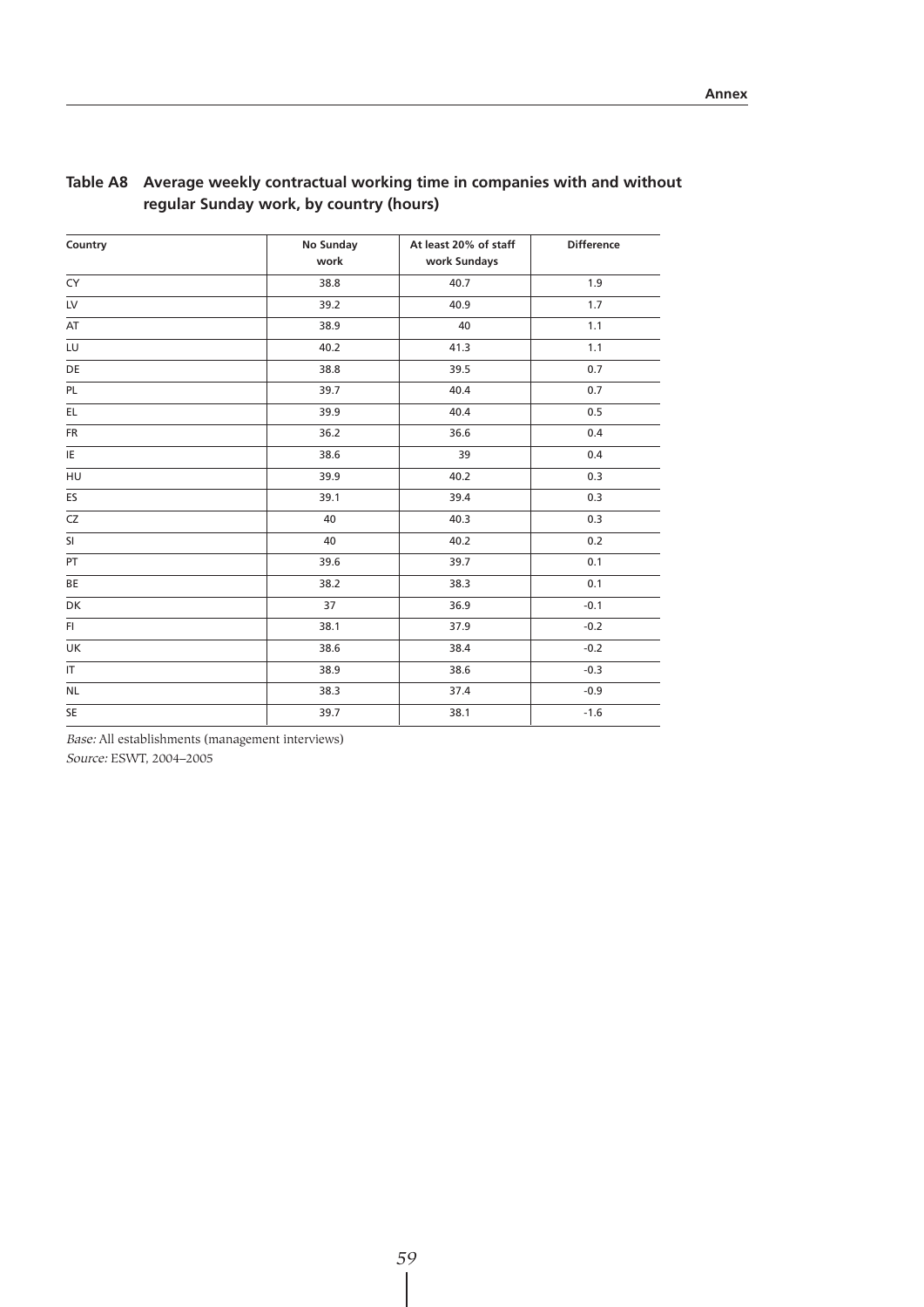| Country   | No night | At least 20% of staff | <b>Difference</b> |
|-----------|----------|-----------------------|-------------------|
|           | work     | work at night         |                   |
| DE        | 38.8     | 40.4                  | 1.6               |
| EL        | 39.9     | 41.2                  | 1.3               |
| AT        | 38.9     | 40                    | 1.1               |
| PL        | 39.7     | 40.5                  | 0.8               |
| ES        | 39.1     | 39.7                  | 0.6               |
| FI.       | 37.9     | 38.5                  | 0.6               |
| CY        | 38.9     | 39.5                  | 0.6               |
| LU        | 40.3     | 40.8                  | 0.5               |
| <b>FR</b> | 36.1     | 36.5                  | 0.4               |
| UK        | 38.5     | 38.9                  | 0.4               |
| BE        | 38.1     | 38.4                  | 0.3               |
| IE        | 38.6     | 38.9                  | 0.3               |
| PT        | 39.5     | 39.8                  | 0.3               |
| LV        | 39.5     | 39.8                  | 0.3               |
| DK        | 37       | 37.2                  | 0.2               |
| IT.       | 38.9     | 39.1                  | 0.2               |
| SI        | 40.1     | 40.1                  | $\mathbf 0$       |
| HU        | 40       | 39.8                  | $-0.2$            |
| CZ        | 40.1     | 39.7                  | $-0.4$            |
| NL        | 38.3     | 37.1                  | $-1.2$            |
| SE        | 39.6     | 38.3                  | $-1.3$            |

### **Table A9 Average weekly contractual working time in companies with and without night work, by country (hours)**

Base: All establishments (management interviews) Source: ESWT, 2004–2005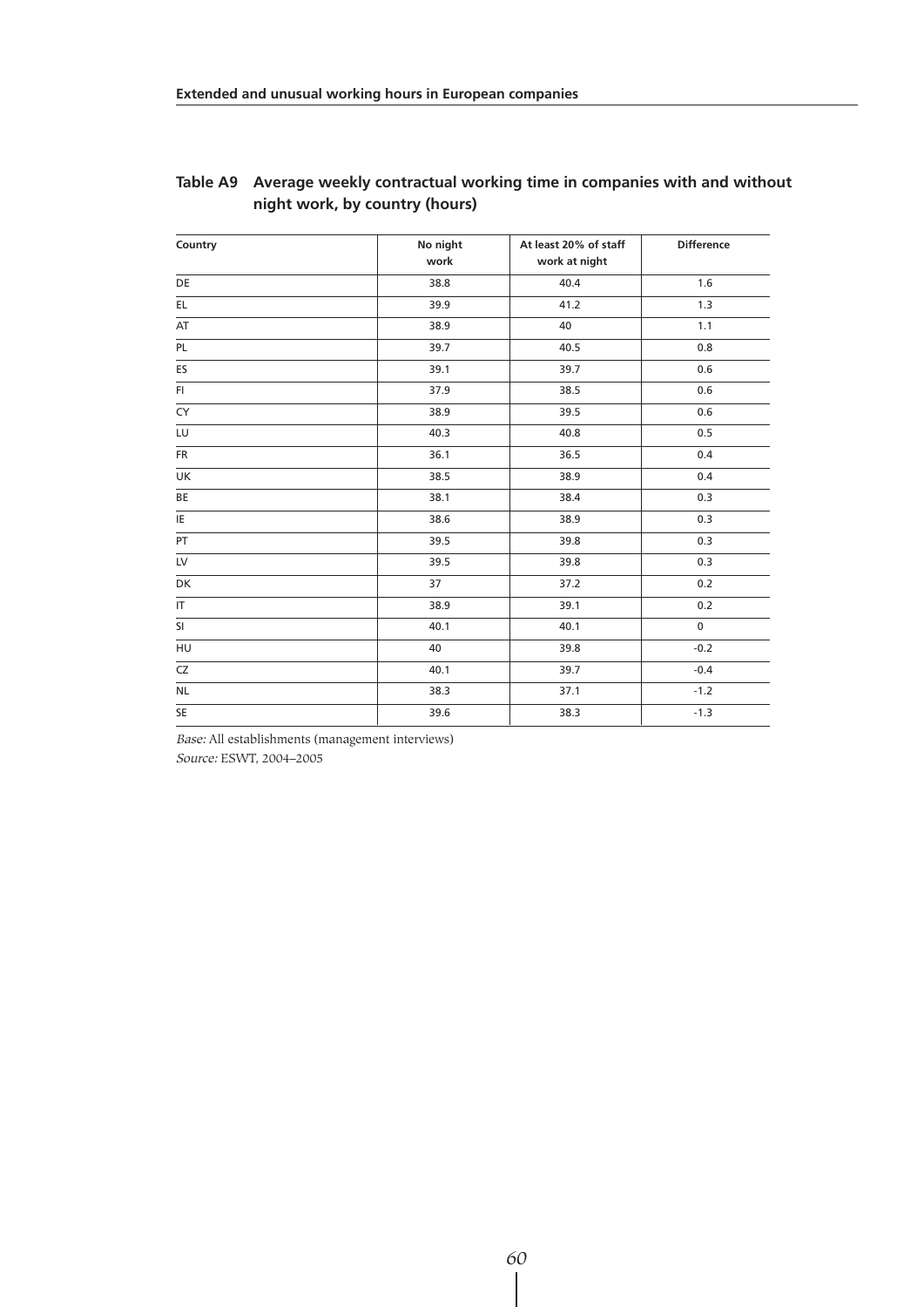| Country                 | No changing   | At least 20% of staff | <b>Difference</b> |
|-------------------------|---------------|-----------------------|-------------------|
|                         | working hours | work changing hours   |                   |
| LU                      | 40            | 41.3                  | 1.3               |
| <b>CY</b>               | 39            | 39.9                  | 0.9               |
| ES                      | 39.1          | 39.8                  | 0.7               |
| DE                      | 38.9          | 39.2                  | 0.3               |
| DK                      | 37            | 37.3                  | 0.3               |
| FI.                     | 37.9          | 38.1                  | 0.2               |
| <b>SI</b>               | 40            | 40.2                  | 0.2               |
| IE                      | 38.6          | 38.8                  | 0.2               |
| HU                      | 40            | 40.1                  | 0.1               |
| <b>FR</b>               | 36.3          | 36.3                  | $\mathbf 0$       |
| BE                      | 38.2          | 38.1                  | $-0.1$            |
| UK                      | 38.6          | 38.5                  | $-0.1$            |
| PL                      | 39.7          | 39.6                  | $-0.1$            |
| PT                      | 39.6          | 39.4                  | $-0.2$            |
| EL.                     | 39.9          | 39.6                  | $-0.3$            |
| AT                      | 39.2          | 38.9                  | $-0.3$            |
| $\overline{\mathbb{F}}$ | 39            | 38.6                  | $-0.4$            |
| <b>NL</b>               | 38.4          | 38                    | $-0.4$            |
| CZ                      | 40.1          | 39.6                  | $-0.5$            |
| LV                      | 39.8          | 39.2                  | $-0.6$            |
| SE                      | 39.5          | 38.8                  | $-0.7$            |

## **Table A10 Average weekly contractual working time in companies with and without changing hours, by country (hours)**

Base: All establishments (management interviews)

Source: ESWT, 2004–2005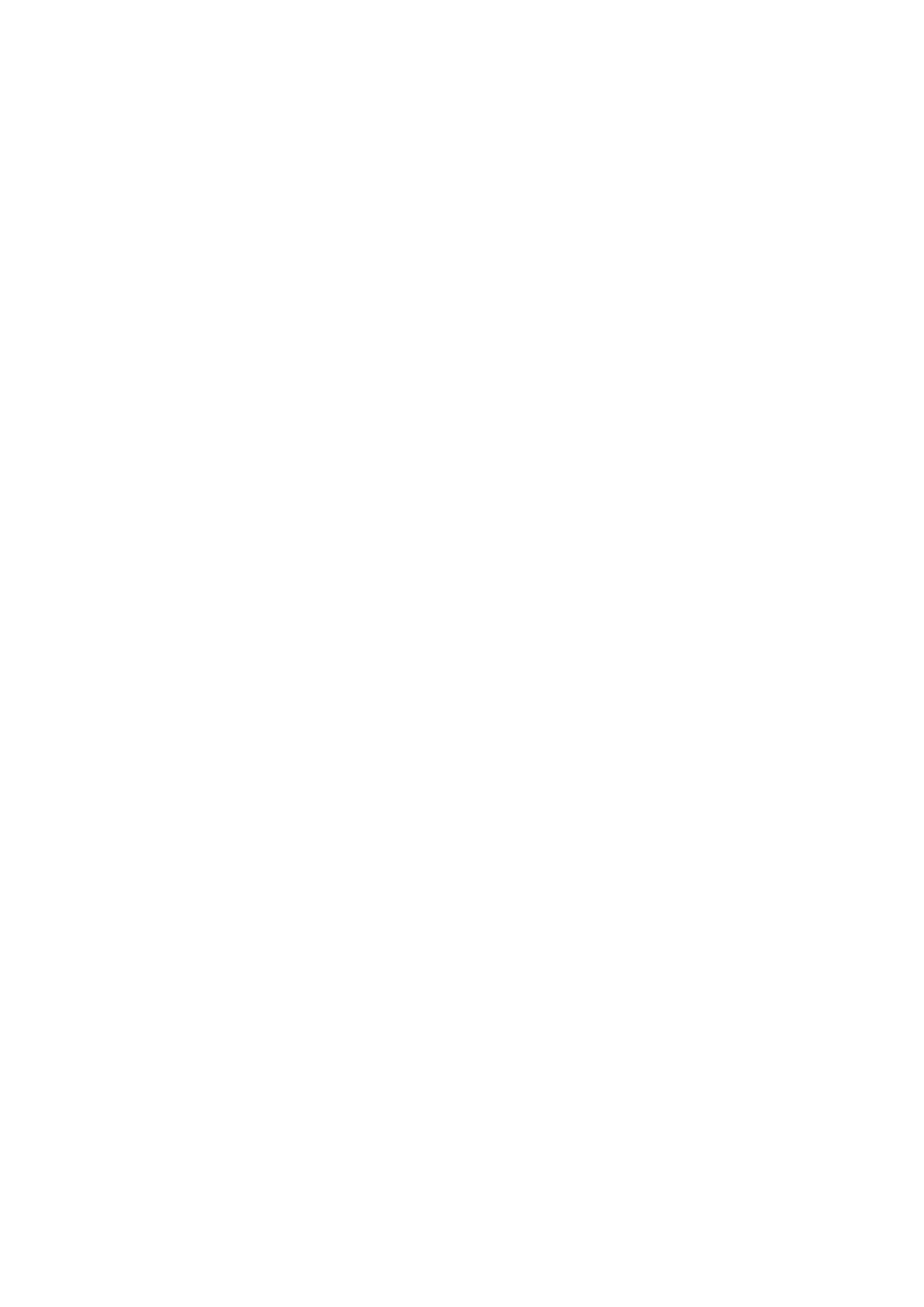European Foundation for the Improvement of Living and Working Conditions

## **Extended and unusual working hours in European companies**

Luxembourg: Office for Official Publications of the European Communities

2007 – VIII, 61 p. – 21 x 29.7 cm

ISBN 92-897-0978-2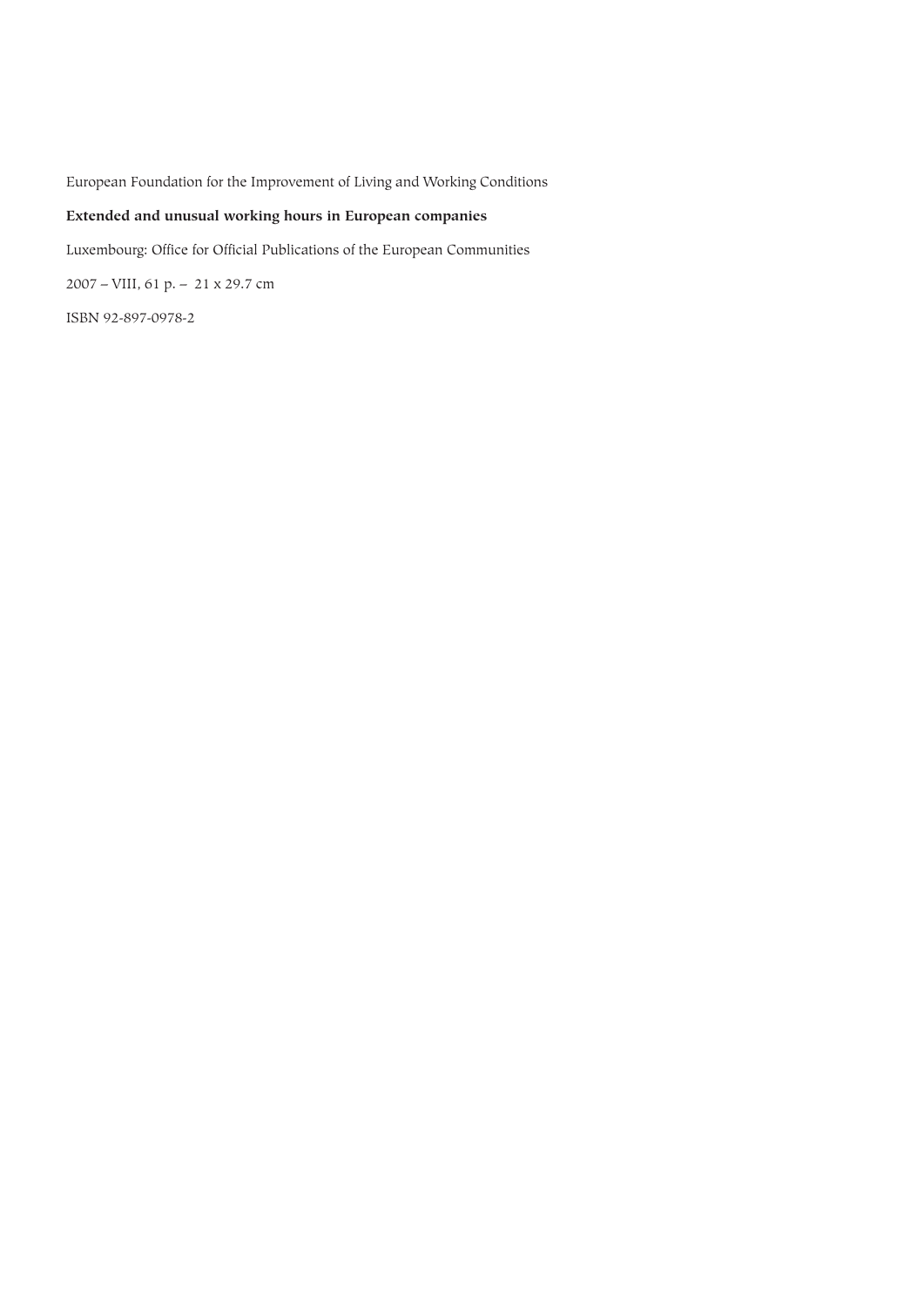## **SALES AND SUBSCRIPTIONS**

Publications for sale produced by the Office for Official Publications of the European Communities are available from our sales agents throughout the world.

## *How do I set about obtaining a publication?*

Once you have obtained the list of sales agents, contact the sales agent of your choice and place your order.

## *How do I obtain the list of sales agents?*

- Go to the Publications Office website: http://www.publications.europa.eu/
- Or apply for a paper copy by fax (352) 2929 42758